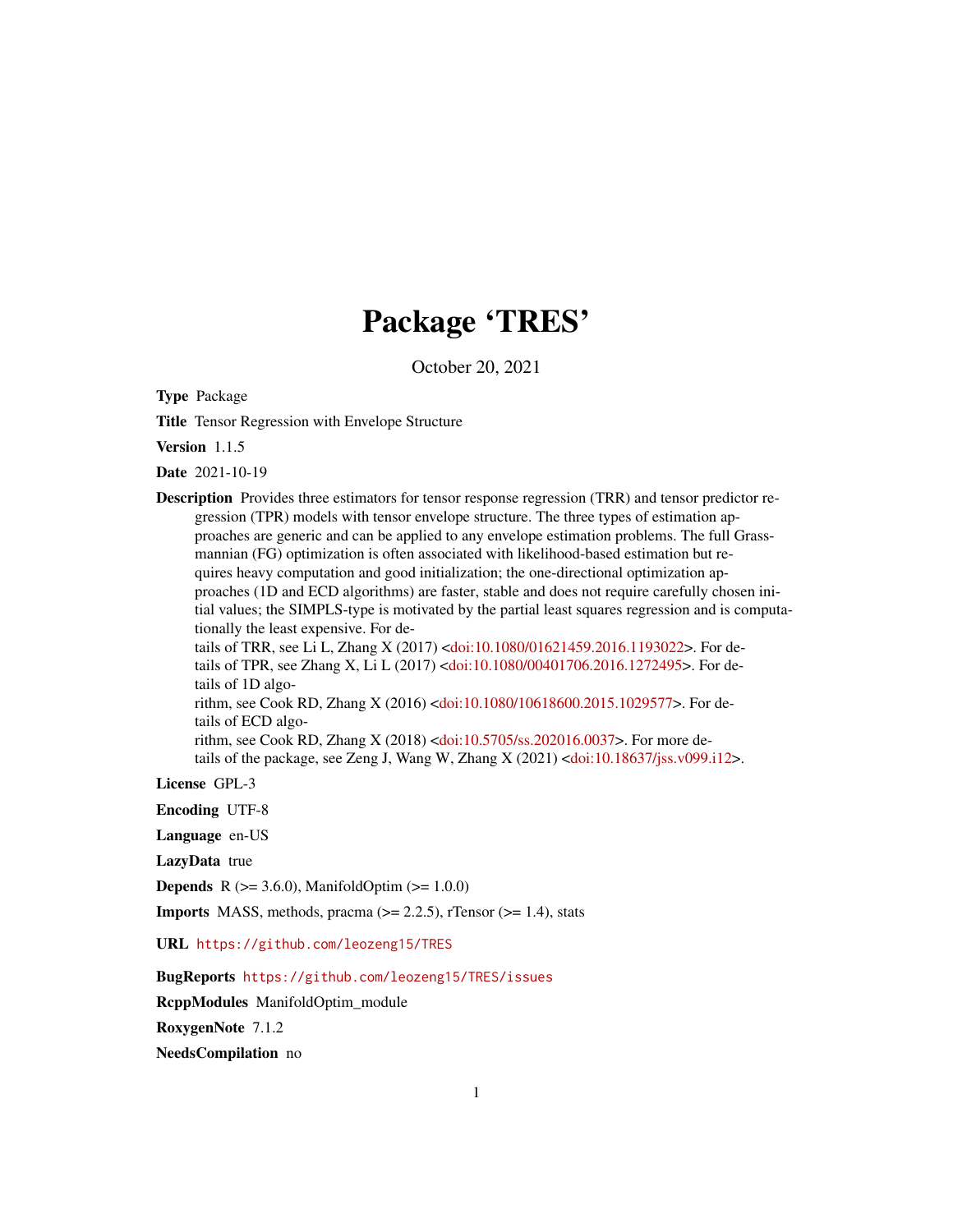**Repository CRAN** 

**Suggests** test that  $(>= 2.1.0)$ 

Author Wenjing Wang [aut], Jing Zeng [aut, cre], Xin Zhang [aut]

Maintainer Jing Zeng <jing.zeng@stat.fsu.edu>

Date/Publication 2021-10-20 05:20:16 UTC

## R topics documented:

|               | 3              |
|---------------|----------------|
|               | $\overline{4}$ |
|               | 5              |
| <b>EEG</b>    | 6              |
|               | 8              |
| kroncov       | 9              |
|               | 10             |
|               | 11             |
|               | 13             |
|               | 14             |
|               | 16             |
|               | 17             |
|               | 19             |
| plot.Teny     | 21             |
| <b>PMSE</b>   | 22             |
|               | 24             |
|               | 24             |
|               | 25             |
|               | 27             |
|               | 27             |
|               | 28             |
|               | 29             |
| TPR.fit.      | 30             |
|               | 33             |
| TPRsim        | 35             |
| TRR fit       | 36             |
|               | 39             |
| <b>TRRsim</b> | 41             |
| ttt           | 42             |
|               |                |

**Index**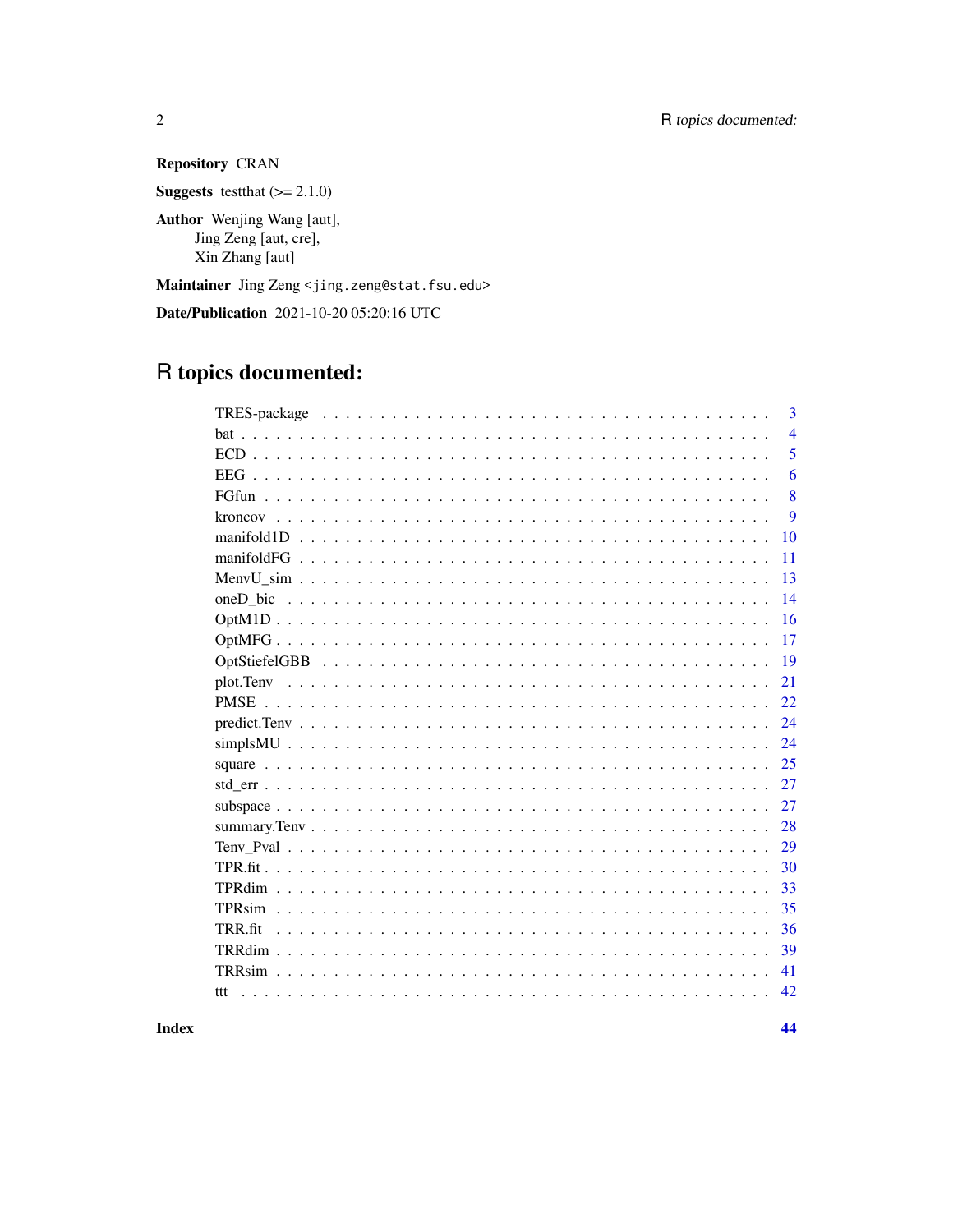<span id="page-2-0"></span>

Provides the ordinary least squares estimator and the three types of tensor envelope structured estimators for tensor response regression (TRR) and tensor predictor regression (TPR) models. The three types of tensor envelope structured approaches are generic and can be applied to any envelope estimation problems. The full Grassmannian (FG) optimization is often associated with likelihoodbased estimation but requires heavy computation and good initialization; the one-directional optimization approaches (1D and ECD algorithms) are faster, stable and does not require carefully chosen initial values; the SIMPLS-type is motivated by the partial least squares regression and is computationally the least expensive.

#### Author(s)

Wenjing Wang, Jing Zeng and Xin Zhang

#### References

Zeng J., Wang W., Zhang X. (2021) TRES: An R Package for Tensor Regression and Envelope Algorithms. Journal of Statistical Software, 99(12), 1-31. doi:10.18637/jss.v099.i12.

Cook, R.D. and Zhang, X. (2016). Algorithms for envelope estimation. Journal of Computational and Graphical Statistics, 25(1), pp.284-300.

Li, L. and Zhang, X. (2017). Parsimonious tensor response regression. Journal of the American Statistical Association, 112(519), pp.1131-1146.

Zhang, X. and Li, L. (2017). Tensor envelope partial least-squares regression. Technometrics, 59(4), pp.426-436.

Cook, R.D. and Zhang, X. (2018). Fast envelope algorithms. Statistica Sinica, 28(3), pp.1179-1197.

#### See Also

Useful links:

- <https://github.com/leozeng15/TRES>
- Report bugs at <https://github.com/leozeng15/TRES/issues>

#### Examples

```
library(TRES)
## Load data "bat"
data("bat")
x <- bat$x
y \leftarrow \text{bat$y}## 1. Fitting with OLS method.
```
fit\_ols <- TRR.fit(x, y, method="standard")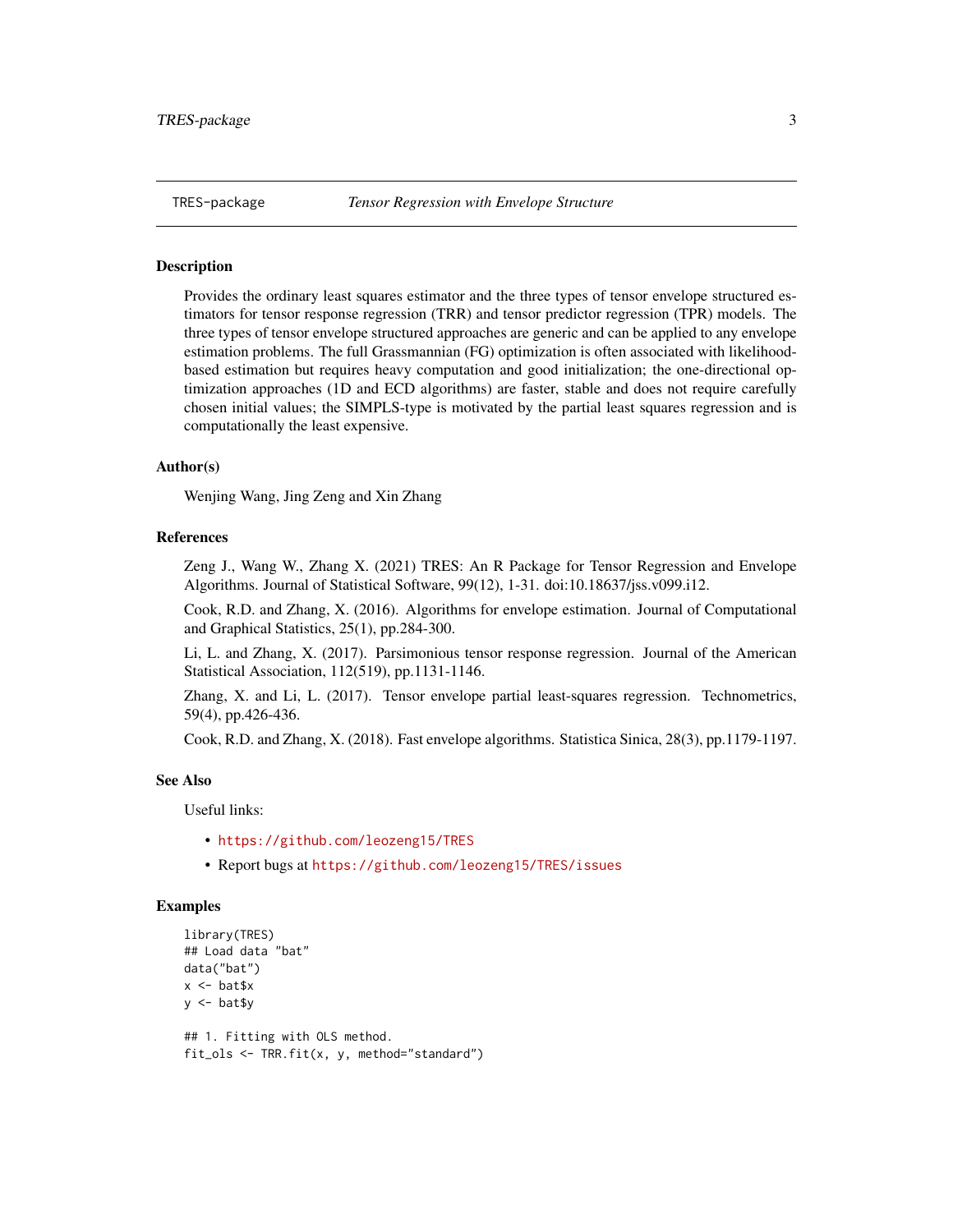```
## Print cofficient
coef(fit_ols)
## Print the summary
summary(fit_ols)
## Extract the mean squared error, p-value and standard error from summary
summary(fit_ols)$mse
summary(fit_ols)$p_val
summary(fit_ols)$se
## Make the prediction on the original dataset
predict(fit_ols, x)
## Draw the plots of two-way coefficient tensor (i.e., matrix) and p-value tensor.
plot(fit_ols)
## 2. Fitting with 1D envelope algorithm. (time-consuming)
fit_1D <- TRR.fit(x, y, u = c(14,14), method="1D") # pass envelope rank (14,14)
coef(fit_1D)
summary(fit_1D)
predict(fit_1D, x)
plot(fit_1D)
```
bat *Bat simulated data*

#### Description

Synthetic data generated from tensor response regression (TRR) model. Each response observation is a two-dimensional image, and each binary predictor observation takes values 0 and 1, representing two groups.

#### Usage

data("bat")

#### Format

A list consisting of four components:

 $\mathbf{x}$  A 1  $\times$  20 matrix, each entry takes values 0 and 1, representing two groups.

y A  $64 \times 64 \times 20$  tensor, each matrix y@data[,, i] represents an image.

coeffiicients A  $64 \times 64 \times 1$  tensor with the bat pattern.

**Gamma** A list consisting of two  $64 \times 14$  envelope basis.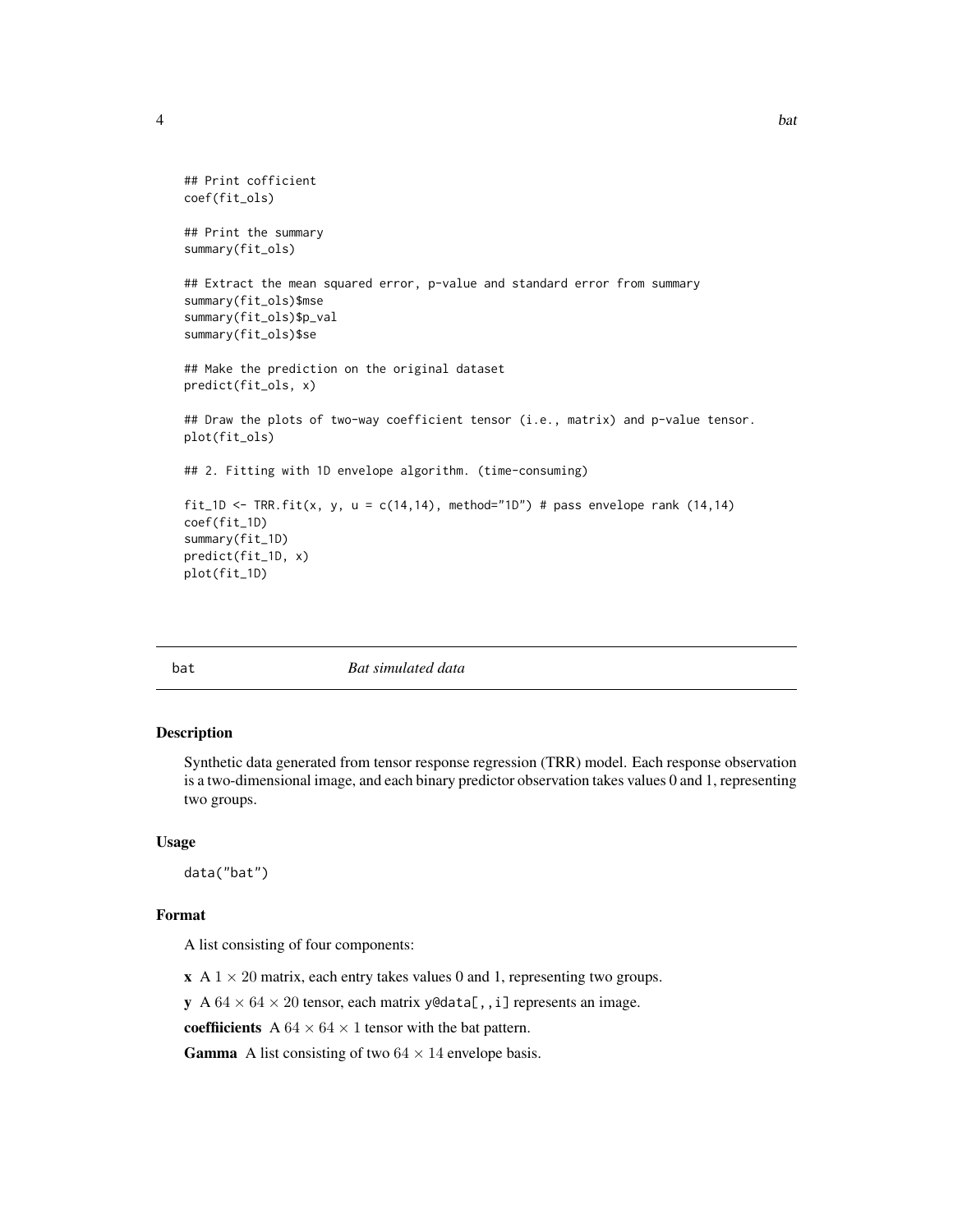#### <span id="page-4-0"></span>Details

The dataset is generated from the tensor response regression (TRR) model:

$$
Y_i = BX_i + \epsilon_i, i = 1, \ldots, n,
$$

where  $n = 20$  and the regression coefficient  $B \in R^{64 \times 64}$  is a given image with rank 14, representing the mean difference of the response  $Y$  between two groups. To make the model conform to the envelope structure, we construct the envelope basis  $\Gamma_k$  and the covariance matrices  $\Sigma_k, k = 1, 2$ , of error term as following. With the singular value decomposition of B, namely  $B = \Gamma_1 \Lambda \Gamma_2^T$ , we choose the envelope basis as  $\Gamma_k \in R^{64 \times 14}$ ,  $k = 1, 2$ . Then the envelope dimensions are  $u_1 = u_2 = 14$ . We generate another two matrices  $\Omega_k \in R^{14 \times 14} = A_k A_k^T$  and  $\Omega_{0k} \in R^{50\times50} = A_{0k}A_{0k}^T$ , where  $A_k \in R^{14\times14}$  and  $A_{0k} \in R^{50\times50}$  are randomly generated from Uniform(0,1) elementwise. Then we set the covariance matrices  $\Sigma_k = \Gamma_k \Omega_k \Gamma_k^T + \Gamma_{0k} \Omega_{0k} \Gamma_{0k}^T$ , followed by normalization with their Frobenius norms. We set the first 10 predictors  $X_i$ ,  $i = 1, \ldots, 10$ , as 1 and the rest as 0. The error term is then generated from two-way tensor (matrix) normal distribution  $TN(0; \Sigma_1, \Sigma_2)$ .

#### References

Li, L. and Zhang, X., 2017. Parsimonious tensor response regression. Journal of the American Statistical Association, 112(519), pp.1131-1146.

## Examples

```
## Fit bat dataset with the tensor response regression model
data("bat")
x <- bat$x
y <- bat$y
# Model fitting with ordinary least square.
fit_std <- TRR.fit(x, y, method="standard")
# Draw the coefficient and p-value plots
plot(fit_std)
```
ECD *ECD algorithm for estimating the envelope subspace*

#### **Description**

Estimate the envelope subspace with specified dimension based on ECD algorithm proposed by Cook, R. D., & Zhang, X. (2018).

#### Usage

 $ECD(M, U, u, ...)$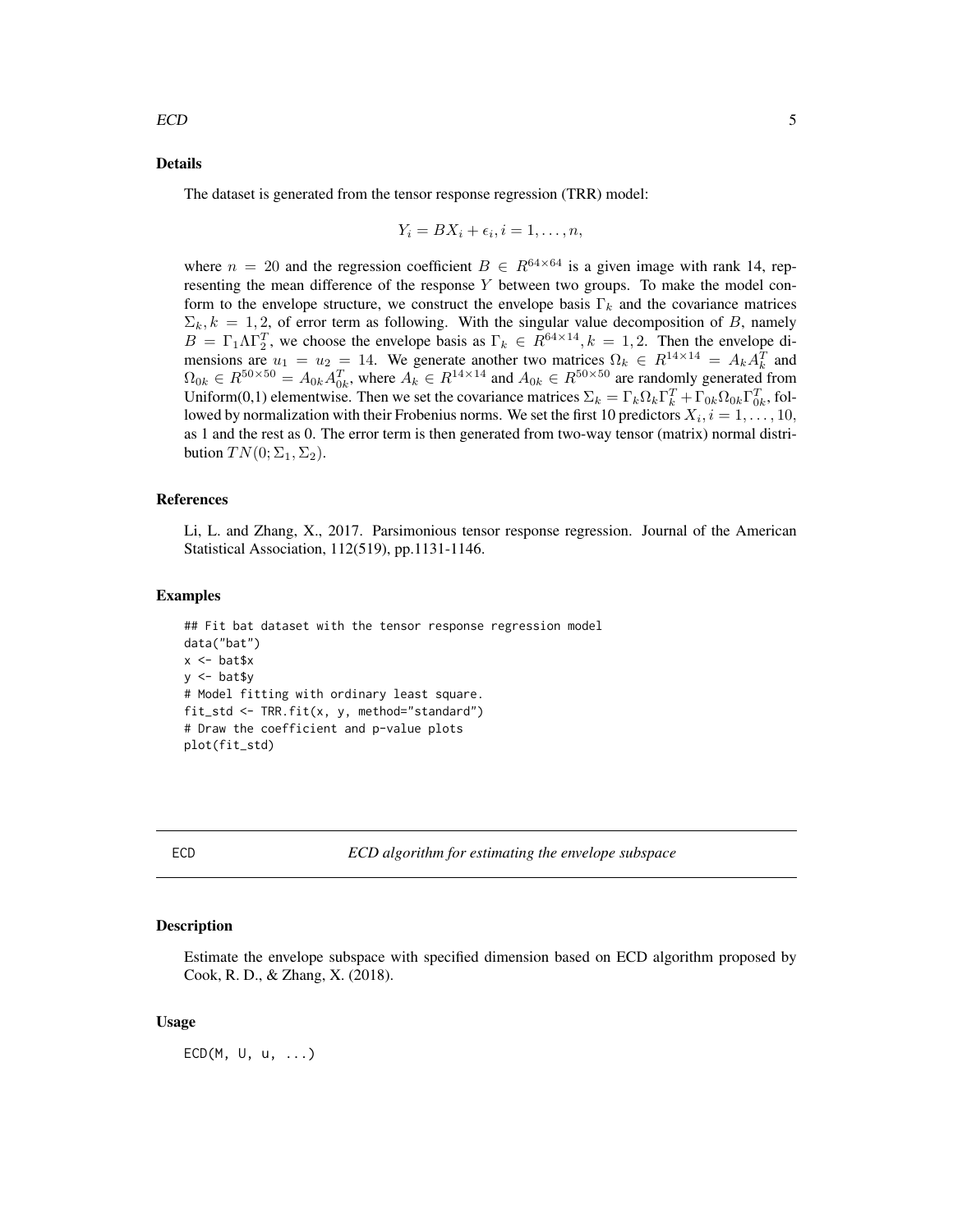#### <span id="page-5-0"></span>Arguments

| M                       | The <i>p</i> -by- <i>p</i> positive definite matrix M in the envelope objective function. |
|-------------------------|-------------------------------------------------------------------------------------------|
| U                       | The $p$ -by- $p$ positive semi-definite matrix U in the envelope objective function.      |
| - u                     | An integer between 0 and $n$ representing the envelope dimension.                         |
| $\cdot$ $\cdot$ $\cdot$ | Additional user-defined arguments:                                                        |
|                         | • maxiter: The maximal number of iterations.                                              |
|                         | $\bullet$ tol: The tolerance used to assess convergence. See the ECD algorithm in         |

• tol: The tolerance used to assess convergence. See the ECD algorithm in Cook, R. D., & Zhang, X. (2018).

The default values are: maxiter=500; tol=1e-08.

## Details

Estimate M-envelope of span(U). The dimension of the envelope is u.

See [FGfun](#page-7-1) for the generic objective function.

The ECD algorithm is similar to 1D algorithm proposed by Cook, R. D., & Zhang, X. (2016). A fast and stable algorithm is used for solving each individual objective function.

#### Value

Return the orthogonal basis of the envelope subspace with each column represent the sequential direction. For example, the first column is the most informative direction.

## References

Cook, R.D. and Zhang, X., 2018. Fast envelope algorithms. Statistica Sinica, 28(3), pp.1179-1197.

#### Examples

```
##simulate two matrices M and U with an envelope structure#
data \leq MenvU_sim(p = 20, u = 5, wishart = TRUE, n = 200)
M <- data$M
U <- data$U
G <- data$Gamma
Gamma_ECD <- ECD(M, U, u=5)
subspace(Gamma_ECD, G)
```
EEG *Electroencephalography (EEG) dataset for alcoholism study.*

#### Description

EEG images data of subjects in alcoholic and control groups.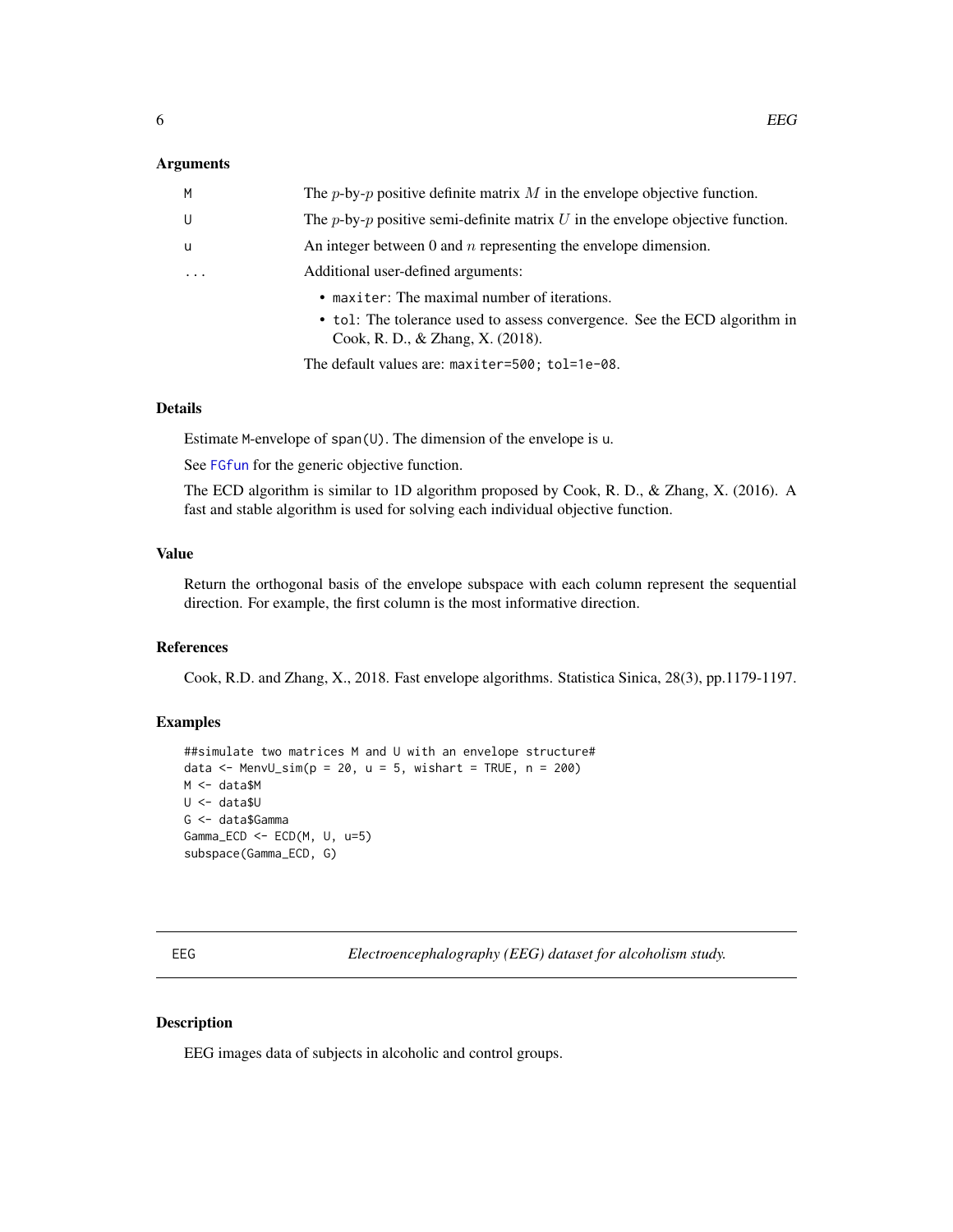#### $EEG$  7

#### Usage

data("EEG")

## Format

A list consisting of two components:

- x A binary vector with length of 61.
- $\mathbf{y}$  A 64  $\times$  64  $\times$  61 tensor, consisting of 61 *channels* by *time* EEG images.

#### Details

The original EEG data contains 77 alcoholic individuals and 45 controls. To reduce the size, we randomly select 61 samples and obtain 39 alcoholic individuals and 22 controls. Each individual was measured with 64 electrodes placed on the scalp sampled at 256 Hz for 1 sec, resulting an EEG image of 64 channels by 256 time points. More information about data collection and some analysis can be found in Zhang et al. (1995) and Li, Kim, and Altman (2010). To facilitate the analysis, the data is downsized along the time domain by averaging every four consecutive time points, yielding a  $64 \times 64$  matrix response.

#### References

URL: <https://archive.ics.uci.edu/ml/datasets/EEG+Database>.

Li, L. and Zhang, X., 2017. Parsimonious tensor response regression. Journal of the American Statistical Association, 112(519), pp.1131-1146.

Zhang, X.L., Begleiter, H., Porjesz, B., Wang, W. and Litke, A., 1995. Event related potentials during object recognition tasks. Brain research bulletin, 38(6), pp.531-538.

Li, B., Kim, M.K. and Altman, N., 2010. On dimension folding of matrix-or array-valued statistical objects. The Annals of Statistics, 38(2), pp.1094-1121.

```
data("EEG")
x < - EEG$xy <- EEG$y
## Estimate the envelope dimension, the output should be c(1,1).
u <- TRRdim(x, y)$u
u \leftarrow c(1,1)## Fit the dataset with TRR.fit and draw the coefficient plot and p-value plot
fit_1D <- TRR.fit(x, y, u, method = "1D")
plot(fit_1D, xlab = "Time", ylab = "Channels")
## Uncomment display the plots from different methods.
# fit_ols <- TRR.fit(x, y, method = "standard")
# fit_pls <- TRR.fit(x, y, u, method = "PLS")
# plot(fit_ols, xlab = "Time", ylab = "Channels")
# plot(fit_pls, xlab = "Time", ylab = "Channels")
```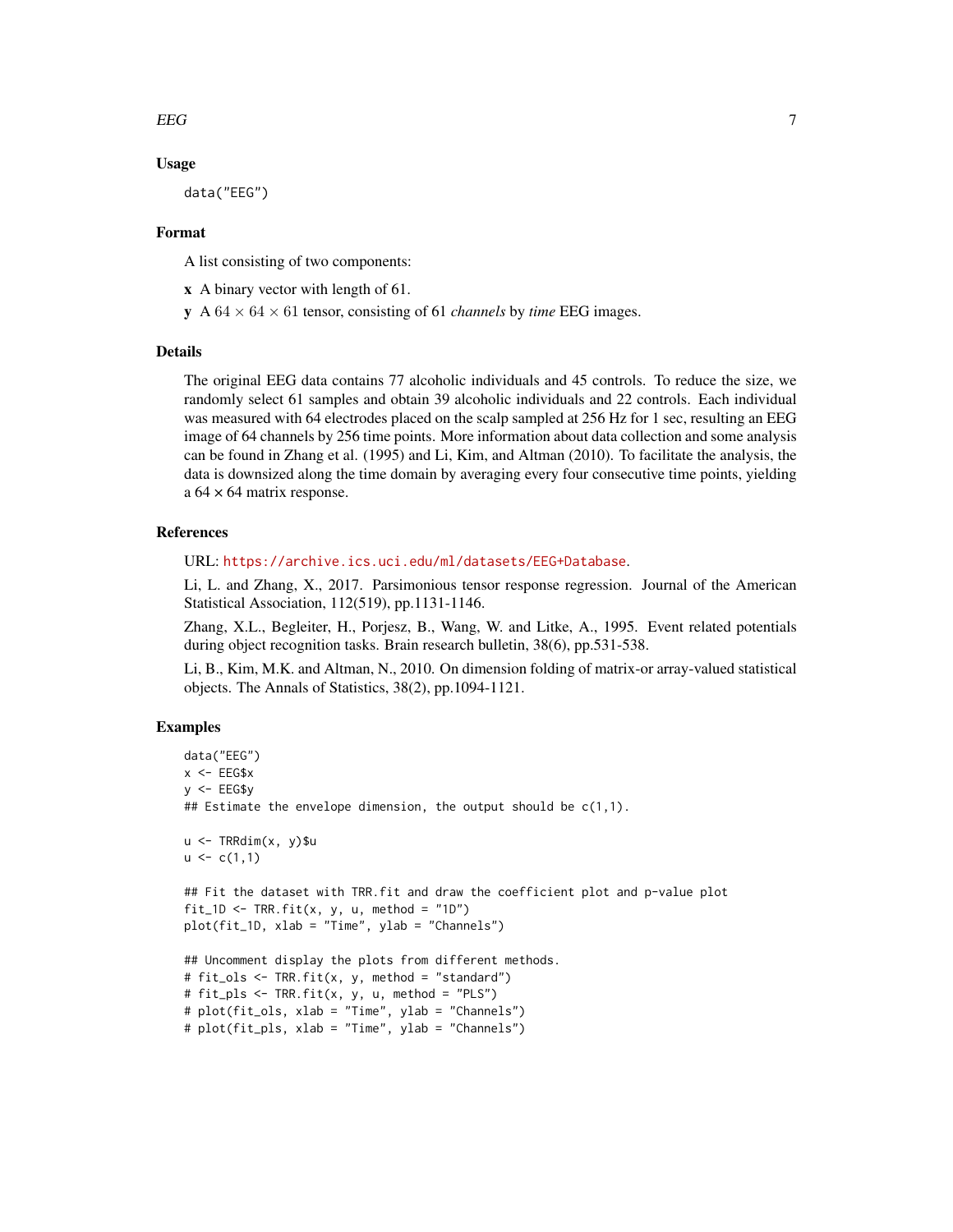<span id="page-7-1"></span><span id="page-7-0"></span>

Calculates the objective function and its gradient for estimating the  $M$ -envelope of span( $U$ ), where  $M$  is positive definite and  $U$  is positive semi-definite.

#### Usage

FGfun(Gamma, M, U)

#### Arguments

| Gamma | $\Gamma$ matrix in the envelope objective function. A p-by-u matrix.                           |
|-------|------------------------------------------------------------------------------------------------|
| M     | The <i>p</i> -by- <i>p</i> positive definite matrix M in the envelope objective function.      |
| U     | The <i>p</i> -by- <i>p</i> positive semi-definite matrix U in the envelope objective function. |

## Details

The generic objective function  $F(\Gamma)$  and its gradient  $G(\Gamma)$  are listed below for estimating Menvelope of  $\text{span}(U)$ . For the detailed description, see Cook, R. D., & Zhang, X. (2016).

$$
F(\Gamma) = \log |\Gamma^T M \Gamma| + \log |\Gamma^T (M + U)^{-1} \Gamma|
$$
  

$$
G(\Gamma) = dF/d\Gamma = 2M\Gamma (\Gamma^T M \Gamma)^{-1} + 2(M + U)^{-1} \Gamma (\Gamma^T (M + U)^{-1} \Gamma)^{-1}
$$

## Value

|   | The value of the objective function at Gamma. |
|---|-----------------------------------------------|
| G | The value of the gradient function at Gamma.  |

#### References

Cook, R.D. and Zhang, X., 2016. Algorithms for envelope estimation. Journal of Computational and Graphical Statistics, 25(1), pp.284-300.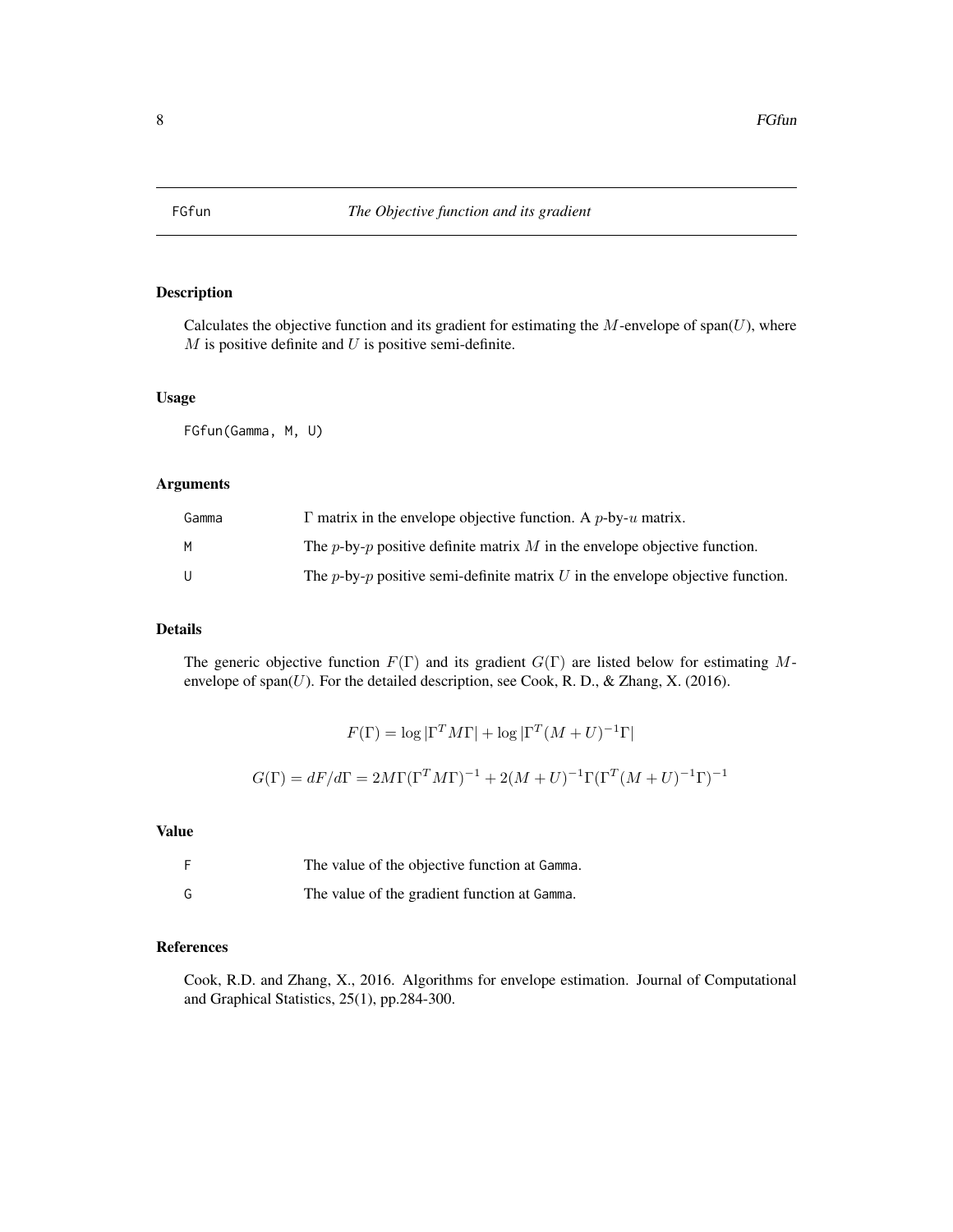<span id="page-8-0"></span>This function provides the MLE of the covariance matrix of tensor normal distribution, where the covariance has a separable Kronecker structure, i.e.  $\Sigma = \Sigma_m \otimes \ldots \otimes \Sigma_1$ . The algorithm is a generalization of the MLE algorithm in Manceur, A. M., & Dutilleul, P. (2013).

#### Usage

kroncov(Tn, tol = 1e-06, maxiter = 10)

#### Arguments

| Tn      | A $p_1 \times \cdots p_m \times n$ matrix, array or tensor, where <i>n</i> is the sample size.                                                                                 |
|---------|--------------------------------------------------------------------------------------------------------------------------------------------------------------------------------|
| tol     | The convergence tolerance with default value $1e-6$ . The iteration terminates<br>when $  \Sigma_i^{(t+1)} - \Sigma_i^{(t)}  _F <$ tol for some covariance matrix $\Sigma_i$ . |
| maxiter | The maximal number of iterations. The default value is 10.                                                                                                                     |

#### Details

The individual component covariance matrices  $\Sigma_i$ ,  $i = 1, \ldots, m$  are not identifiable. To overcome the identifiability issue, each matrix  $\Sigma_i$  is normalized at the end of the iteration such that  $||\Sigma_i||_F =$ 1. And an overall normalizing constant  $\lambda$  is extracted so that the overall covariance matrix  $\Sigma$  is defined as

$$
\Sigma = \lambda \Sigma_m \otimes \cdots \otimes \Sigma_1.
$$

If Tn is a  $p \times n$  design matrix for a multivariate random variable, then lambda = 1 and S is a lengthone list containing the sample covariance matrix.

## Value

| lambda | The normalizing constant.                                                                     |
|--------|-----------------------------------------------------------------------------------------------|
|        | A matrix list, consisting of each normalized covariance matrix $\Sigma_1, \ldots, \Sigma_m$ . |

## References

Manceur, A.M. and Dutilleul, P., 2013. Maximum likelihood estimation for the tensor normal distribution: Algorithm, minimum sample size, and empirical bias and dispersion. Journal of Computational and Applied Mathematics, 239, pp.37-49.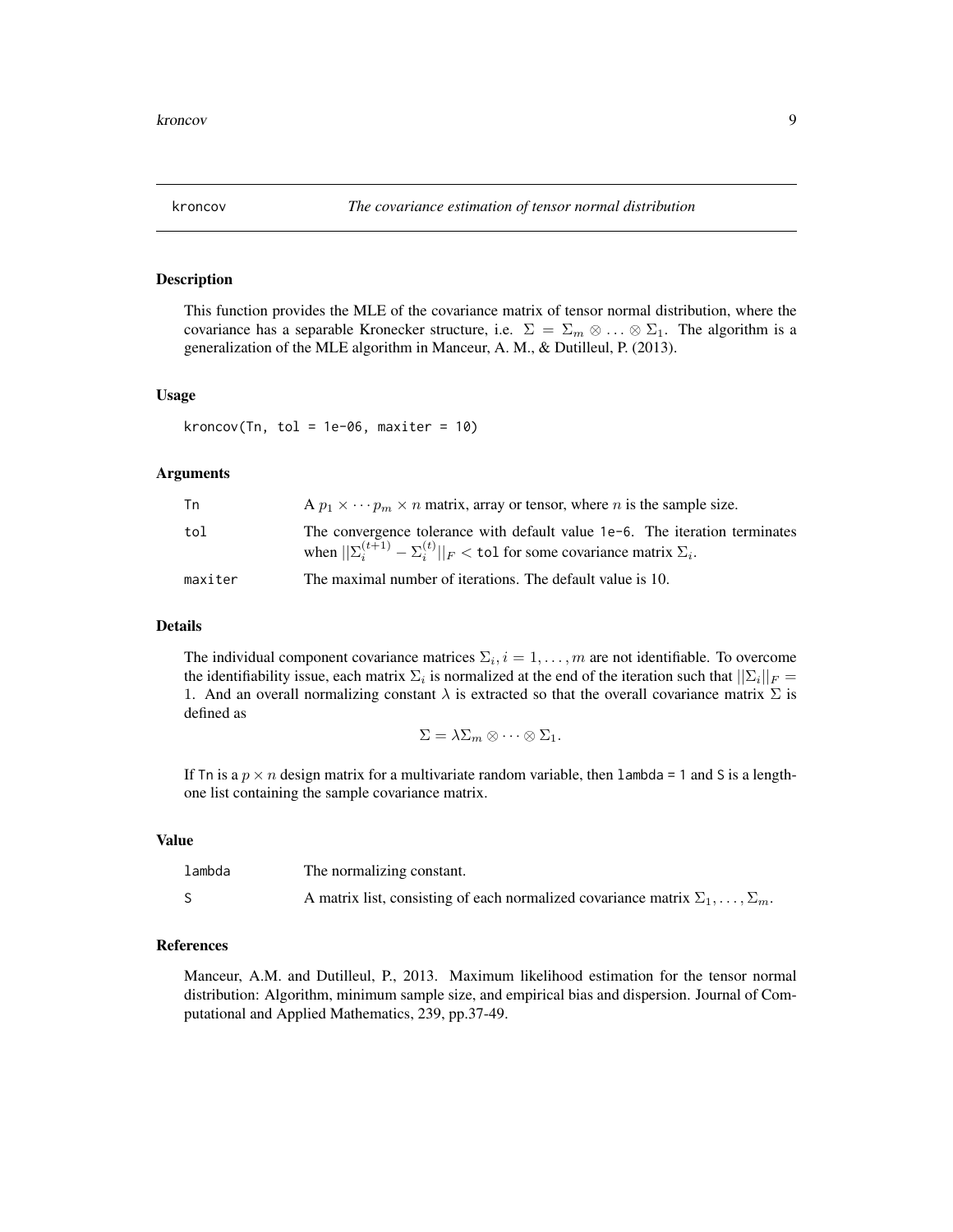The 1D algorithm (Cook and Zhang 2016) implemented with Riemannian manifold optimization from R package ManifoldOptim.

#### Usage

```
manifold1D(M, U, u, ...)
```
## Arguments

| M | The <i>p</i> -by- <i>p</i> positive definite matrix M in the envelope objective function.                              |
|---|------------------------------------------------------------------------------------------------------------------------|
| U | The p-by-p positive semi-definite matrix $U$ in the envelope objective function.                                       |
| u | An integer between 0 and $n$ representing the envelope dimension.                                                      |
| . | Additional user-defined arguments:                                                                                     |
|   | • maxiter: The maximal number of iterations.                                                                           |
|   | • tol: The tolerance used to assess convergence. See Huang et al. (2018) for<br>details on how this is used.           |
|   | • method: The name of optimization method supported by R package Mani-<br>foldOptim.                                   |
|   | - "LRBFGS": Limited-memory RBFGS                                                                                       |
|   | - "LRTRSR1": Limited-memory RTRSR1                                                                                     |
|   | - "RBFGS": Riemannian BFGS                                                                                             |
|   | - "RBroydenFamily": Riemannian Broyden family                                                                          |
|   | - "RCG": Riemannian conjugate gradients                                                                                |
|   | - "RNewton": Riemannian line-search Newton                                                                             |
|   | - "RSD": Riemannian steepest descent                                                                                   |
|   | - "RTRNewton": Riemannian trust-region Newton                                                                          |
|   | - "RTRSD": Riemannian trust-region steepest descent                                                                    |
|   | - "RTRSR1": Riemannian trust-region symmetric rank-one update                                                          |
|   | - "RWRBFGS": Riemannian BFGS                                                                                           |
|   | • check: Logical value. Should internal manifold object check inputs and<br>print summary message before optimization. |
|   | The default values are: maxiter = $500$ ; tol = $1e-08$ ; method = "RCG"; check<br>$=$ FALSE.                          |

## Details

Estimate M-envelope of span(U). The dimension of the envelope is u.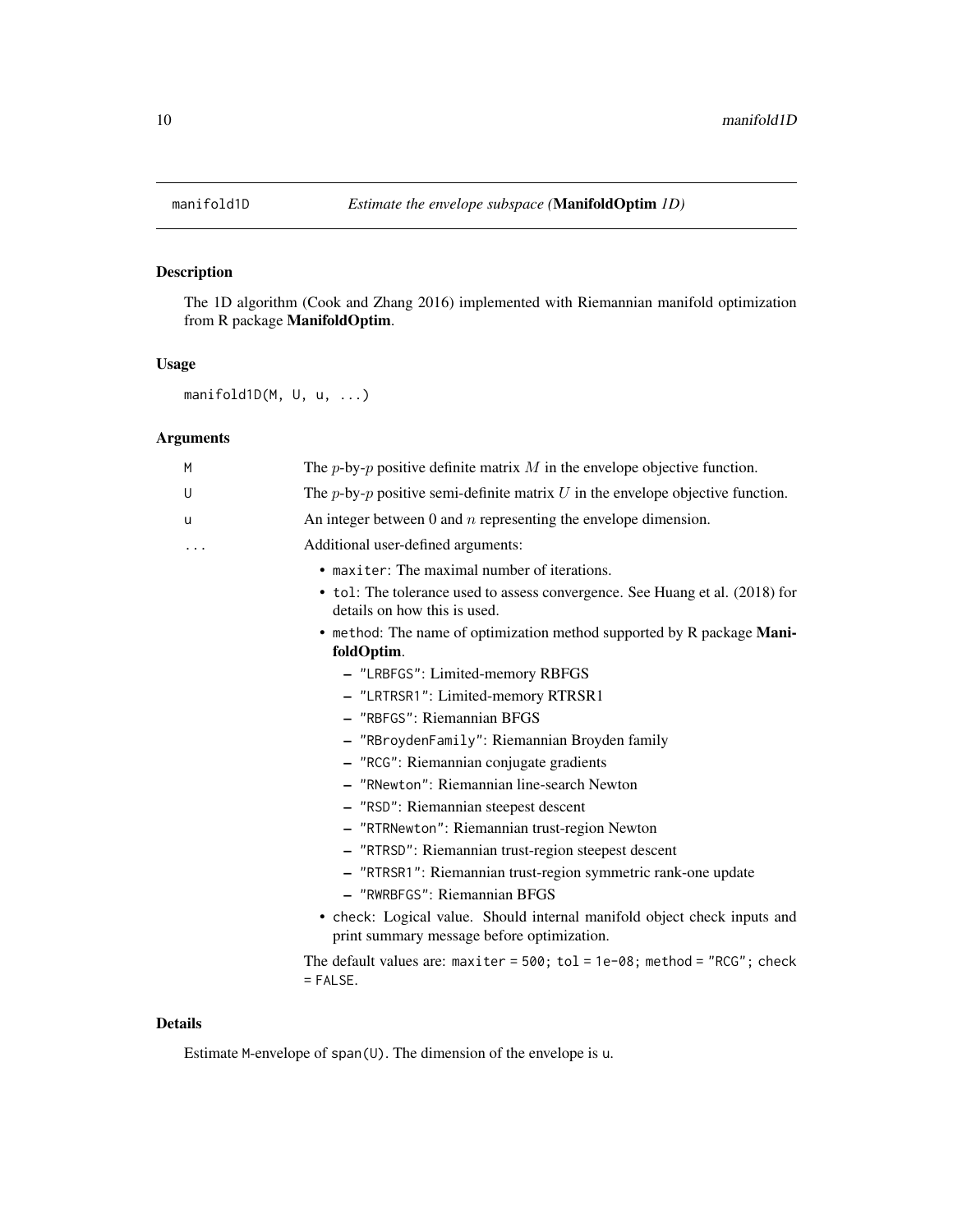#### <span id="page-10-0"></span> $manifold FG$  11

## Value

Return the estimated orthogonal basis of the envelope subspace.

#### References

Cook, R.D. and Zhang, X., 2016. Algorithms for envelope estimation. Journal of Computational and Graphical Statistics, 25(1), pp.284-300.

Huang, W., Absil, P.A., Gallivan, K.A. and Hand, P., 2018. ROPTLIB: an object-oriented C++ library for optimization on Riemannian manifolds. ACM Transactions on Mathematical Software (TOMS), 44(4), pp.1-21.

#### See Also

[MenvU\\_sim](#page-12-1)[,subspace](#page-26-1)

#### Examples

```
## Simulate two matrices M and U with an envelope structure
data \leq MenvU_sim(p = 20, u = 5, wishart = TRUE, n = 200)
M <- data$M
U <- data$U
G <- data$Gamma
Gamma_1D \leq manifold1D(M, U, u = 5)
subspace(Gamma_1D, G)
```

| manifoldFG | Estimate the envelope subspace (ManifoldOptim FG) |  |
|------------|---------------------------------------------------|--|
|            |                                                   |  |

## Description

The FG algorithm (Cook and Zhang 2016) implemented with Riemannian manifold optimization from R package ManifoldOptim.

#### Usage

```
manifoldFG(M, U, u, Gamma_init = NULL, ...)
```
#### Arguments

| M          | The <i>p</i> -by- <i>p</i> positive definite matrix M in the envelope objective function.               |
|------------|---------------------------------------------------------------------------------------------------------|
| U          | The <i>p</i> -by- <i>p</i> positive semi-definite matrix U in the envelope objective function.          |
| u          | An integer between 0 and $n$ representing the envelope dimension. Ignored if<br>Gamma_init is provided. |
| Gamma_init | Initial envelope subspace basis. The default value is the estimator from manifold $1D(M,U,u)$ .         |
| $\cdot$    | Additional user-defined arguments:                                                                      |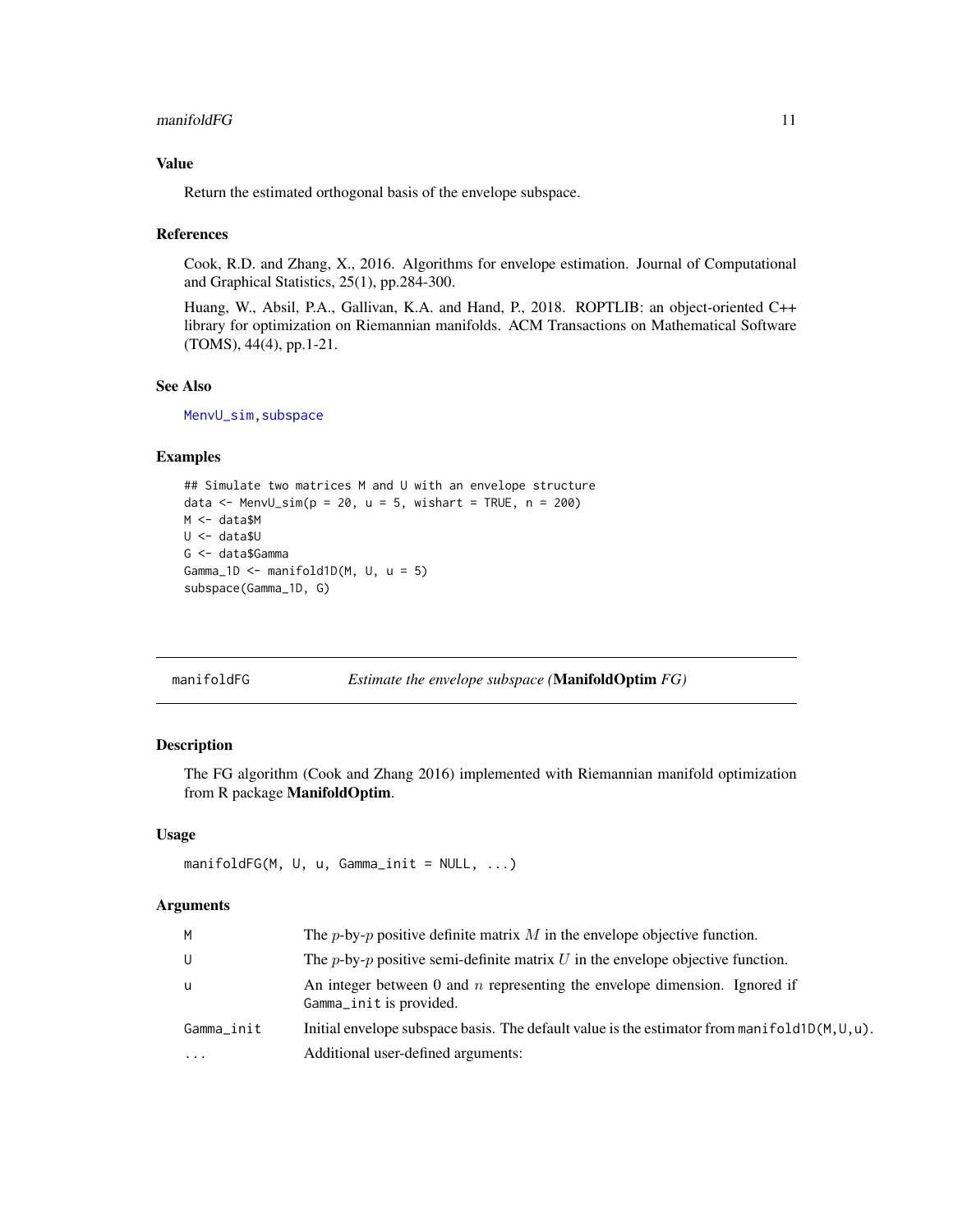- maxiter: The maximal number of iterations.
- tol: The tolerance used to assess convergence. See Huang et al. (2018) for details on how this is used.
- method: The name of optimization method supported by R package ManifoldOptim
	- "LRBFGS": Limited-memory RBFGS
	- "LRTRSR1": Limited-memory RTRSR1
	- "RBFGS": Riemannian BFGS
	- "RBroydenFamily": Riemannian Broyden family
	- "RCG": Riemannian conjugate gradients
	- "RNewton": Riemannian line-search Newton
	- "RSD": Riemannian steepest descent
	- "RTRNewton": Riemannian trust-region Newton
	- "RTRSD": Riemannian trust-region steepest descent
	- "RTRSR1": Riemannian trust-region symmetric rank-one update
	- "RWRBFGS": Riemannian BFGS
- check: Logical value. Should internal manifold object check inputs and print summary message before optimization.

The default values are: maxiter =  $500$ ; tol =  $1e-08$ ; method = "RCG"; check  $=$  FALSE.

## Details

Estimate M-envelope of span(U). The dimension of the envelope is u.

#### Value

Return the estimated orthogonal basis of the envelope subspace.

#### References

Cook, R.D. and Zhang, X., 2016. Algorithms for envelope estimation. Journal of Computational and Graphical Statistics, 25(1), pp.284-300.

Huang, W., Absil, P.A., Gallivan, K.A. and Hand, P., 2018. ROPTLIB: an object-oriented C++ library for optimization on Riemannian manifolds. ACM Transactions on Mathematical Software (TOMS), 44(4), pp.1-21.

```
##simulate two matrices M and U with an envelope structure
data <- MenvU_sim(p=20, u=5, wishart = TRUE, n = 200)
M <- data$M
U <- data$U
G <- data$Gamma
Gamma_FG <- manifoldFG(M, U, u=5)
subspace(Gamma_FG, G)
```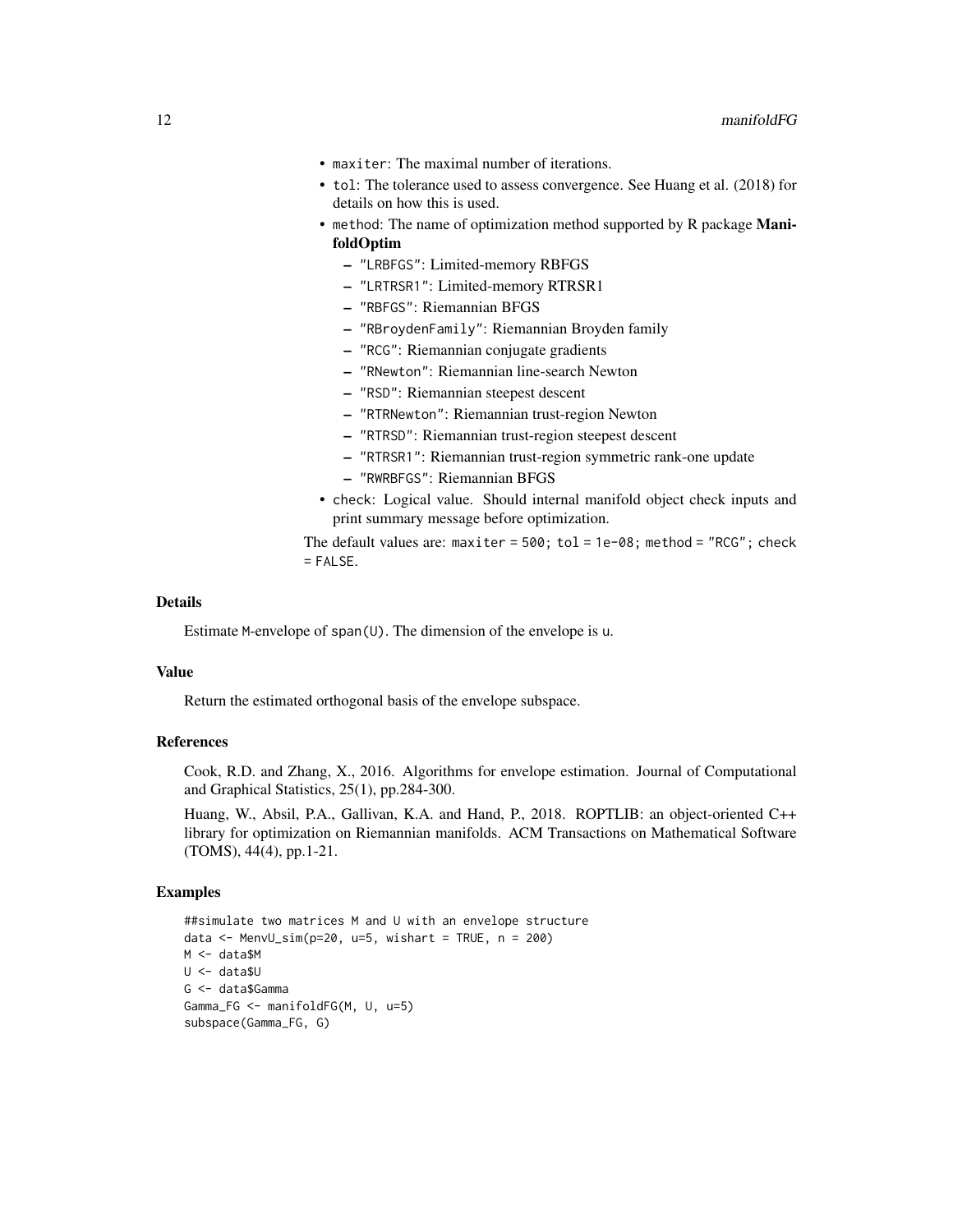<span id="page-12-1"></span><span id="page-12-0"></span>

This function generates the matrices  $M$  and  $U$  with envelope structure.

## Usage

```
MenvU_sim(
  p,
  u,
  Omega = NULL,
  Omega0 = NULL,
  Phi = NULL,jitter = FALSE,
  wishart = FALSE,
  n = NULL\mathcal{L}
```
## Arguments

| p       | Dimension of $p$ -by- $p$ matrix $M$ .                                                                                                                                                                                                                                            |
|---------|-----------------------------------------------------------------------------------------------------------------------------------------------------------------------------------------------------------------------------------------------------------------------------------|
| u       | The envelope dimension. An integer between 0 and $p$ .                                                                                                                                                                                                                            |
| Omega   | The positive definite matrix $\Omega$ in $M = \Gamma \Omega \Gamma^T + \Gamma_0 \Omega_0 \Gamma_0^T$ . The default is $\Omega =$<br>$AAT$ where the elements in A are generated from Uniform(0,1) distribution.                                                                   |
| Omega0  | The positive definite matrix $\Omega_0$ in $M = \Gamma \Omega \Gamma^T + \Gamma_0 \Omega_0 \Gamma_0^T$ . The default is $\Omega_0 =$<br>$AAT$ where the elements in A are generated from Uniform(0,1) distribution.                                                               |
| Phi     | The positive definite matrix $\Phi$ in $U = \Gamma \Phi \Gamma^{T}$ . The default is $\Phi = AA^{T}$ where<br>the elements in $A$ are generated from $Uniform(0,1)$ distribution.                                                                                                 |
| jitter  | Logical or numeric. If it is numeric, the diagonal matrix $diag(jitter, nrow(M), ncol(M))$<br>is added to matrix $M$ to ensure the positive definiteness of $M$ . If it is TRUE, then<br>it is set as 1e-5 and the jitter is added. If it is FALSE (default), no jitter is added. |
| wishart | Logical. If it is TRUE, the sample estimator from Wishart distribution $W_p(M/n, n)$<br>and $W_p(U/n, n)$ are generated as the output matrices M and U.                                                                                                                           |
| n       | The sample size. If wishart is FALSE, then n is ignored.                                                                                                                                                                                                                          |

## Details

The matrices  $M$  and  $U$  are in forms of

$$
M = \Gamma \Omega \Gamma^T + \Gamma_0 \Omega_0 \Gamma_0^T, U = \Gamma \Phi \Gamma^T.
$$

The envelope basis Γ is randomly generated from the Uniform (0, 1) distribution elementwise and then transformed to a semi-orthogonal matrix.  $\Gamma_0$  is the orthogonal completion of  $\Gamma$ .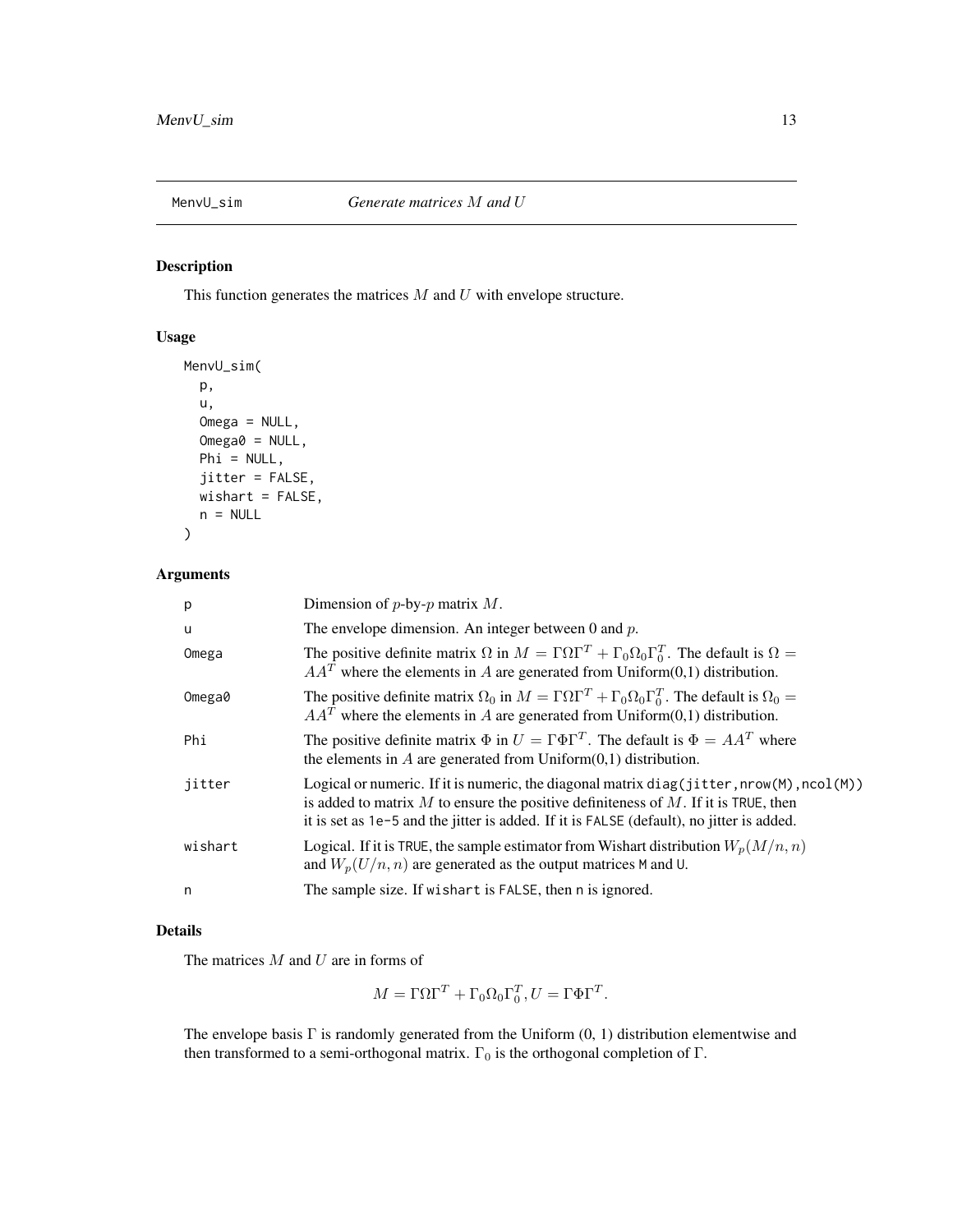In some cases, to guarantee that  $M$  is positive definite which is required by the definition of envelope, a jitter should be added to M.

If wishart is TRUE, after the matrices  $M$  and  $U$  are generated, the samples from Wishart distribution  $W_n(M/n, n)$  and  $W_n(U/n, n)$  are output as matrices M and U. If so, n is required.

#### Value

| M     | The $p$ -by- $p$ matrix M.                 |
|-------|--------------------------------------------|
| -11   | The $p$ -by- $p$ matrix U.                 |
| Gamma | The <i>p</i> -by- <i>u</i> envelope basis. |

#### References

Cook, R.D. and Zhang, X., 2018. Fast envelope algorithms. Statistica Sinica, 28(3), pp.1179-1197.

#### Examples

```
data1 <- MenvU_sim(p = 20, u = 5)
M1 <- data1$M
U1 <- data1$U
# Sample version from Wishart distribution
data2 <- MenvU_sim(p = 20, u = 5, wishart = TRUE, n = 200)
M2 <- data2$M
U2 <- data2$U
```
<span id="page-13-1"></span>oneD\_bic *Envelope dimension selection based on 1D-BIC*

#### Description

This function selects envelope subspace dimension using 1D-BIC proposed by Zhang, X., & Mai, Q. (2018). The constrained optimization in the 1D algorithm is based on the line search algorithm for optimization on manifold. The algorithm is developed by Wen and Yin (2013) and the Matlab version is in the Matlab package OptM.

#### Usage

oneD\_bic(M, U, n,  $C = 1$ , maxdim = 10, ...)

## **Arguments**

| м | The <i>p</i> -by- <i>p</i> positive definite matrix M in the envelope objective function.      |
|---|------------------------------------------------------------------------------------------------|
| U | The <i>p</i> -by- <i>p</i> positive semi-definite matrix U in the envelope objective function. |
| n | The sample size.                                                                               |
|   | The constant defined in 1D-BIC criterion, the default value is 1.                              |
|   |                                                                                                |

<span id="page-13-0"></span>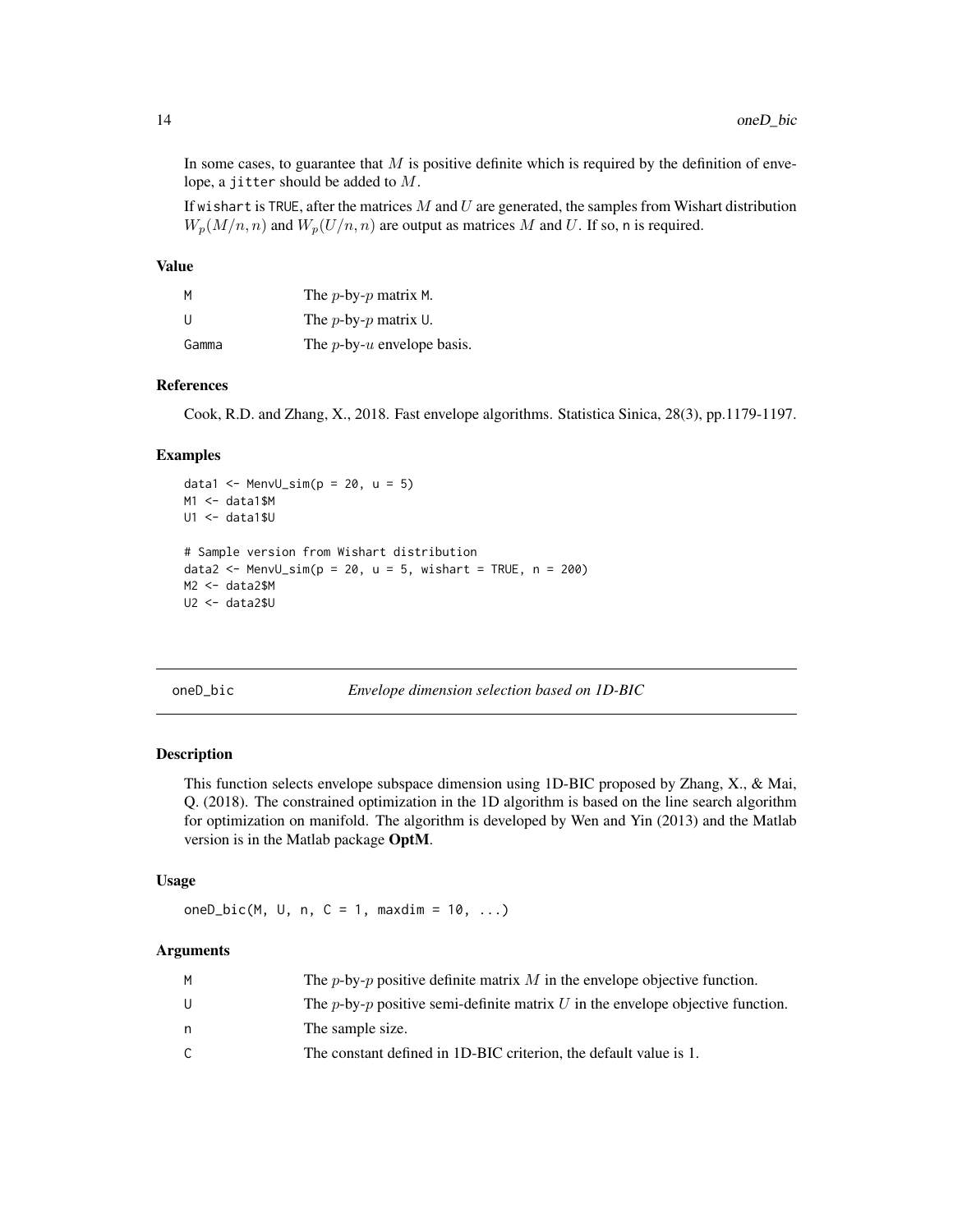| maxdim | The maximum dimension to consider, maxdim is smaller than $p$ , the default value<br>is $10$ .                                                                                                  |
|--------|-------------------------------------------------------------------------------------------------------------------------------------------------------------------------------------------------|
| .      | Additional user-defined arguments for the line search algorithm:                                                                                                                                |
|        | • maxiter: The maximal number of iterations.                                                                                                                                                    |
|        | • xtol: The convergence tolerance for the relative changes of the consecutive<br>iterates w, e.g., $  w^{(k)} - w^{(k-1)}  _F / \sqrt{p}$                                                       |
|        | • gtol: The convergence tolerance for the gradient of Lagrangian, e.g., $  G^{(k)} -$<br>$w^{(k)}(G^{(t)})^Tw^{(t)}  _F$                                                                        |
|        | • ftol: The convergence tolerance for relative changes of the consecutive<br>objective function values F, e.g., $ F^{(k)} - F^{(k-1)} /(1+ F^{(k-1)} )$ . Usually,<br>$max\{xtol,gtol\}$ > ftol |
|        | The default values are: $maxiter=500$ ; $xtol=1e-08$ ; $gtol=1e-08$ ; $ftol=1e-12$ .                                                                                                            |

#### Details

The objective function  $F(w)$  and its gradient  $G(w)$  in line search algorithm are:

$$
F(w) = \log |w^T M_k w| + \log |w^T (M_k + U_k)^{-1} w|
$$
  

$$
G(w) = dF/dw = 2(w^T M_k w)^{-1} M_k w + 2(w^T (M_k + U_k)^{-1} w)^{-1} (M_k + U_k)^{-1} w
$$

See Cook, R. D., & Zhang, X. (2016) for more details of the 1D algorithm.

The 1D-BIC criterion is defined as

$$
I(k) = \sum_{j=1}^{k} \phi_j(\hat{w}_j) + Ck \log(n)/n, \quad k = 0, 1, ..., p,
$$

where  $C > 0$  is a constant,  $\hat{w}$  is the 1D solver, the function  $\phi_j$  is the individual objective function solved by 1D algorithm,  $n$  is the sample size. Then the selected dimension  $u$  is the one yielding the smallest 1D-BIC  $I(k)$ . See Zhang, X., & Mai, Q. (2018) for more details.

As suggested by Zhang, X., & Mai, Q. (2018), the number  $C$  should be set to its default value  $C = 1$  when there is no additional model assumption or prior information. However, if additional model assumption or prior information are known,  $C$  should be set such that  $Ck$  best matches the degree-of-freedom or total number of free parameters of the model or estimation procedure. For example, in TRR model where the predictor design matrix is of dimension  $p \times n$ , C should be set as  $p$ . See Zhang, X., & Mai, Q. (2018) for more details.

#### Value

| bicval | The BIC values for different envelope dimensions.                    |
|--------|----------------------------------------------------------------------|
| u      | The dimension selected which corresponds to the smallest BIC values. |
| Gamma  | The estimation of envelope subspace basis.                           |

## References

Zhang, X. and Mai, Q., 2018. Model-free envelope dimension selection. Electronic Journal of Statistics, 12(2), pp.2193-2216.

Wen, Z. and Yin, W., 2013. A feasible method for optimization with orthogonality constraints. Mathematical Programming, 142(1-2), pp.397-434.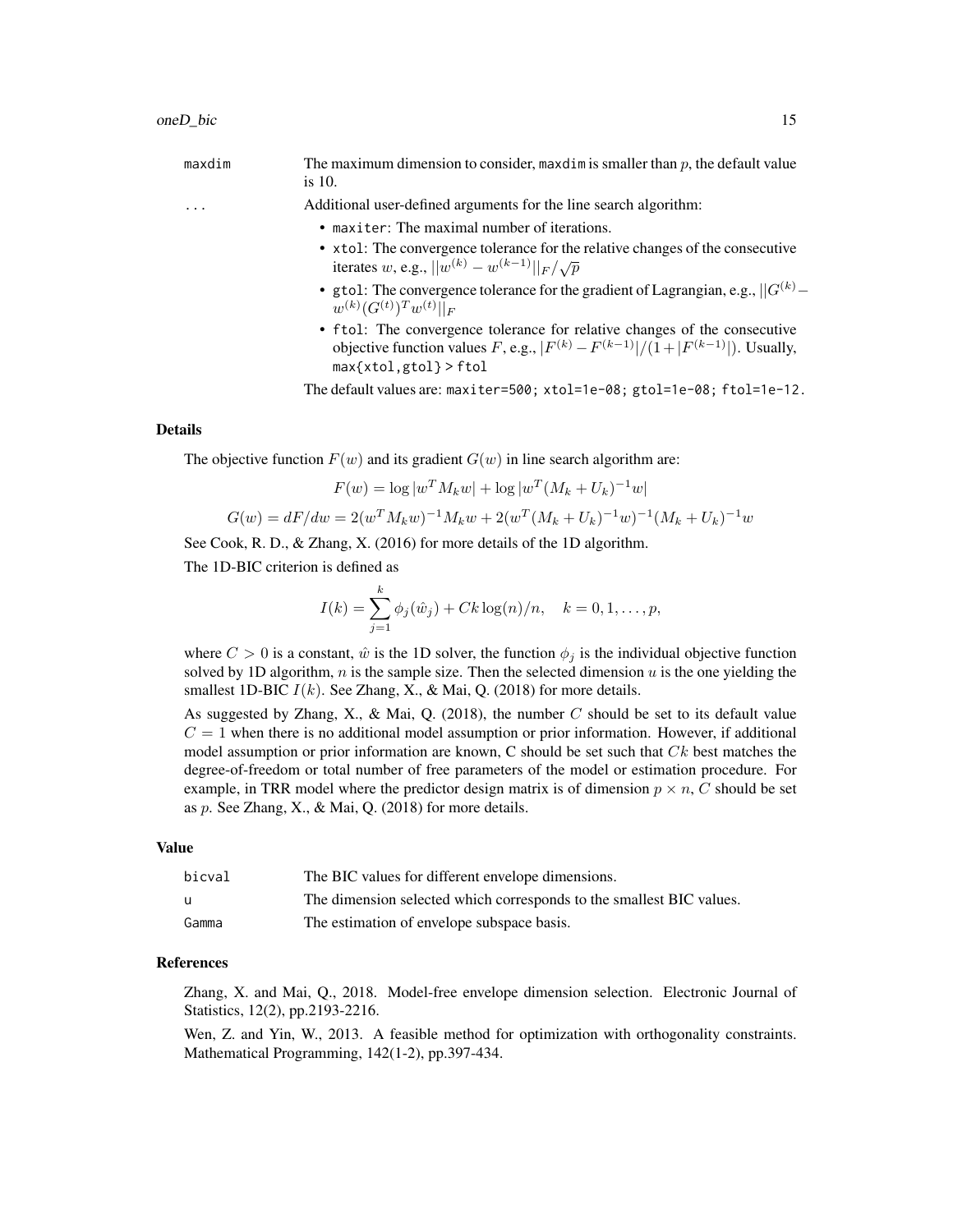## See Also

[OptM1D](#page-15-1), MenvU\_sim

## Examples

```
##simulate two matrices M and U with an envelope structure
data \leq MenvU_sim(p = 20, u = 5, wishart = TRUE, n = 200)
M <- data$M
U <- data$U
bic \leq oneD_bic(M, U, n = 200)
## visualization
plot(1:10, bic$bicval, type="o", xlab="Envelope Dimension", ylab="BIC values",
main="Envelope Dimension Selection")
```
<span id="page-15-1"></span>OptM1D *Estimate the envelope subspace (*OptM *1D)*

#### Description

The 1D algorithm to estimate the envelope subspace based on the line search algorithm for optimization on manifold. The line search algorithm is developed by Wen and Yin (2013) and the Matlab version is implemented in the Matlab package OptM.

### Usage

OptM1D(M, U, u, ...)

## Arguments

| M        | The <i>p</i> -by- <i>p</i> positive definite matrix M in the envelope objective function.                                                                              |
|----------|------------------------------------------------------------------------------------------------------------------------------------------------------------------------|
| U        | The <i>p</i> -by- <i>p</i> positive semi-definite matrix $U$ in the envelope objective function.                                                                       |
| <b>u</b> | An integer between 0 and $n$ representing the envelope dimension.                                                                                                      |
| .        | Additional user-defined arguments for the line search algorithm:                                                                                                       |
|          | • maxiter: The maximal number of iterations.                                                                                                                           |
|          | • xtol: The convergence tolerance for the relative changes of the consecutive<br>iterates w, e.g., $  w^{(k)} - w^{(k-1)}  _F / \sqrt{p}$                              |
|          | • gtol: The convergence tolerance for the gradient of Lagrangian, e.g., $  G^{(k)} -$<br>$w^{(k)}(G^{(t)})^Tw^{(t)}  _F$                                               |
|          | • ftol: The convergence tolerance for relative changes of the consecutive<br>objective function values F, e.g., $ F^{(k)} - F^{(k-1)}  / (1 +  F^{(k-1)} )$ . Usually, |

max{xtol,gtol} > ftol

The default values are: maxiter=500; xtol=1e-08; gtol=1e-08; ftol=1e-12.

<span id="page-15-0"></span>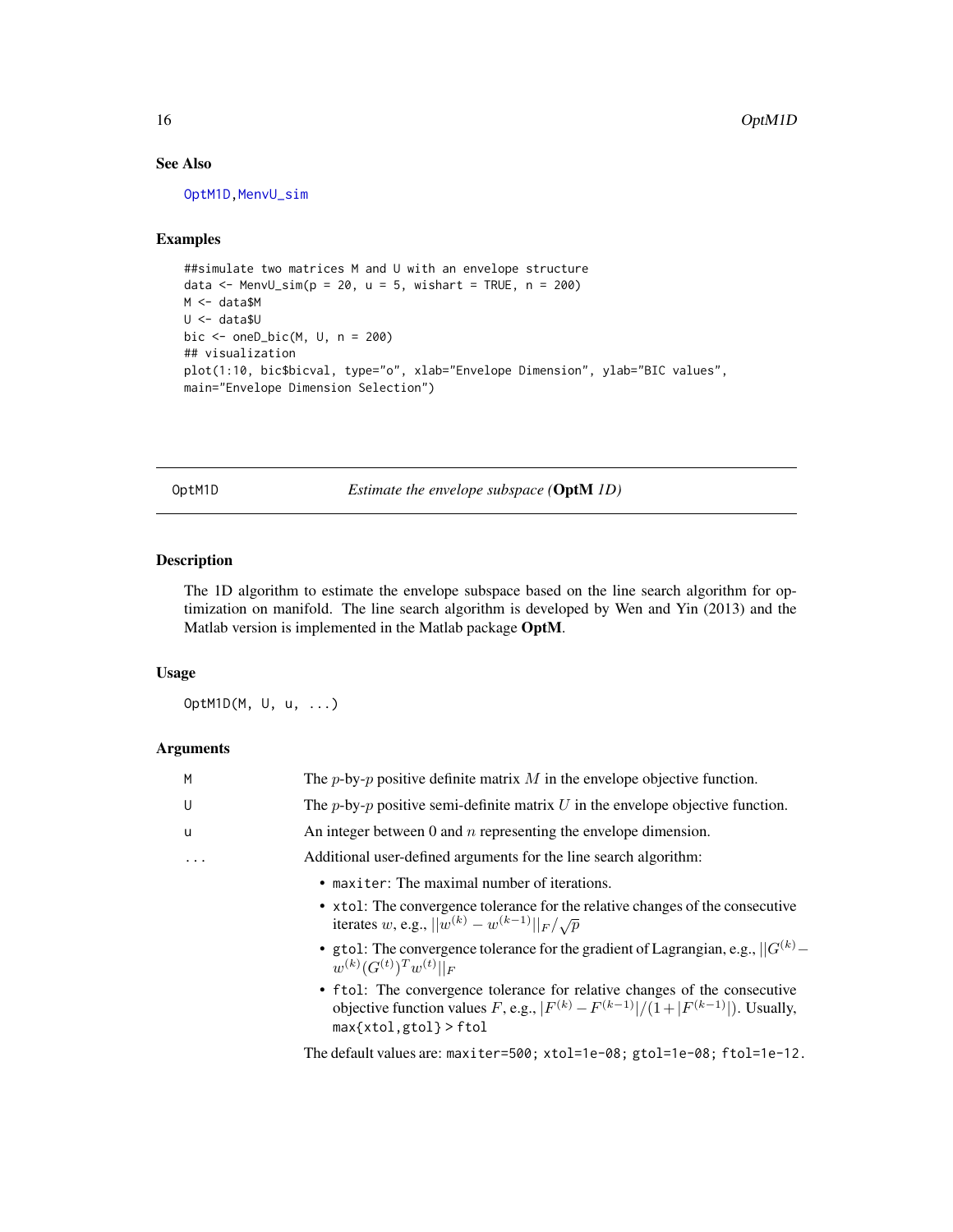#### <span id="page-16-0"></span> $OptMFG$  and the contract of the contract of the contract of the contract of the contract of the contract of the contract of the contract of the contract of the contract of the contract of the contract of the contract of the

## Details

The objective function  $F(w)$  and its gradient  $G(w)$  in line search algorithm are:

$$
F(w) = \log |w^T M_k w| + \log |w^T (M_k + U_k)^{-1} w|
$$

$$
G(w) = dF/dw = 2(w^T M_k w)^{-1} M_k w + 2(w^T (M_k + U_k)^{-1} w)^{-1} (M_k + U_k)^{-1} w
$$

See Cook, R. D., & Zhang, X. (2016) for more details of the 1D algorithm.

## Value

Return the estimated orthogonal basis of the envelope subspace.

#### References

Cook, R.D. and Zhang, X., 2016. Algorithms for envelope estimation. Journal of Computational and Graphical Statistics, 25(1), pp.284-300.

Wen, Z. and Yin, W., 2013. A feasible method for optimization with orthogonality constraints. Mathematical Programming, 142(1-2), pp.397-434.

#### Examples

## Simulate two matrices M and U with an envelope structure data  $\leq$  MenvU\_sim(p = 20, u = 5, wishart = TRUE, n = 200) M <- data\$M U <- data\$U G <- data\$Gamma Gamma\_1D <- OptM1D(M, U, u = 5) subspace(Gamma\_1D, G)

OptMFG *Estimate the envelope subspace (*OptM *FG)*

### Description

The FG algorithm to estimate the envelope subspace based on the curvilinear search algorithm for optimization on Stiefel manifold. The curvilinear algorithm is developed by Wen and Yin (2013) and the Matlab version is implemented in the Matlab package OptM.

#### Usage

OptMFG(M, U, u, Gamma\_init = NULL, ...)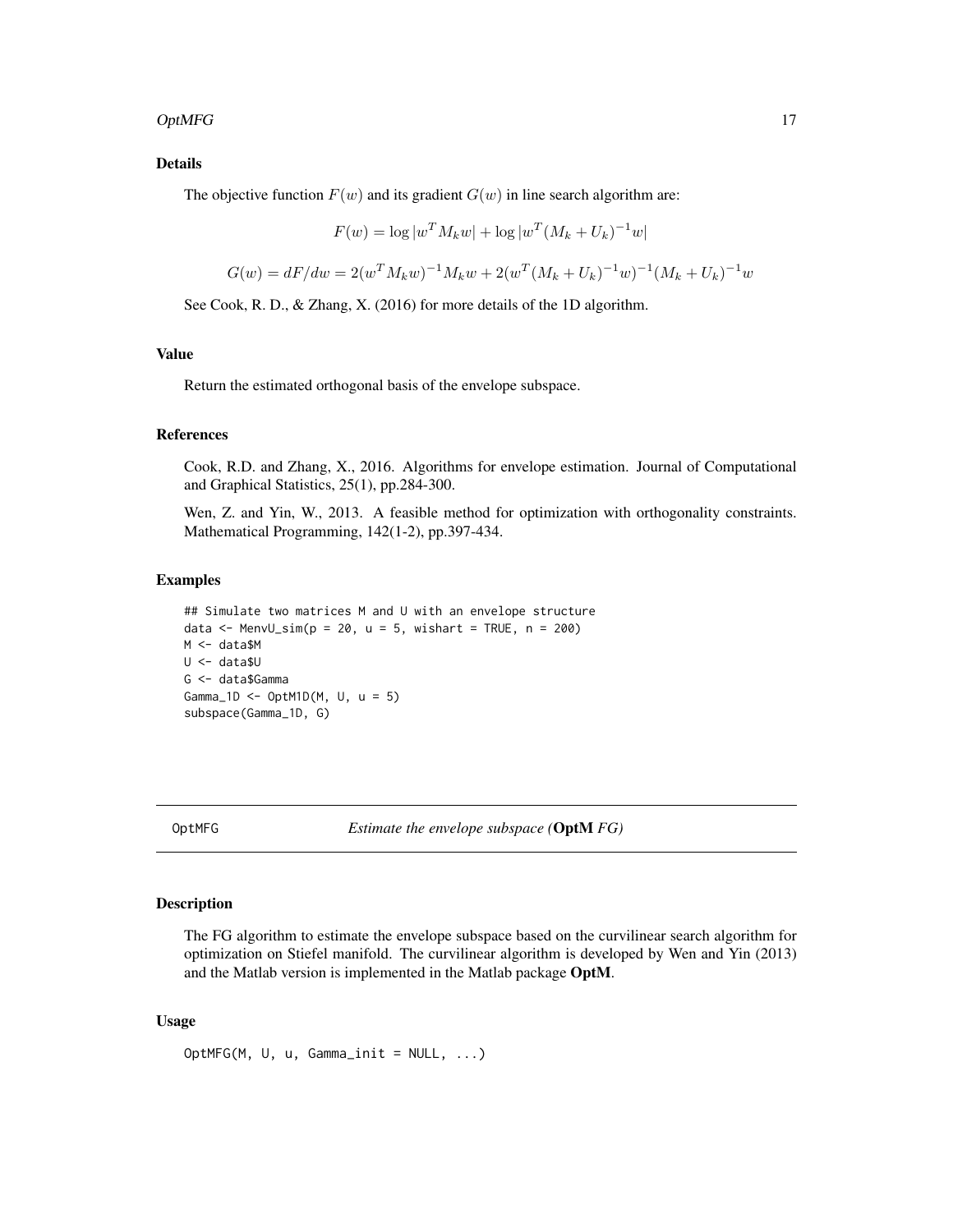#### <span id="page-17-0"></span>Arguments

| M          | The <i>p</i> -by- <i>p</i> positive definite matrix $M$ in the envelope objective function.                                                                                                                                         |  |
|------------|-------------------------------------------------------------------------------------------------------------------------------------------------------------------------------------------------------------------------------------|--|
| U          | The $p$ -by- $p$ positive semi-definite matrix U in the envelope objective function.                                                                                                                                                |  |
| -u         | An integer between $0$ and $n$ representing the envelope dimension. Ignored if<br>Gamma_init is provided.                                                                                                                           |  |
| Gamma_init | Initial envelope subspace basis. The default value is the estimator from $OptMD(M, U, u)$ .                                                                                                                                         |  |
|            | Additional user-defined arguments for the curvilinear search algorithm:                                                                                                                                                             |  |
|            | • maxiter: The maximal number of iterations.                                                                                                                                                                                        |  |
|            | • xtol: The convergence tolerance for $\Gamma$ , e.g., $  \Gamma^{(k)} - \Gamma^{(k-1)}  _F / \sqrt{p}$                                                                                                                             |  |
|            | • gtol: The convergence tolerance for the projected gradient, e.g., $  G^{(k)} -$<br>$\Gamma^{(k)}(G^{(t)})^T\Gamma^{(t)}  _F$                                                                                                      |  |
|            | • ftol: The convergence tolerance for objective function F, e.g., $ F^{(k)} -$<br>$F^{(k-1)} /(1+ F^{(k-1)} )$ . Usually, max{xtol, gtol} > ftol                                                                                    |  |
|            | $\cdot$ . The state is the second for $\cdot$ . The second state is the second state in the second state in the second state in the second state in the second state in the second state in the second state in the second state in |  |

The default values are: maxiter=500; xtol=1e-08; gtol=1e-08; ftol=1e-12.

## Details

If Gamma\_init is provided, then the envelope dimension u = ncol(Gamma\_init).

The function OptMFG calls the function [OptStiefelGBB](#page-18-1) internally which implements the curvilinear search algorithm.

The objective function  $F(\Gamma)$  and its gradient  $G(\Gamma)$  in curvilinear search algorithm are:

$$
F(\Gamma) = \log |\Gamma^T M \Gamma| + \log |\Gamma^T (M + U)^{-1} \Gamma|
$$

$$
G(\Gamma) = dF/d\Gamma = 2M\Gamma (\Gamma^T M \Gamma)^{-1} + 2(M + U)^{-1} \Gamma (\Gamma^T (M + U)^{-1} \Gamma)^{-1}
$$

## Value

Return the estimated orthogonal basis of the envelope subspace.

## References

Wen, Z. and Yin, W., 2013. A feasible method for optimization with orthogonality constraints. Mathematical Programming, 142(1-2), pp.397-434.

#### See Also

#### [OptStiefelGBB](#page-18-1)

```
##simulate two matrices M and U with an envelope structure
data \leq MenvU_sim(p=20, u=5, wishart = TRUE, n = 200)
M <- data$M
U <- data$U
G <- data$Gamma
Gamma_FG <- OptMFG(M, U, u=5)
subspace(Gamma_FG, G)
```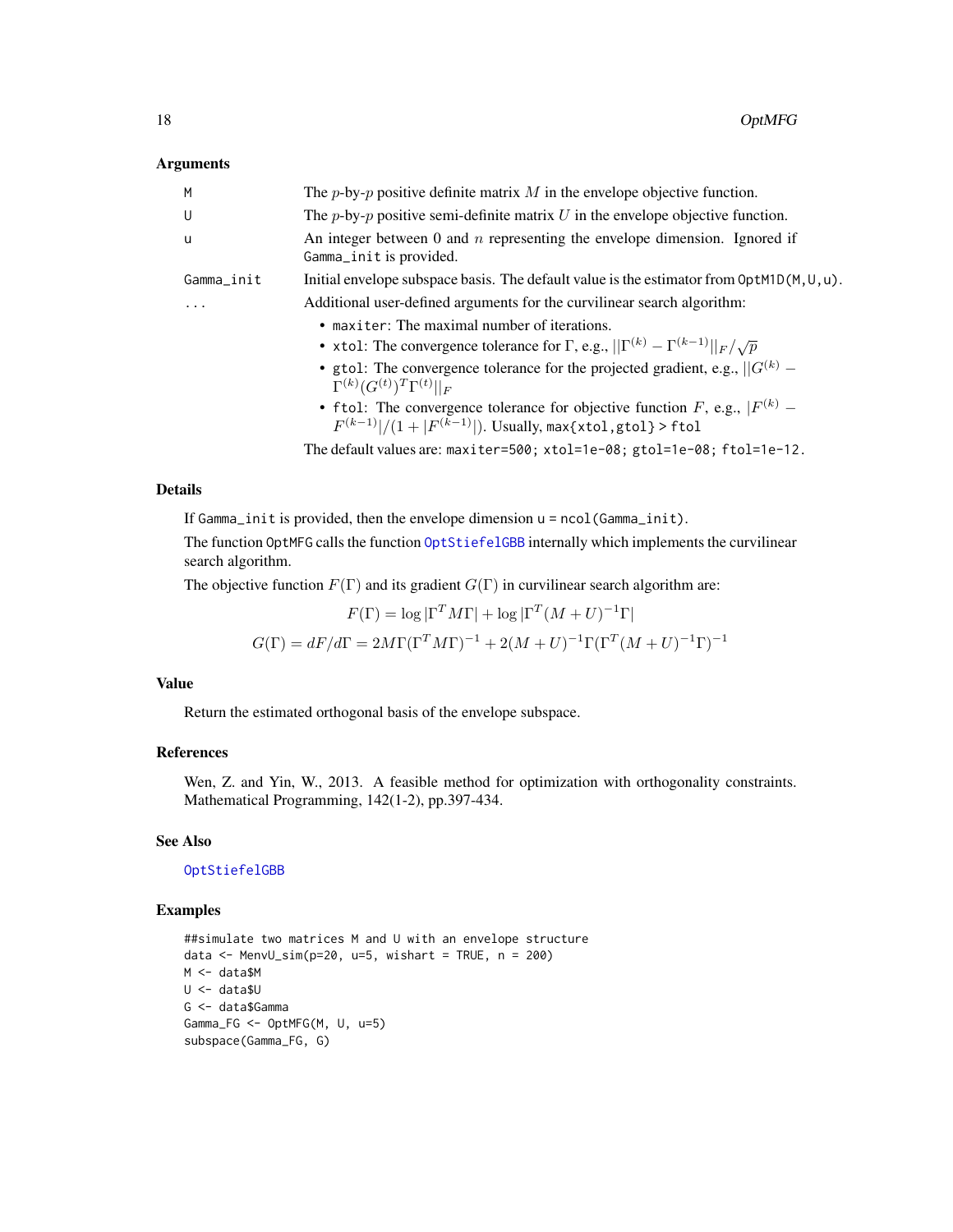<span id="page-18-1"></span><span id="page-18-0"></span>

Curvilinear search algorithm for optimization on Stiefel manifold developed by Wen and Yin (2013).

#### Usage

OptStiefelGBB(X, fun, opts = NULL, ...)

## Arguments

| X    | Initial value to start the optimization. A $n$ by $k$ orthonormal matrix such that<br>$X^T X = I_k.$                                                                                     |
|------|------------------------------------------------------------------------------------------------------------------------------------------------------------------------------------------|
| fun  | The function that returns the objective function value and its gradient. The syn-<br>tax for fun is $fun(X, data1, data2)$ where $data1, data2$ are additional data<br>passed to $\dots$ |
| opts | A list specifying additional user-defined arguments for the curvilinear search<br>algorithm. Some important ones are listed in the following:                                            |
|      | • maxiter: The maximal number of iterations.                                                                                                                                             |
|      | • xtol: The convergence tolerance for X, e.g., $  X^{(t)} - X^{(t-1)}  _F/\sqrt{k}$ .                                                                                                    |
|      | • gtol: The convergence tolerance for the gradient of the Lagrangian func-<br>tion, e.g., $  G^{(t)} - X^{(t)} (G^{(t)})^T X^{(t)}  _F$ .                                                |
|      | • ftol: The convergence tolerance for objective function F, e.g., $ F^{(t)} $ –<br>$F^{(t-1)} /(1+ F^{(t-1)} )$ . Usually, max{xtol, gtol} > ftol.                                       |
|      | The default values are: $maxiter=500$ ; $xtol=1e-08$ ; $gtol=1e-08$ ; $ftol=1e-12$ .                                                                                                     |
| .    | Additional input passed to fun.                                                                                                                                                          |
|      |                                                                                                                                                                                          |

## Details

The calling syntax is OptStiefelGBB(X, fun, opts, data1, data2), where fun(X, data1, data2) returns the objective function value and its gradient.

For example, for  $n$  by  $k$  matrix  $X$ , the optimization problem is

$$
min_X - tr(X^TWX), \text{ such that } X^TX = I_k.
$$

The objective function and its gradient are

$$
F(X) = -tr(X^TWX), \ G(X) = -2WX.
$$

Then we need to provide the function fun(X, W) which returns  $F(X)$  and  $G(X)$ . See Examples for details.

For more details of the termination rules and the tolerances, we refer the interested readers to Section 5.1 of Wen and Yin (2013).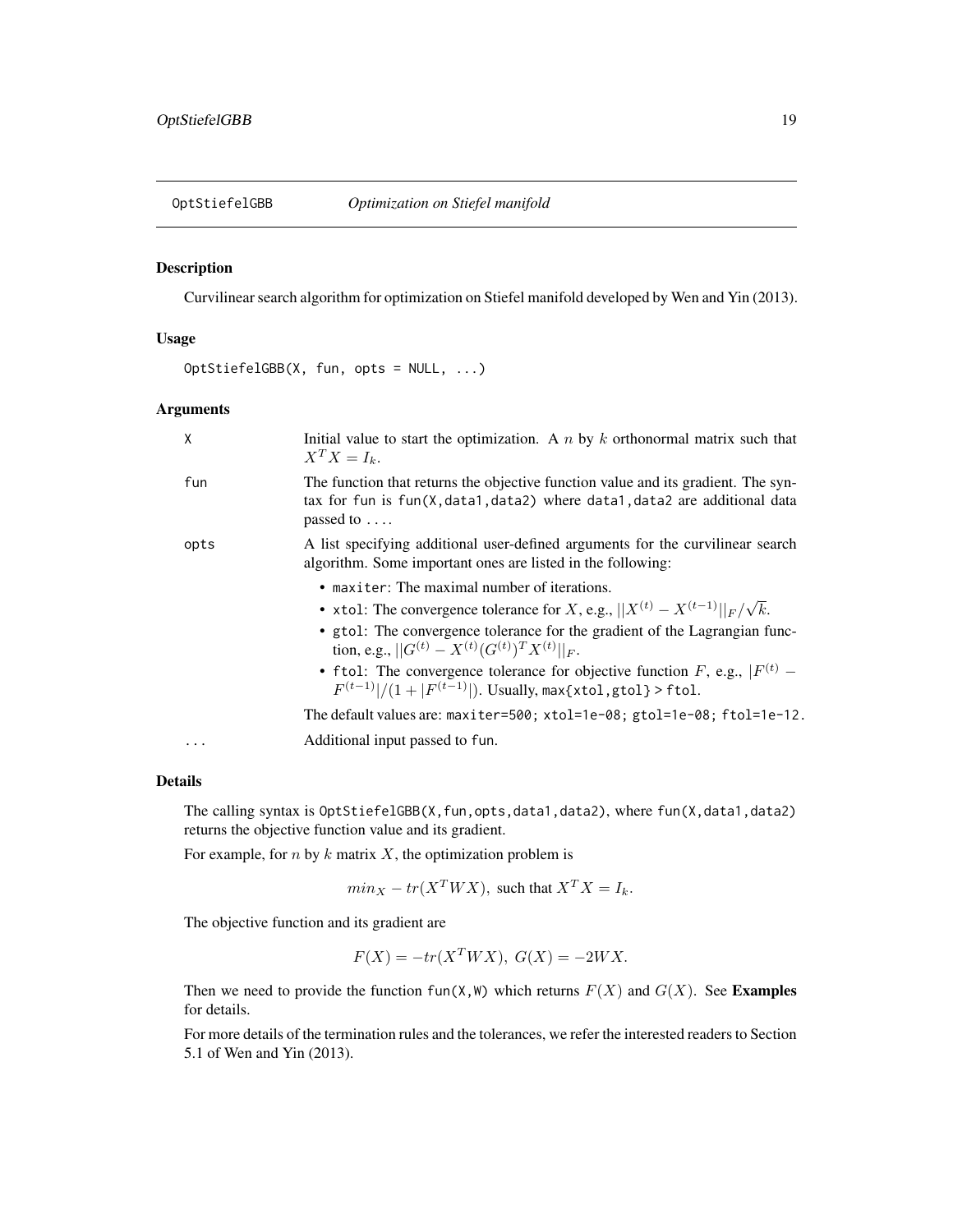## Value

| X   | The converged solution of the optimization problem.                                            |
|-----|------------------------------------------------------------------------------------------------|
| out | Output information, including estimation error, function value, iteration times<br>etc.        |
|     | • nfe: The total number of line search attempts.                                               |
|     | • msg: Message: "convergence"   "exceed max iteration".                                        |
|     | • feasi: The feasibility of solution: $  X^T X - I_k  _F$ .                                    |
|     | • nrmG: The convergence criterion based on the projected gradient $  G -$<br>$XG^{T}X  _{F}$ . |
|     | • fval: The objective function value $F(X)$ at termination.                                    |
|     | • iter: The number of iterations.                                                              |

## References

Wen, Z. and Yin, W., 2013. A feasible method for optimization with orthogonality constraints. Mathematical Programming, 142(1-2), pp.397-434.

```
n < -1000k < -6# Randomly generated matrix M
W <- matrix(rnorm(n^2), n, n)
W < - t(W) %*% W
# Randomly generated orthonormal initial matrix
X0 <- matrix(rnorm(n*k), n, k)
X0 \leq -q r . Q(qr(X0))# The objective function and its gradient
fun \leq function(X, W){
  F <- - sum(diag(t(X) %*% W %*% X))
 G \leftarrow -2*(W %*% X)return(list(F = F, G = G))}
# Options list
opts<-list(record = 0, maxiter = 1000, xtol = 1e-5, gtol = 1e-5, ftol = 1e-8)
# Main part
output <- OptStiefelGBB(X0, fun, opts, W)
X <- output$X
out <- output$out
```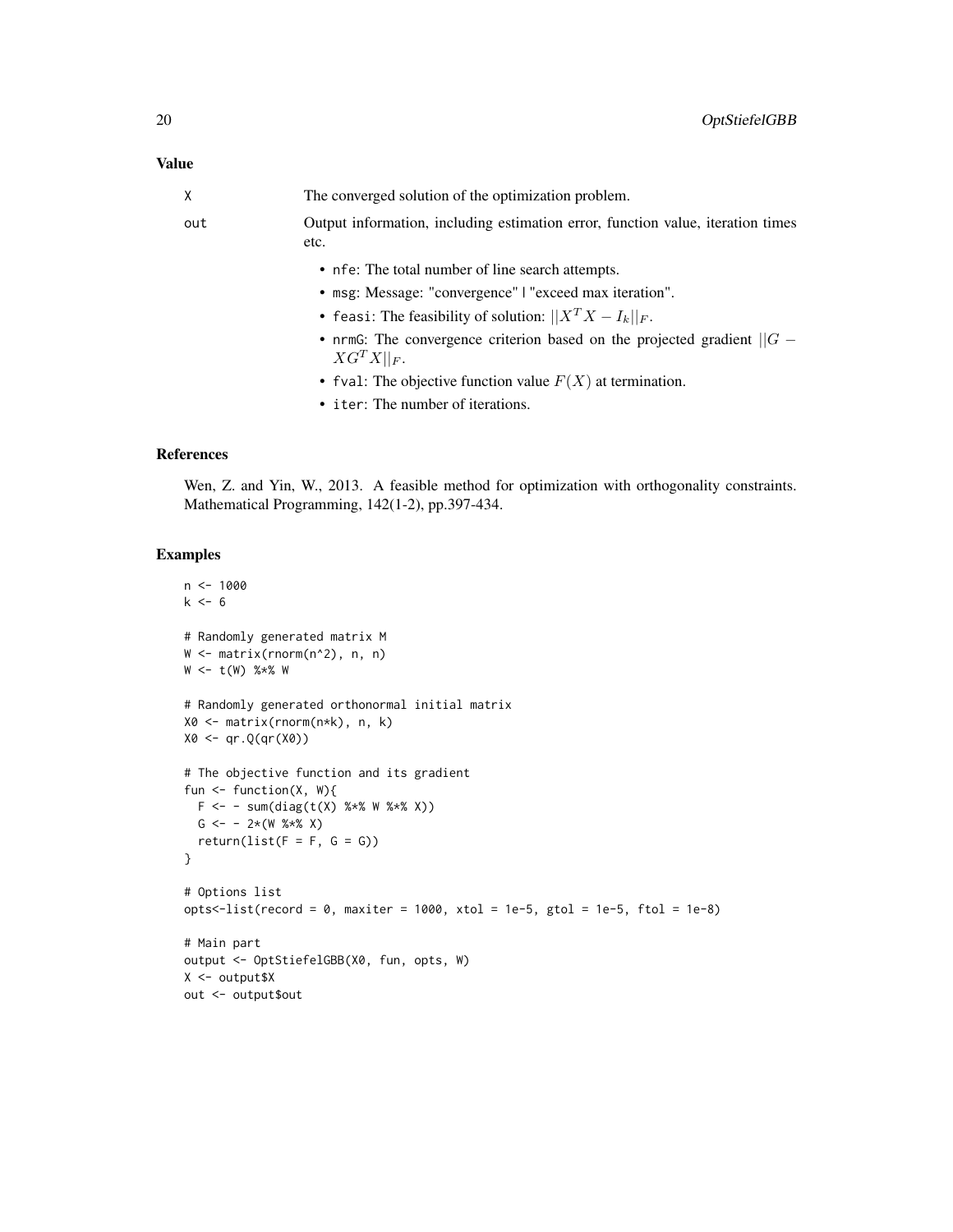<span id="page-20-1"></span><span id="page-20-0"></span>

Plot method for object returned from TRR.fit and TPR.fit functions.

## Usage

```
## S3 method for class 'Tenv'
plot(
  x,
 level = 0.05,
 main = paste0("Coefficient plot ", "(", x$method, ")"),
 main_p = paste0("P value plot", "(", x$method, ")");xlab = ",
 ylab = ",
 axes = TRUE,ask = TRUE,...
)
```
## Arguments

| $\mathsf{x}$ | An object of class "Tenv", as the ones returned from TPR. fit or TRR. fit.                                 |
|--------------|------------------------------------------------------------------------------------------------------------|
| level        | The significant level of p-value. Default is 0.05.                                                         |
| main         | The title of coefficient plot.                                                                             |
| main_p       | The title of $p$ -value plot.                                                                              |
| xlab         | The title of x-axis.                                                                                       |
| ylab         | The title of y-axis.                                                                                       |
| axes         | A logical value specifying whether the axes should be drawn.                                               |
| ask          | A logical value. If it is TRUE (default), user is prompted before the second plot<br>is shown (if exists). |
| $\cdot$      | Other parameters to be passed to the plotting functions.                                                   |

## Details

coef(x) must be a two-way tensor or a matrix.

Since p-value depend on  $\widehat{\text{cov}}^{-1} \{ \text{vec}(\mathbf{X}) \}$  which is unavailable for the ultra-high dimensional  $\text{vec}(\mathbf{X})$ <br>in tensor predictor regression (TPP), the n value plot is not provided for the object returned from in tensor predictor regression (TPR), the  $p$ -value plot is not provided for the object returned from TPR.fit. Therefore, for the object return from TPR.fit, only the coefficients plot is displayed. And for the object return from TRR. fit, both the coefficients plot and p-value plot are displayed.

main and main\_p control the titles of coefficient plot and  $p$ -value plot separately. Some other arguments used in function graphics::image, e.g., xlim,ylim,zlim,col,xaxs,yaxs,etc., can be passed to ...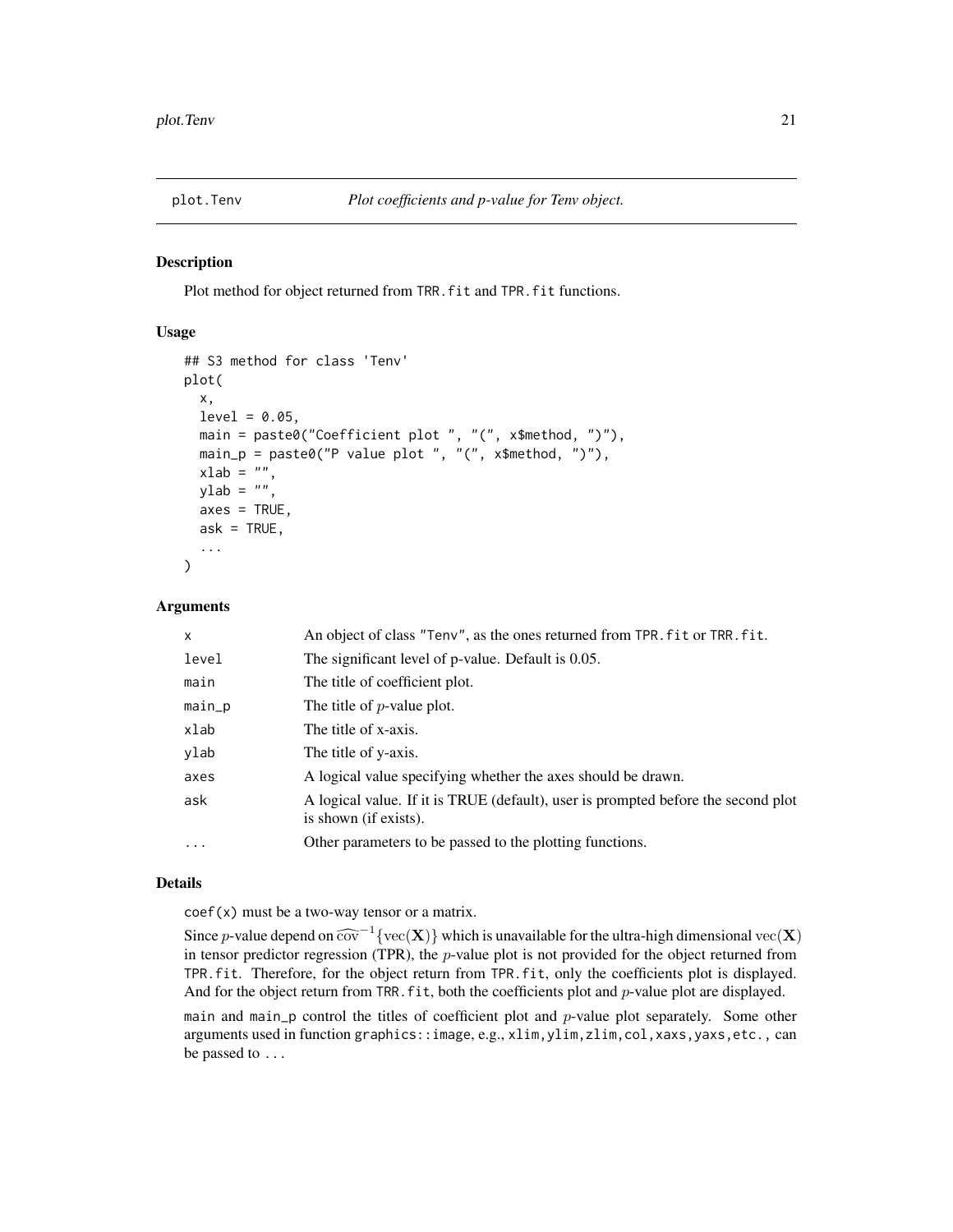<span id="page-21-0"></span>ask can be set as FALSE if the pause before the second plot is not preferred. If x is an object from TPR.fit, no pause is enabled.

## Value

No return value.

## See Also

[TRR.fit](#page-35-1)[,TPR.fit](#page-29-1)

### Examples

```
data("bat")
x <- bat$x
y <- bat$y
fit <- TRR.fit(x, y, method="standard")
plot(fit)
## Change the significant level to 0.1
plot(fit, level = 0.1)
```
PMSE *Prediction and mean squared error.*

## Description

Evaluate the tensor response regression (TRR) or tensor predictor regression (TPR) model through the mean squared error.

#### Usage

PMSE(x, y, B)

#### Arguments

| x | A predictor tensor, array, matrix or vector.           |
|---|--------------------------------------------------------|
| v | A response tensor, array, matrix or vector.            |
| B | An coefficient tensor tensor, array, matrix or vector. |

## Details

There are three situations:

- TRR model: If y is an  $m$ -way tensor (array), x should be matrix or vector and B should be tensor or array.
- TPR model: If x is an  $m$ -way tensor (array), y should be matrix or vector and B should be tensor or array.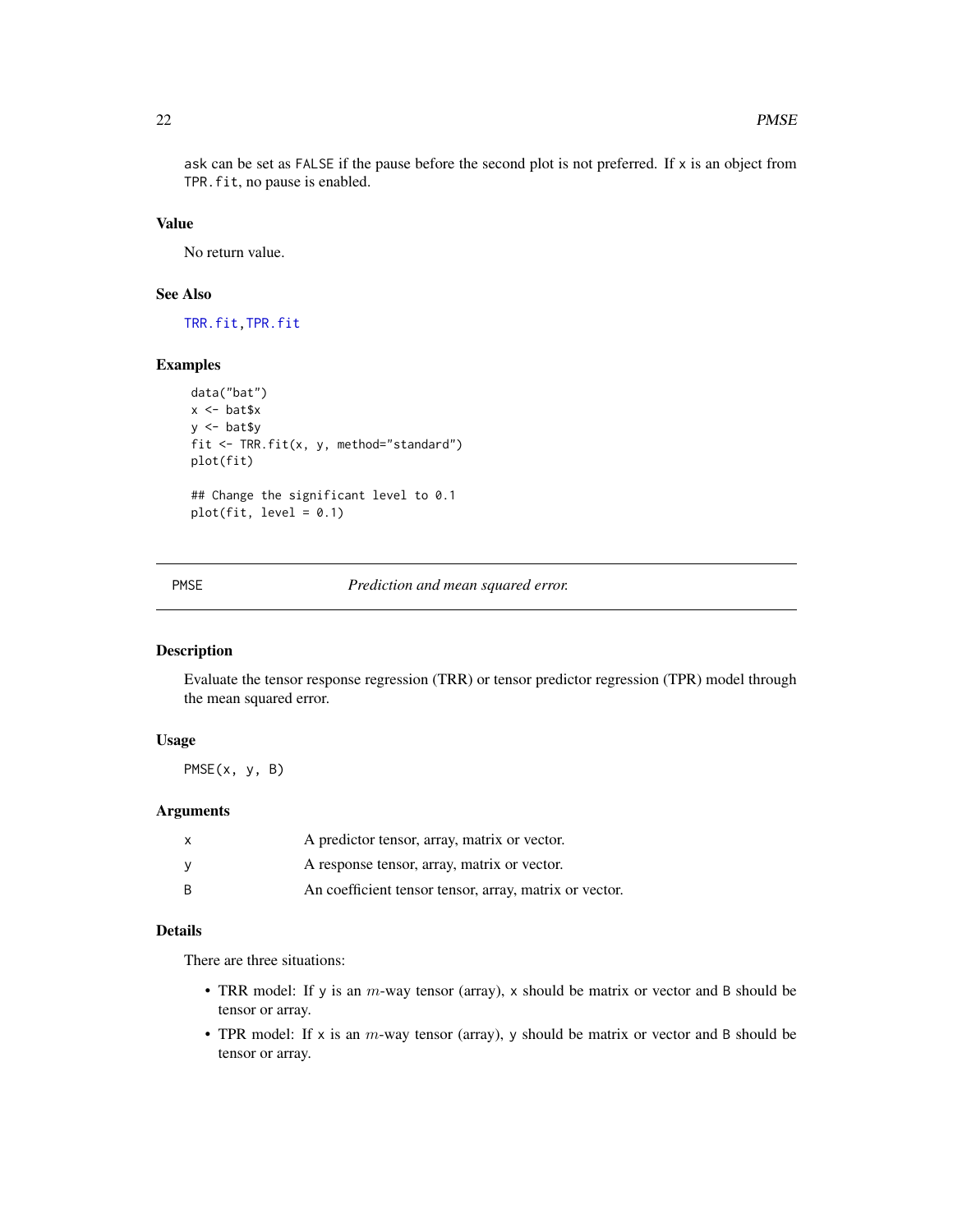#### <span id="page-22-0"></span> $PMSE$  23

• Other: If x and y are both matrix or vector, B should be matrix. In this case, the prediction is calculated as  $pred = B*X$ .

In any cases, users are asked to ensure the dimensions of x, y and B match. See [TRRsim](#page-40-1) and [TPRsim](#page-34-1) for more details of the TRR and TPR models.

Let  $\hat{Y}_i$  denote each prediction, then the mean squared error is defined as  $1/n \sum_{i=1}^n ||Y_i - \hat{Y}_i||_F^2$ , where  $\|\cdot\|_F$  denotes the Frobenius norm.

## Value

| mse  | The mean squared error. |
|------|-------------------------|
| pred | The predictions.        |

## See Also

[TRRsim](#page-40-1)[,TPRsim](#page-34-1).

```
## Dataset in TRR model
r < -c(10, 10, 10)u \leftarrow c(2, 2, 2)p \le -5n < -100dat \leq TRRsim(r = r, p = p, u = u, n = n)
x \leftarrow \text{dat$x}y \le - dat$y
# Fit data with TRR.fit
fit_std <- TRR.fit(x, y, method="standard")
result <- PMSE(x, y, fit_std$coefficients)
## Dataset in TPR model
p <- c(10, 10, 10)
u \leftarrow c(1, 1, 1)r < -5n <- 200
dat \leq TPRsim(p = p, r = r, u = u, n = n)
x < - dat$x
y <- dat$y
# Fit data with TPR.fit
fit_std <- TPR.fit(x, y, u, method="standard")
result <- PMSE(x, y, fit_std$coefficients)
```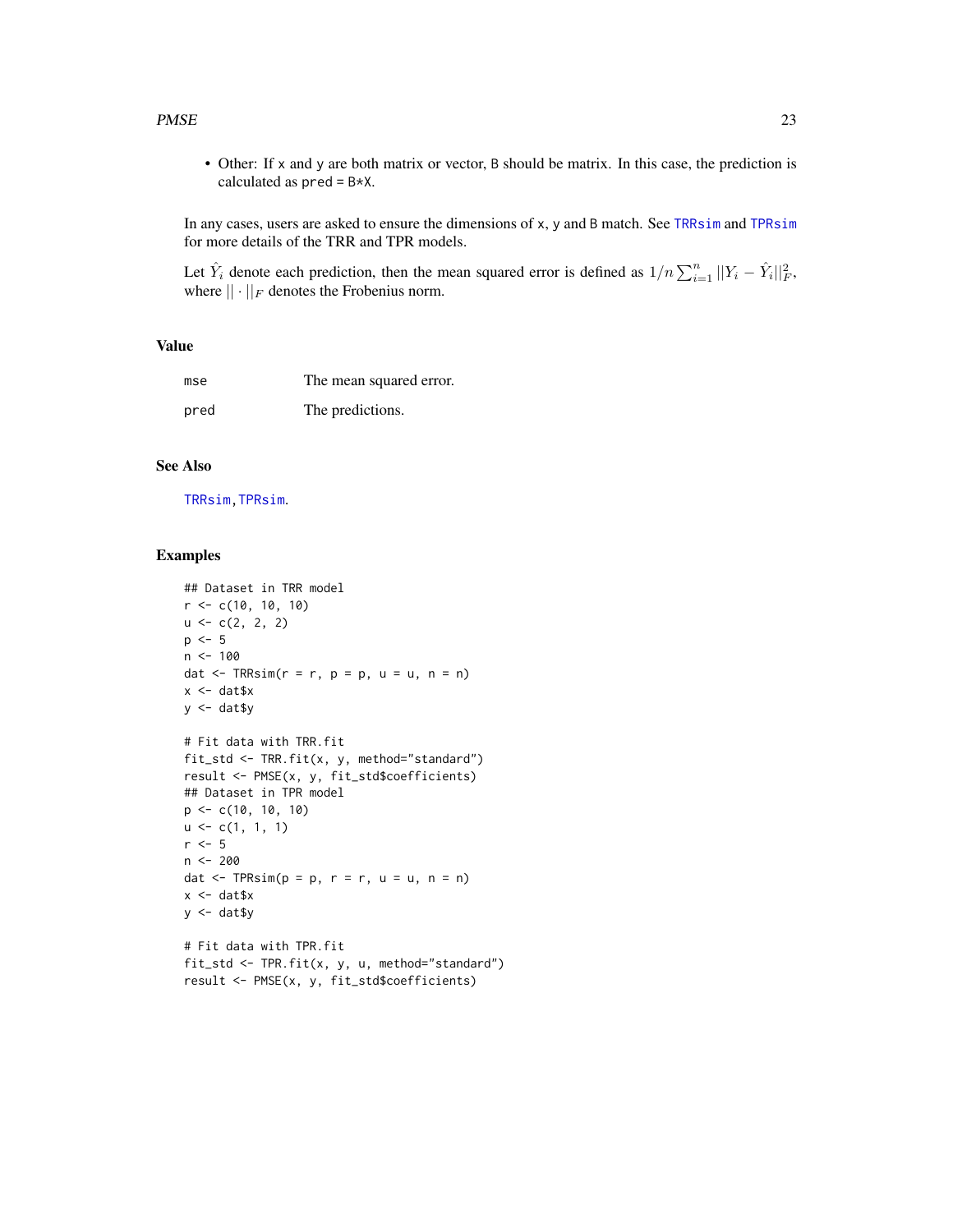<span id="page-23-1"></span><span id="page-23-0"></span>

Predict response for the object returned from [TRR.fit](#page-35-1) and [TPR.fit](#page-29-1) functions.

#### Usage

```
## S3 method for class 'Tenv'
predict(object, newdata, ...)
```
#### Arguments

| object            | An object of class "Teny", as the ones returned from TPR, fit or TRR, fit.                                                                                                                   |
|-------------------|----------------------------------------------------------------------------------------------------------------------------------------------------------------------------------------------|
| newdata           | The data to be used for prediction. It can be a vector, a matrix or a tensor if<br>object is returned from TRR. fit, and can be a matrix or a tensor if object is<br>returned from TPR. fit. |
| $\cdot\cdot\cdot$ | Additional arguments. No available arguments exist in this version.                                                                                                                          |

## Value

Return the predicted response.

#### Note

If newdata is missing, the fitted response from object is returned.

#### Examples

```
data("bat")
x < - bat$x
y <- bat$y
fit <- TRR.fit(x, y, method="standard")
predict(fit, x)
```
simplsMU *SIMPLS-type algorithm for estimating the envelope subspace*

## Description

This algorithm is a generalization of the SIMPLS algorithm in De Jong, S. (1993). See Cook (2018) Section 6.5 for more details of this generalized moment-based envelope algorithm; see Cook, Helland, and Su (2013) for a connection between SIMPLS and the predictor envelope in linear model.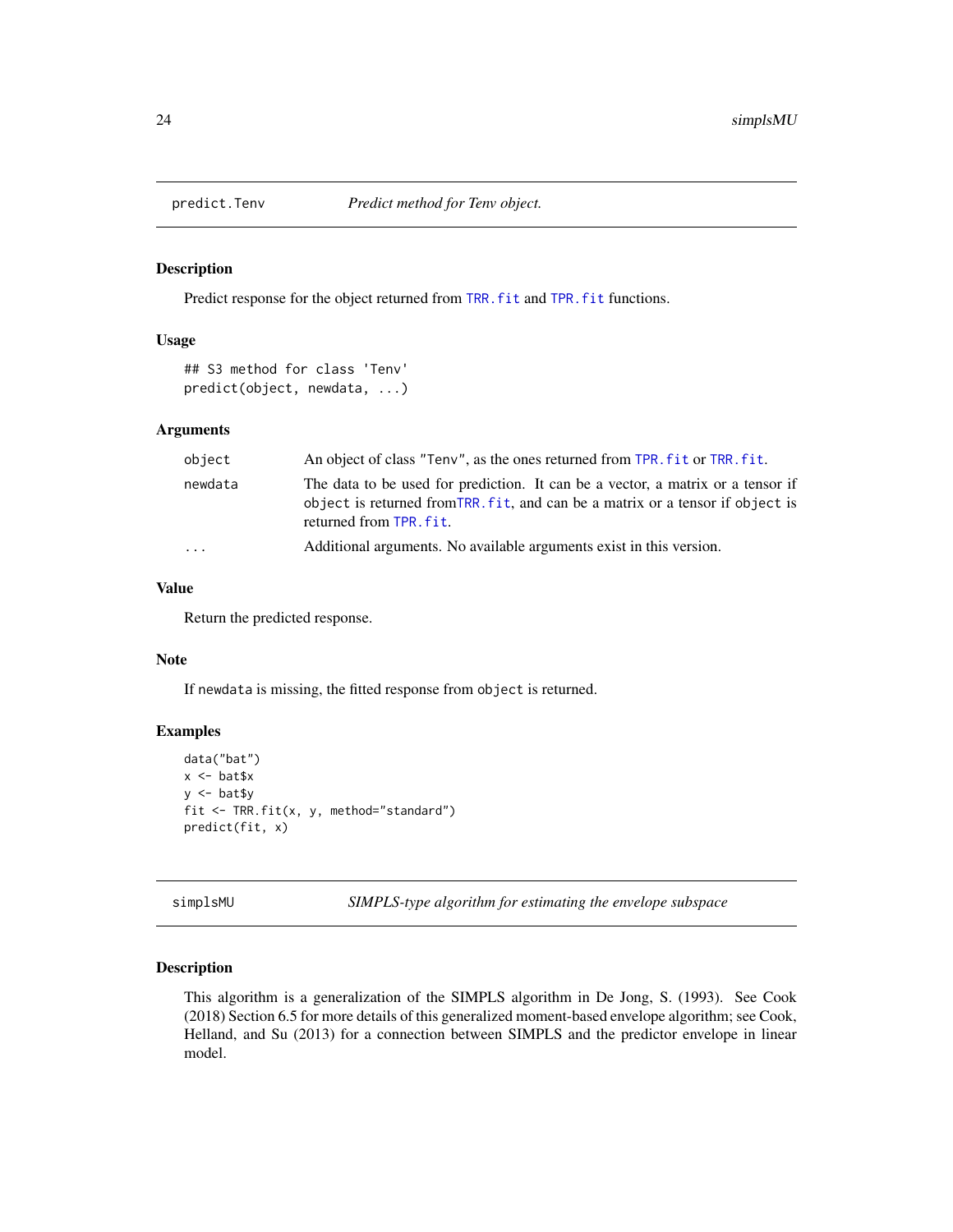#### <span id="page-24-0"></span>square  $25$

#### Usage

simplsMU(M, U, u)

## Arguments

| м | The <i>p</i> -by- <i>p</i> positive definite matrix M in the envelope objective function.      |
|---|------------------------------------------------------------------------------------------------|
|   | The <i>p</i> -by- <i>p</i> positive semi-definite matrix U in the envelope objective function. |
|   | An integer between 0 and $n$ representing the envelope dimension.                              |

## Value

Returns the estimated orthogonal basis of the envelope subspace.

## References

De Jong, S., 1993. SIMPLS: an alternative approach to partial least squares regression. Chemometrics and intelligent laboratory systems, 18(3), pp.251-263.

Cook, R.D., Helland, I.S. and Su, Z., 2013. Envelopes and partial least squares regression. Journal of the Royal Statistical Society: Series B (Statistical Methodology), 75(5), pp.851-877.

Cook, R.D., 2018. An introduction to envelopes: dimension reduction for efficient estimation in multivariate statistics (Vol. 401). John Wiley & Sons.

## Examples

```
##simulate two matrices M and U with an envelope structure#
data \leq MenvU_sim(p = 20, u = 5, wishart = TRUE, n = 200)
M <- data$M
U <- data$U
G <- data$Gamma
Gamma_pls <- simplsMU(M, U, u=5)
subspace(Gamma_pls, G)
```
<span id="page-24-1"></span>square *Square simulated data*

## Description

Synthetic data generated from tensor predictor regression (TPR) model. Each response observation is univariate, and each predictor observation is a matrix.

#### Usage

data("square")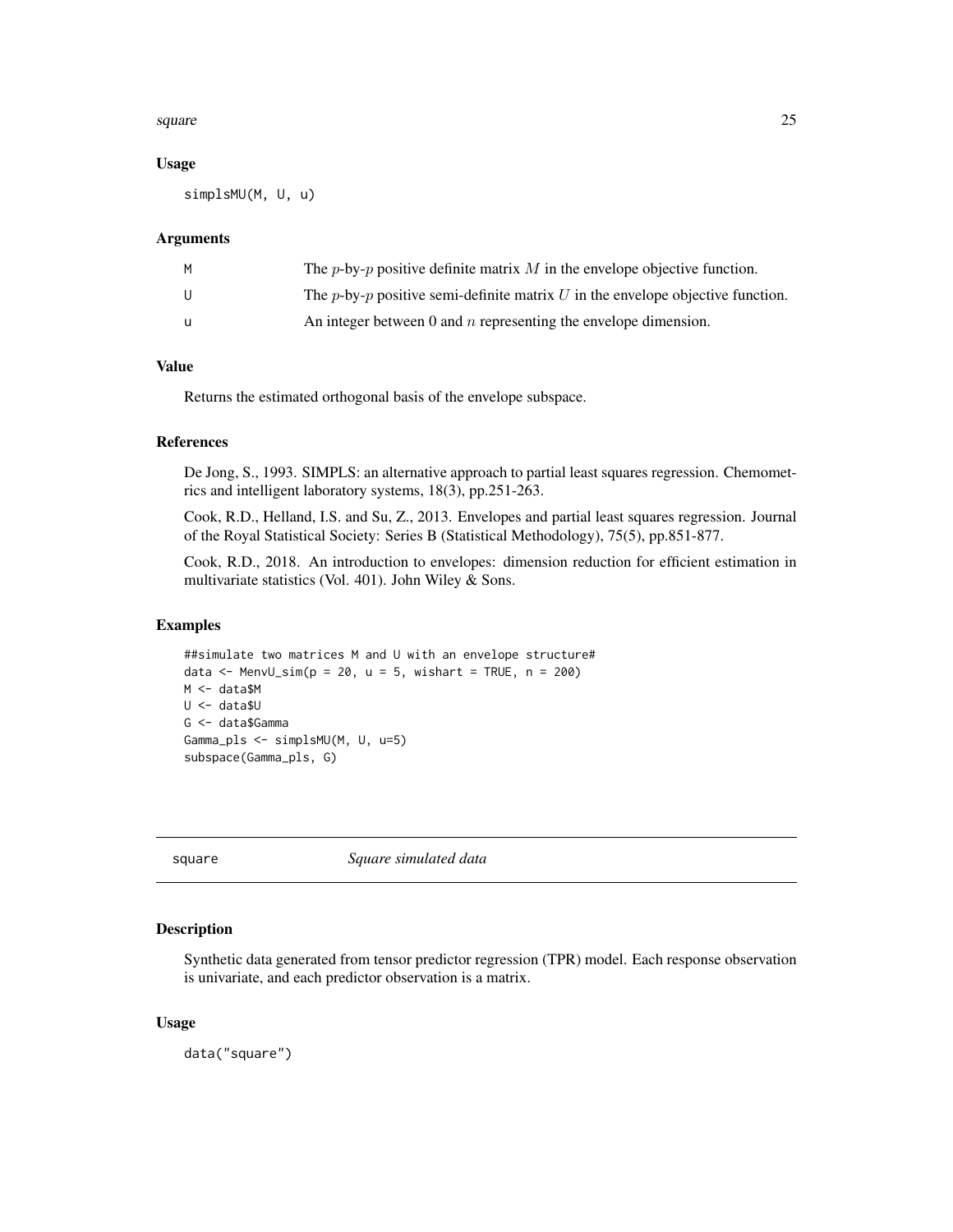#### Format

A list consisting of four components:

 $\mathbf{x} \cdot A \cdot 32 \times 32 \times 200$  tensor, each matrix  $x \cdot 4$  represents a predictor observation.

 $y \text{ A } 1 \times 200$  matrix, each entry represents a response observation.

coefficients A  $32 \times 32 \times 1$  tensor with a square pattern.

**Gamma** A list consisting of two  $32 \times 2$  envelope basis.

#### Details

The dataset is generated from the tensor predictor regression (TPR) model:

$$
Y_i = B_{(m+1)}\text{vec}(X_i) + \epsilon_i, \quad i = 1, \dots, n,
$$

where  $n = 200$  and the regression coefficient  $B \in \mathbb{R}^{32 \times 32}$  is a given image with rank 2, which has a square pattern. All the elements of the coefficient matrix  $B$  are either 0.1 or 1. To make the model conform to the envelope structure, we construct the envelope basis  $\Gamma_k$  and the covariance matrices  $\Sigma_k$ ,  $k = 1, 2$ , of predictor X as following. With the singular value decomposition of B, namely  $B = \Gamma_1 \Lambda \Gamma_2^T$ , we choose the envelope basis as  $\Gamma_k \in R^{32 \times 2}$ ,  $k = 1, 2$ . Then the envelope dimensions are  $u_1 = u_2 = 2$ . We set matrices  $\Omega_k = I_2$  and  $\Omega_{0k} = 0.01I_{30}$ ,  $k = 1, 2$ . Then we generate the covariance matrices  $\Sigma_k = \Gamma_k \Omega_k \Gamma_k^T + \Gamma_{0k} \Omega_{0k} \Gamma_{0k}^T$ , followed by normalization with their Frobenius norms. The predictor  $X_i$  is then generated from two-way tensor (matrix) normal distribution  $TN(0; \Sigma_1, \Sigma_2)$ . And the error term  $\epsilon_i$  is generated from standard normal distribution.

#### References

Zhang, X. and Li, L., 2017. Tensor envelope partial least-squares regression. Technometrics, 59(4), pp.426-436.

```
## Fit square dataset with the tensor predictor regression model
data("square")
x < - square$x
y <- square$y
# Model fitting with ordinary least square.
fit_std <- TPR.fit(x, y, method="standard")
# Draw the coefficient plot.
plot(fit_std)
```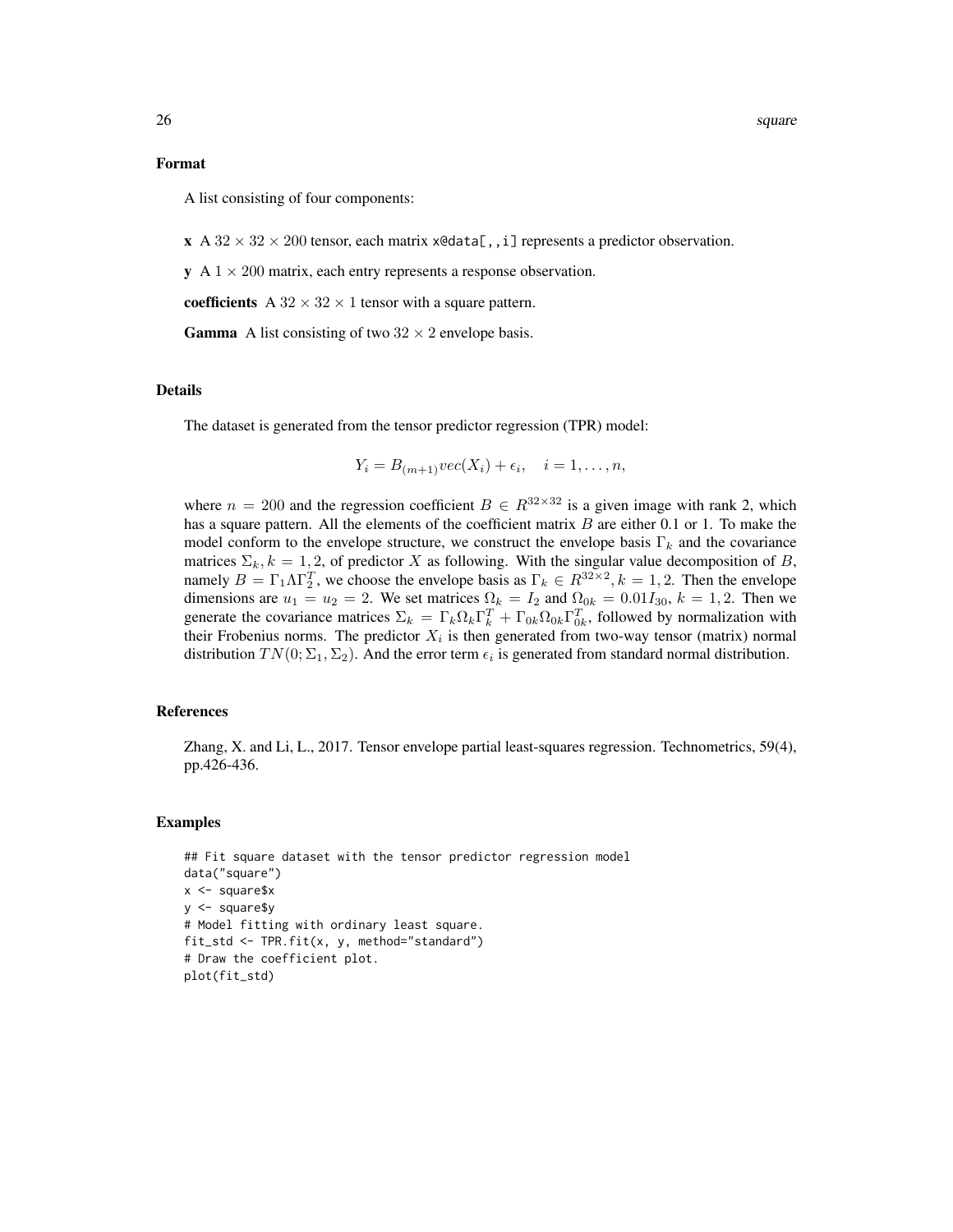<span id="page-26-0"></span>

Calculates the elementwise standard error for the object returned from TRR.fit. The standard error for the object returned from TPR. fit is unavailable.

#### Usage

```
std_err(object)
```
## Arguments

object an object of class "Tenv", as the ones returned from TRR.fit.

## Value

The standard error tensor is returned.

#### Note

The function only supports the object returned from TRR. fit since there is no standard error for the object returned from TPR.fit.

#### Examples

```
data("bat")
x <- bat$x
y \le - bat$y
fit <- TRR.fit(x, y, method="standard")
std_err(fit)
```
<span id="page-26-1"></span>subspace *The distance between two subspaces.*

#### Description

This function calculates the distance between the two subspaces with equal dimensions  $\text{span}(A)$ and span(B), where  $A \in R^{p \times u}$  and  $B \in R^{p \times u}$  are the basis matrices of two subspaces. The distance is defined as √

$$
||P_A - P_B||_F / \sqrt{2d},
$$

where  $P$  is the projection matrix onto the given subspace with the standard inner product, and  $d$  is the common dimension.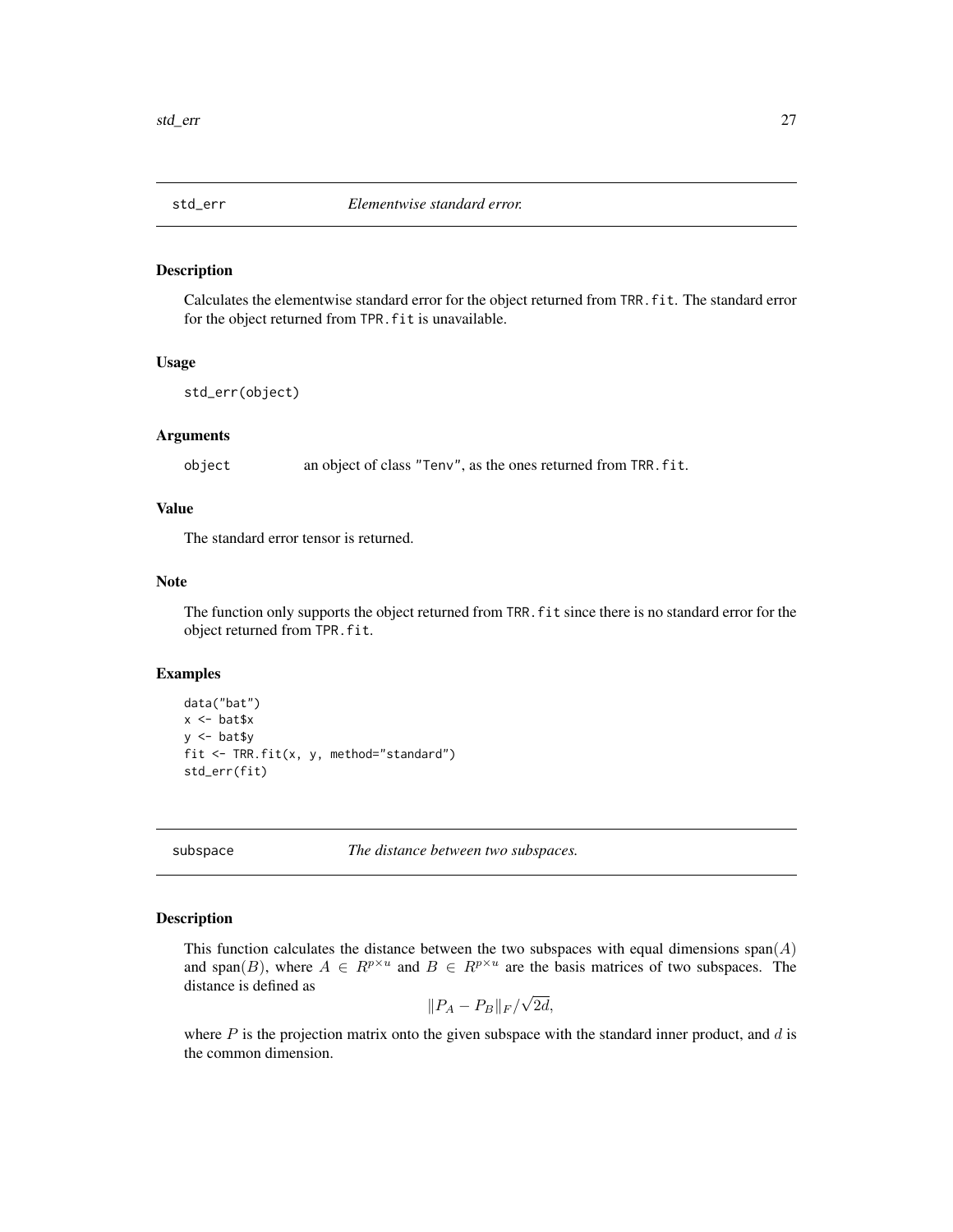#### <span id="page-27-0"></span>Usage

subspace(A, B)

#### Arguments

| А | A <i>p</i> -by- $u$ full column rank matrix. |
|---|----------------------------------------------|
| B | A $p$ -by- $u$ full column rank matrix.      |

## Value

Returns a distance metric that is between 0 and 1

<span id="page-27-1"></span>summary.Tenv *Summarize method for Tenv object.*

#### Description

Summary method for object returned from TRR.fit and TPR.fit functions.

#### Usage

```
## S3 method for class 'Tenv'
summary(object, ...)
## S3 method for class 'summary.Tenv'
print(x, \ldots)
```
#### Arguments

| object       | An object of class "Teny", as the ones returned from TPR, fit or TRR, fit.        |
|--------------|-----------------------------------------------------------------------------------|
| .            | Additional arguments. No available arguments exist in this version.               |
| $\mathbf{x}$ | An object of class "summary. Tenv", usually, a result of a call to summary. Tenv. |

#### Details

Extract call, method, coefficients, residuals, Gamma from object. And append mse,  $p$ -value and the standard error of estimated coefficient.

The mean squared error mse is defined as  $1/n \sum_{i=1}^{n} ||Y_i - \hat{Y}_i||_F^2$ , where  $\hat{Y}_i$  is the prediction and  $|| \cdot ||_F$  is the Frobenius norm of tensor.

Since the *p*-value and standard error depend on the estimation of  $cov^{-1}(vec(X))$  which is unavailable for the ultra-high dimensional  $vec(X)$  in tensor predictor regression (TPR), the two statistics are only provided for the object returned from TRR.fit.

print.summary.Tenv provides a more readable form of the statistics contained in summary.Tenv. If object is returned from TRR. fit, then p-val and se are also returned.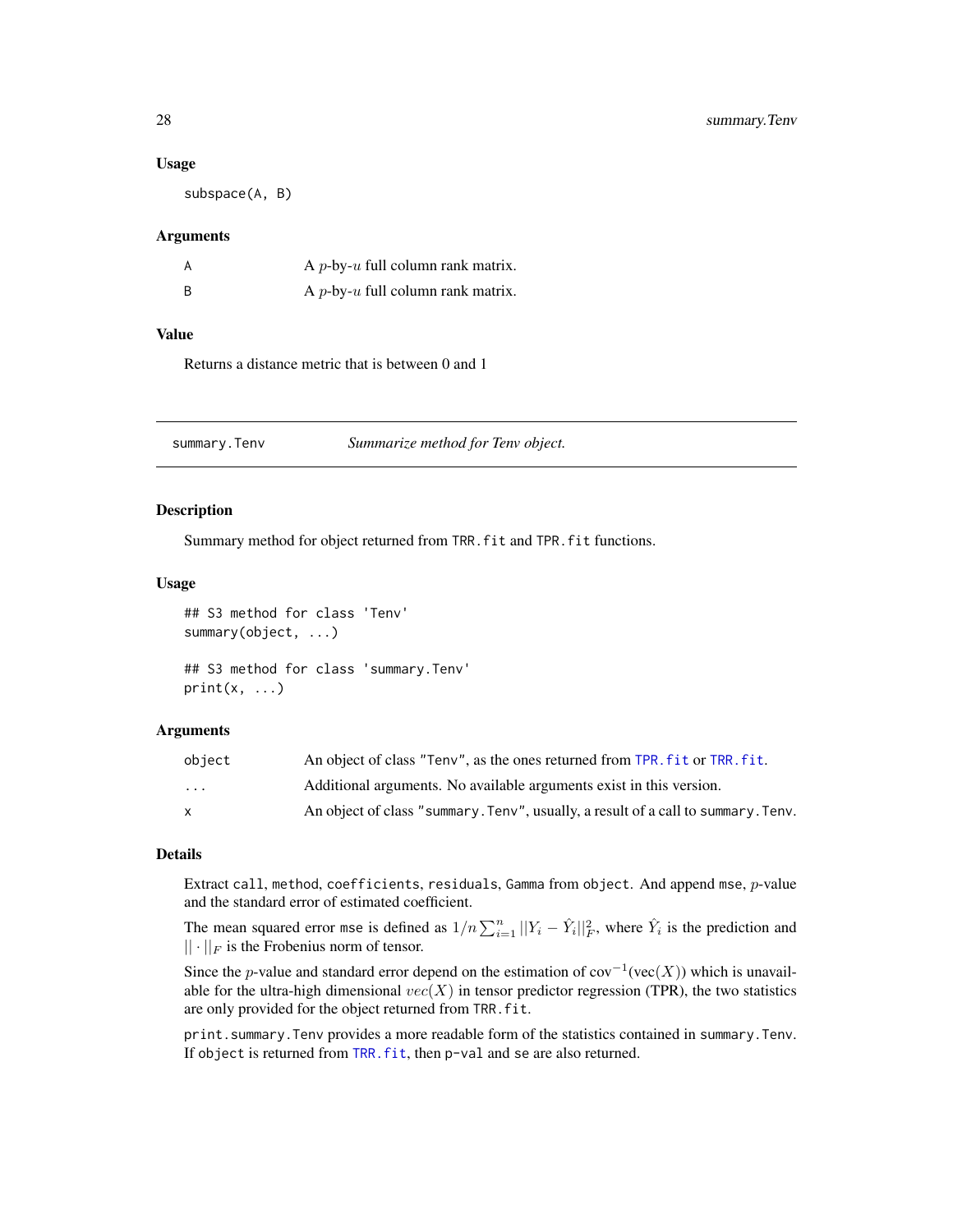## <span id="page-28-0"></span>Tenv\_Pval 29

## Value

Return object with additional components

| call         | The matched call.                                                                                                                 |
|--------------|-----------------------------------------------------------------------------------------------------------------------------------|
| method       | The implemented method.                                                                                                           |
| n            | The sample size.                                                                                                                  |
| xdim         | The dimension of predictor.                                                                                                       |
| vdim         | The dimension of response.                                                                                                        |
| coefficients | The tensor coefficients estimated from TPR. fit or TRR. fit.                                                                      |
| residuals    | The residuals, which equals to the response minus the fitted values.                                                              |
| Gamma        | A list of envelope subspace basis.                                                                                                |
| mse          | The mean squared error. The mean squared Frobenius norm of the difference<br>between each response $Y_i$ and fitted value $Y_i$ . |
| p_val        | The p-value for coefficients. Only for the object returned from TRR. fit.                                                         |
| se           | The standard error for coefficients. Only for the object returned from TRR. fit.                                                  |

## See Also

Fitting functions [TRR.fit](#page-35-1), [TPR.fit](#page-29-1).

## Examples

```
data("bat")
x <- bat$x
y <- bat$y
fit <- TRR.fit(x, y, method="standard")
##print summary
summary(fit)
##Extract the p-value and standard error from summary
summary(fit)$p_val
```
summary(fit)\$se

Tenv\_Pval *The* p*-value and standard error of coefficient in tensor response regression (TRR) model.*

## Description

Obtain p-value of each element in the tensor regression coefficient estimator. Two-sided t-tests are implemented on the coefficient estimator, where asymptotic covariance of the OLS estimator is used.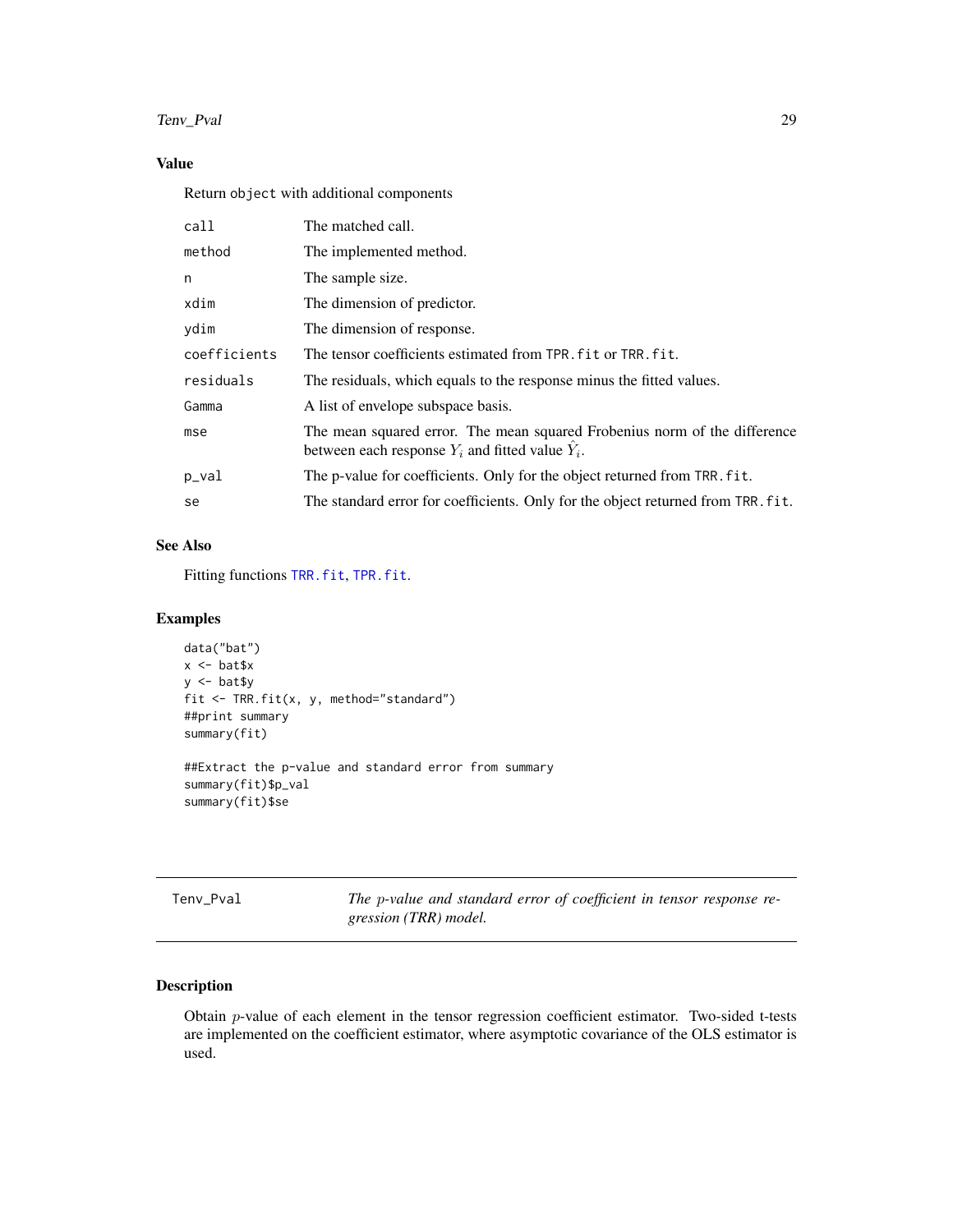## <span id="page-29-0"></span>Usage

Tenv\_Pval(x, y, Bhat)

## Arguments

| x    | The response tensor instance $r_1 \times r_2 \times \cdots \times r_m$ .                                                                                                                                                                                                           |
|------|------------------------------------------------------------------------------------------------------------------------------------------------------------------------------------------------------------------------------------------------------------------------------------|
| V    | A vector predictor of dimension $p$ .                                                                                                                                                                                                                                              |
| Bhat | The estimator of tensor regression coefficient.                                                                                                                                                                                                                                    |
|      | The <i>p</i> -value and the standard error of estimated coefficient are not provided<br>for tensor predictor regression since they depend on $\widehat{\text{cov}}^{-1}\{\text{vec}(\mathbf{X})\}\$ which is<br>unavailable due to the ultra-high dimension of $vec(\mathbf{X})$ . |

## Value

| p_ols | The p-value tensor of OLS estimator. |
|-------|--------------------------------------|
| p_val | The p-value tensor of Bhat.          |
| se    | The standard error tensor of Bhat.   |

## Examples

## Use dataset bat data("bat") x <- bat\$x y <- bat\$y fit\_std <- TRR.fit(x, y, method="standard") Tenv\_Pval(x, y, fit\_std\$coefficients)

<span id="page-29-1"></span>TPR.fit *Tensor predictor regression*

## Description

This function is used for estimation of tensor predictor regression. The available method including standard OLS type estimation, PLS type of estimation as well as envelope estimation with FG, 1D and ECD approaches.

## Usage

```
TPR.fit(x, y, u, method=c('standard', 'FG', '1D', 'ECD', 'PLS'), Gamma_init = NULL)
```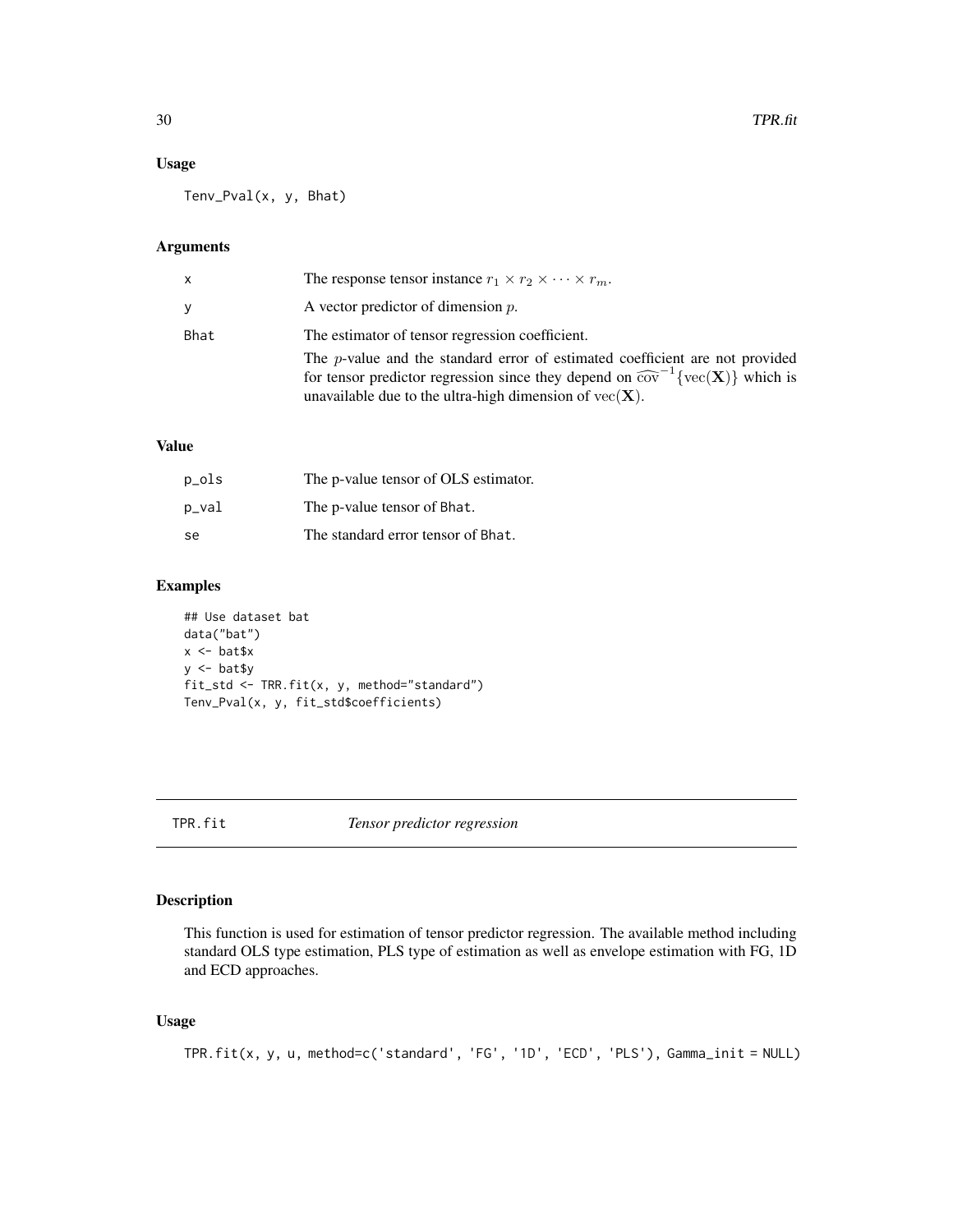#### <span id="page-30-0"></span> $TPR.$ fit 31

#### **Arguments**

| X          | The predictor tensor instance of dimension $p_1 \times p_2 \times \cdots \times p_m \times n$ , where <i>n</i> is the<br>sample size. Array with the same dimensions and matrix with dimension $p \times n$<br>are acceptable. If y is missing, x should be a list or an environment consisting<br>of predictor and response datasets. |
|------------|----------------------------------------------------------------------------------------------------------------------------------------------------------------------------------------------------------------------------------------------------------------------------------------------------------------------------------------|
| У          | The response matrix of dimension $r \times n$ , where <i>n</i> is the sample size. Vector of<br>length $n$ is acceptable.                                                                                                                                                                                                              |
| u          | The dimension of envelope subspace. $u = (u_1, \dots, u_m)$ . Used for methods<br>"FG", "1D", "ECD" and "PLS". User can use TPRdim to select dimension.                                                                                                                                                                                |
| method     | The method used for estimation of tensor response regression. There are four<br>possible choices.                                                                                                                                                                                                                                      |
|            | • "standard": The standard OLS type estimation.                                                                                                                                                                                                                                                                                        |
|            | • "FG": Envelope estimation with full Grassmannian (FG) algorithm.                                                                                                                                                                                                                                                                     |
|            | • "10": Envelope estimation with one dimensional optimization approaches<br>by 1D algorithm.                                                                                                                                                                                                                                           |
|            | • "ECD": Envelope estimation with one dimensional optimization approaches<br>by ECD algorithm.                                                                                                                                                                                                                                         |
|            | • "PLS": The SIMPLS-type estimation without manifold optimization.                                                                                                                                                                                                                                                                     |
| Gamma_init | A list specifying the initial envelope subspace basis for "FG" method. By de-<br>fault, the estimators given by "1D" algorithm is used.                                                                                                                                                                                                |

## Details

Please refer to Details part of [TPRsim](#page-34-1) for the description of the tensor predictor regression model.

## Value

TPR.fit returns an object of class "Tenv".

The function [summary](#page-0-0) (i.e., [summary.Tenv](#page-27-1)) is used to print the summary of the results, including additional information, e.g., the p-value and the standard error for coefficients, and the prediction mean squared error.

The functions coefficients, fitted.values and residuals can be used to extract different features returned from TPR.fit.

The function [plot](#page-0-0) (i.e., [plot.Tenv](#page-20-1)) plots the two-dimensional coefficients and p-value for object of class "Tenv".

The function [predict](#page-0-0) (i.e., predict. Tenv) predicts response for the object returned from TPR. fit function.

x The original predictor dataset. y The original response dataset. call The matched call. method The implemented method. coefficients The estimation of regression coefficient tensor. Gamma The estimation of envelope subspace basis.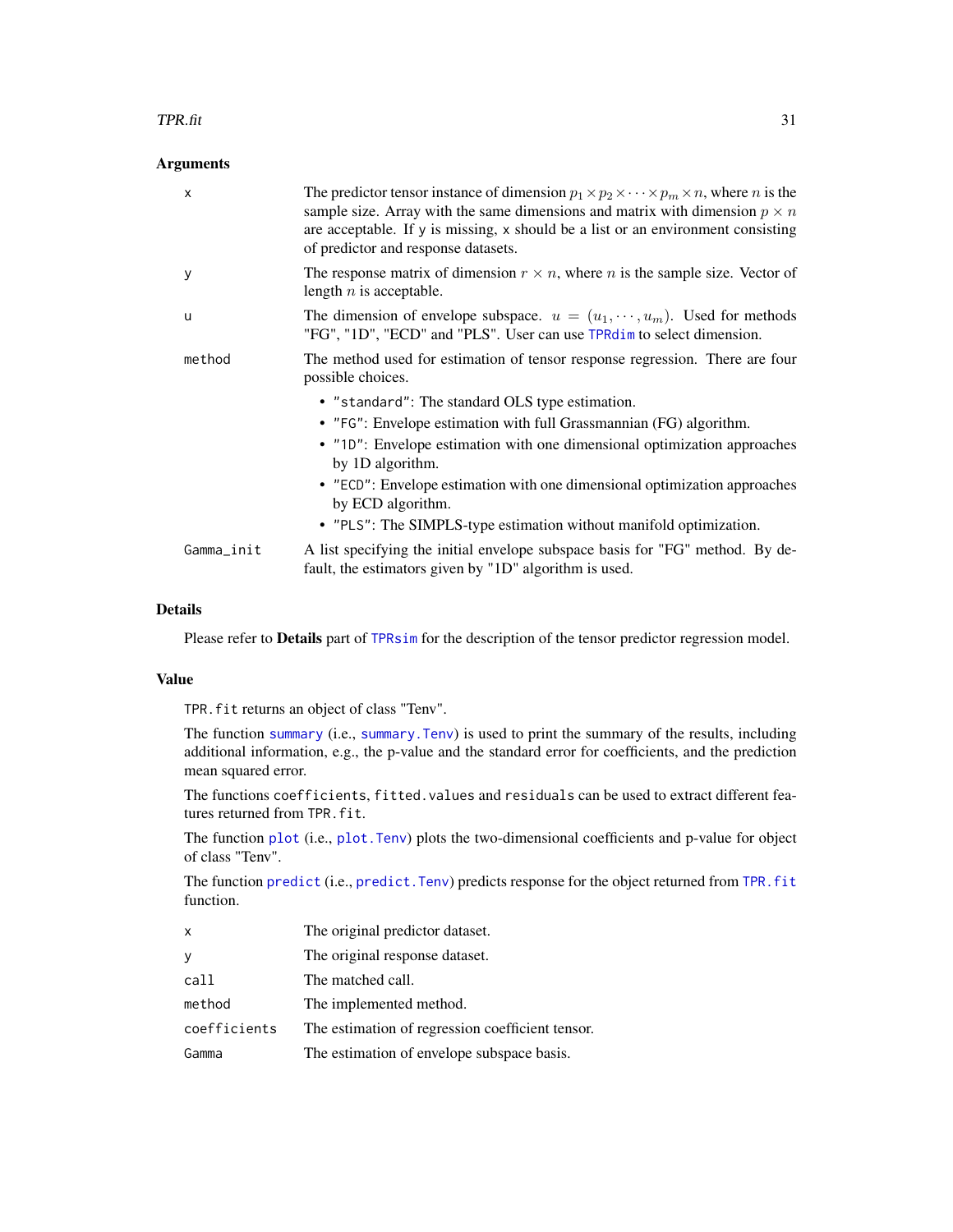<span id="page-31-0"></span>

| Sigma     | A lists of estimated covariance matrices at each mode for the tensor predictors. |
|-----------|----------------------------------------------------------------------------------|
|           | fitted.values The fitted response matrix.                                        |
| residuals | The residuals matrix.                                                            |

## References

Zhang, X. and Li, L., 2017. Tensor envelope partial least-squares regression. Technometrics, 59(4), pp.426-436.

#### See Also

summary. Tenv for summaries, calculating mean squared error from the prediction.

[plot.Tenv](#page-20-1)(via graphics::image) for drawing the two-dimensional coefficient plot.

[predict.Tenv](#page-23-1) for prediction.

The generic functions coef, residuals, fitted.

[TPRdim](#page-32-1) for selecting the dimension of envelope by cross-validation.

[TPRsim](#page-34-1) for generating the simulated data used in tensor prediction regression.

The simulated data [square](#page-24-1) used in tensor predictor regression.

```
# The dimension of predictor
p \leftarrow c(10, 10, 10)# The envelope dimensions u.
u \leftarrow c(1, 1, 1)# The dimension of response
r < -5# The sample size
n < -200# Simulate the data with TPRsim.
dat \leq TPRsim(p = p, r = r, u = u, n = n)
x < - dat$x
y <- dat$y
B <- dat$coefficients
fit_std <- TPR.fit(x, y, method="standard")
fit_FG <- TPR.fit(x, y, u, method="FG")
fit_pls <- TPR.fit(x, y, u, method="PLS")
rTensor::fnorm(B-stats::coef(fit_std))
rTensor::fnorm(B-stats::coef(fit_FG))
rTensor::fnorm(B-stats::coef(fit_pls))
## ----------- Pass a list or an environment to x also works ------------- ##
# Pass a list to x
1 \le - \text{dat}[c("x", "y")]fit_std_l <- TPR.fit(l, method="standard")
```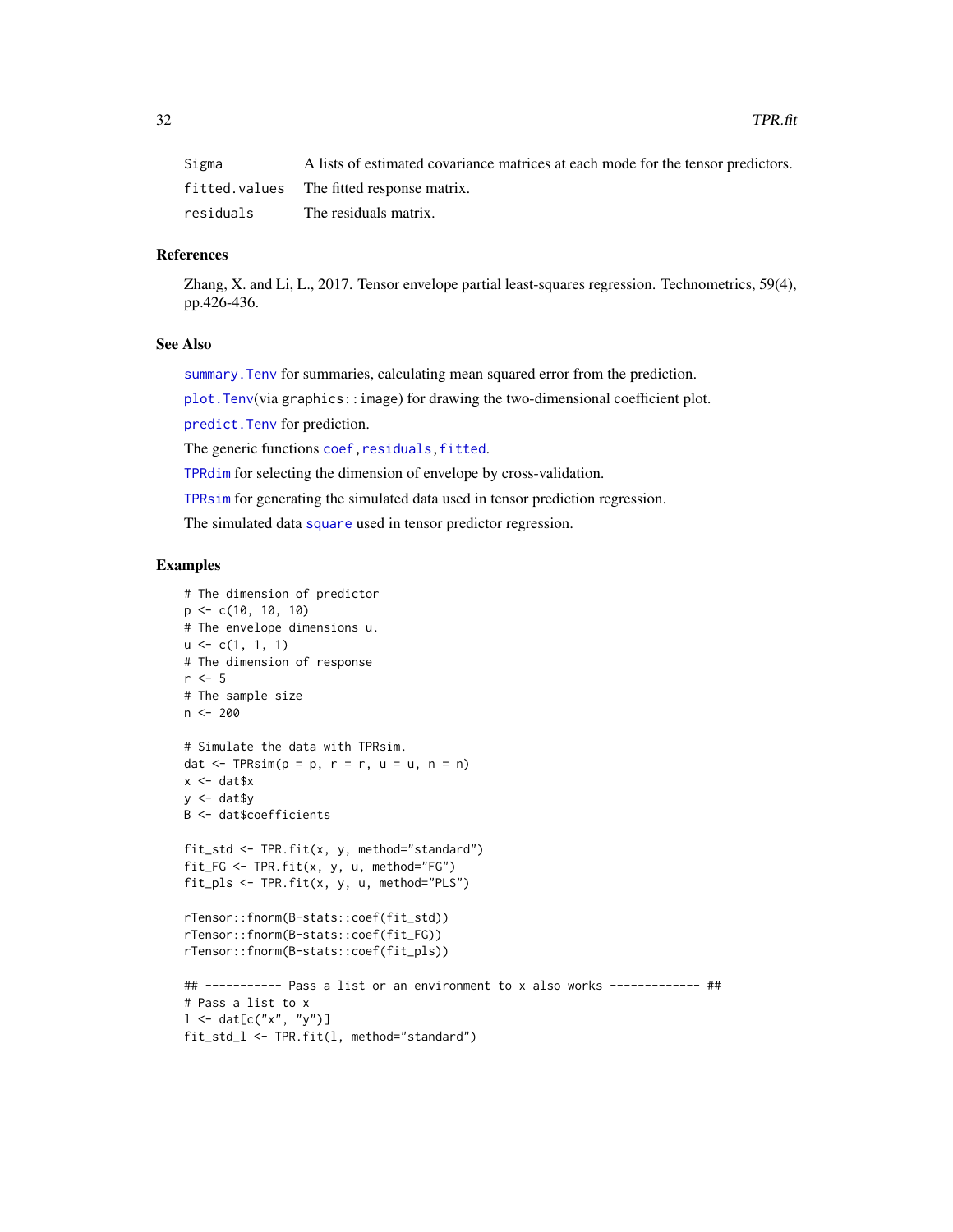#### <span id="page-32-0"></span>TPRdim 33

```
# Pass an environment to x
e < - new.env()
e$x <- dat$x
e$y <- dat$y
fit_std_e <- TPR.fit(e, method="standard")
## ----------- Use dataset "square" included in the package ------------- ##
data("square")
x <- square$x
y <- square$y
fit_std <- TPR.fit(x, y, method="standard")
```
<span id="page-32-1"></span>

| TPRdim | Envelope dimension by cross-validation for tensor predictor regres- |
|--------|---------------------------------------------------------------------|
|        | sion (TPR).                                                         |

#### Description

Select the envelope dimension by cross-validation for tensor predictor regression.

#### Usage

 $TPRdim(x, y, maxdim = 10, nfolds = 5)$ 

## Arguments

| $\boldsymbol{\mathsf{x}}$ | The predictor tensor instance of dimension $p_1 \times p_2 \times \cdots \times p_m \times n$ , where n<br>is the sample size. Array with the same dimensions and matrix with dimension<br>$p \times n$ are acceptable. |
|---------------------------|-------------------------------------------------------------------------------------------------------------------------------------------------------------------------------------------------------------------------|
| y                         | The response matrix of dimension $r \times n$ , where <i>n</i> is the sample size. Vector of<br>length $n$ is acceptable.                                                                                               |
| maxdim                    | The largest dimension to be considered for selection.                                                                                                                                                                   |
| nfolds                    | Number of folds for cross-validation.                                                                                                                                                                                   |

## Details

According to Zhang and Li (2017), the dimensions of envelopes at each mode are assumed to be equal, so the u returned is a single value representing the equal envelope dimension.

For each dimension u in 1:maxdim, we obtain the prediction

$$
\hat{Y}_i = \hat{B}_{(m+1)}\text{vec}(X_i)
$$

for each predictor  $X_i$  in the k-th testing dataset,  $k = 1, \ldots, n$  folds, where  $\hat{B}$  is the estimated coefficient based on the  $k$ -th training dataset. And the mean squared error for the  $k$ -th testing dataset is defined as nk

$$
1/nk\sum_{i=1}^{n}||Y_i - \hat{Y}_i||_F^2,
$$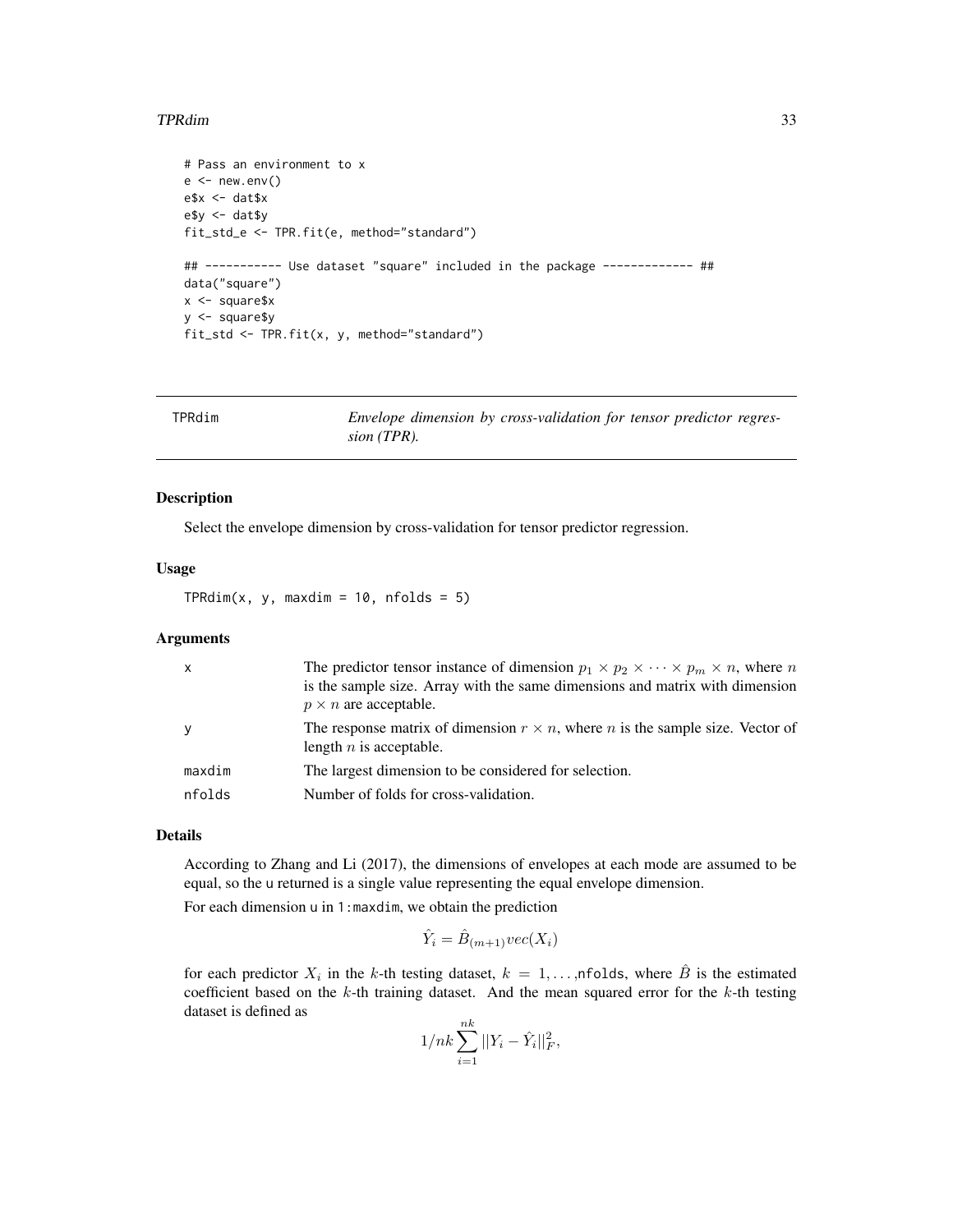where nk is the sample size of the k-th testing dataset and  $||\cdot||_F$  denotes the Frobenius norm. Then, the average of nfolds mean squared error is recorded as cross-validation mean squared error for the dimension u.

## Value

| mincv | The minimal cross-validation mean squared error. |
|-------|--------------------------------------------------|
| u     | The envelope subspace dimension selected.        |

#### References

Zhang, X. and Li, L., 2017. Tensor envelope partial least-squares regression. Technometrics, 59(4), pp.426-436.

## See Also

[TPRsim](#page-34-1).

```
# The dimension of predictor
p <- c(10, 10, 10)
# The envelope dimensions u.
u \leftarrow c(1, 1, 1)# The dimension of response
r \leq -5# The sample size
n <- 200
dat \leq TPRsim(p = p, r = r, u = u, n = n)
x <- dat$x
y <- dat$y
TPRdim(x, y, maxdim = 5)## Use dataset square. (time-consuming)
data("square")
x < - square$x
y <- square$y
# check the dimension of x
dim(x)
# use 32 as the maximal envelope dimension
TPRdim(x, y, maxdim=32)
```
<span id="page-33-0"></span>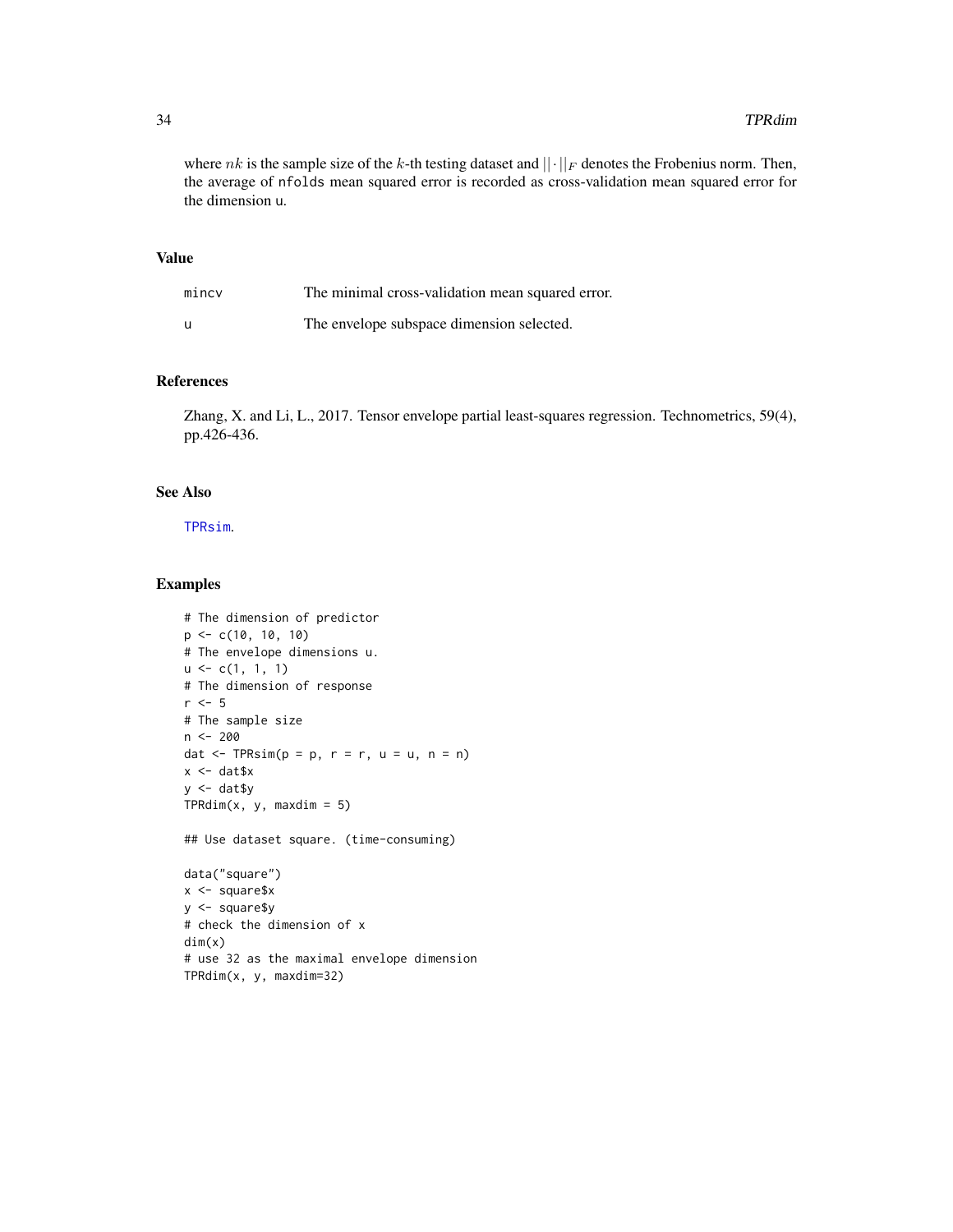<span id="page-34-1"></span><span id="page-34-0"></span>

This function is used to generate simulation data used in tensor prediction regression.

## Usage

TPRsim(p, r, u, n)

## Arguments

| р | The dimension of predictor, a vector in the form of $(p_1, \dots, p_m)$ .                  |
|---|--------------------------------------------------------------------------------------------|
| r | The dimension of response, a scale.                                                        |
| u | The structural dimension of envelopes at each mode, a vector with the same<br>length as p. |
| n | The sample size.                                                                           |

#### Details

The tensor predictor regression model is of the form,

$$
Y = B_{(m+1)} \text{vec}(X) + \epsilon
$$

where response  $Y \in R^r$ , predictor  $X \in R^{p_1 \times \cdots \times p_m}$ ,  $B \in R^{p_1 \times \cdots \times p_m \times r}$  and the error term is multivariate normal distributed. The predictor is tensor normal distributed,

$$
X \sim TN(0; \Sigma_1, \ldots, \Sigma_m)
$$

According to the tensor envelope structure, we have

$$
B = [\Theta; \Gamma_1, \dots, \Gamma_m, I_p],
$$
  
\n
$$
\Sigma_k = \Gamma_k \Omega_k \Gamma_k^T + \Gamma_{0k} \Omega_{0k} \Gamma_{0k}^T,
$$
  
\nfor some  $\Theta \in R^{u_1 \times \dots \times u_m \times p}, \Omega_k \in R^{u_k \times u_k}$  and  $\Omega_{0k} \in \in R^{(p_k - u_k) \times (p_k - u_k)}, k = 1, \dots, m.$ 

#### Value

| $\mathsf{x}$ | The predictor of dimension $p_1 \times \cdots \times p_m \times n$ .                                                     |
|--------------|--------------------------------------------------------------------------------------------------------------------------|
| У            | The response of dimension $r \times n$ .                                                                                 |
| Gamma        | A list of envelope subspace basis of dimension $p_k \times u_k$ , $k = 1, \ldots, m$ .                                   |
| coefficients | The tensor coefficients of dimension $p_1 \times \cdots \times p_m \times r$ .                                           |
| Sigma        | A lists of estimated covariance matrices at each mode for the tensor predictors,<br>i.e., $\Sigma_1, \ldots, \Sigma_m$ . |
| p, r, u      | The input $p, r, u$ .                                                                                                    |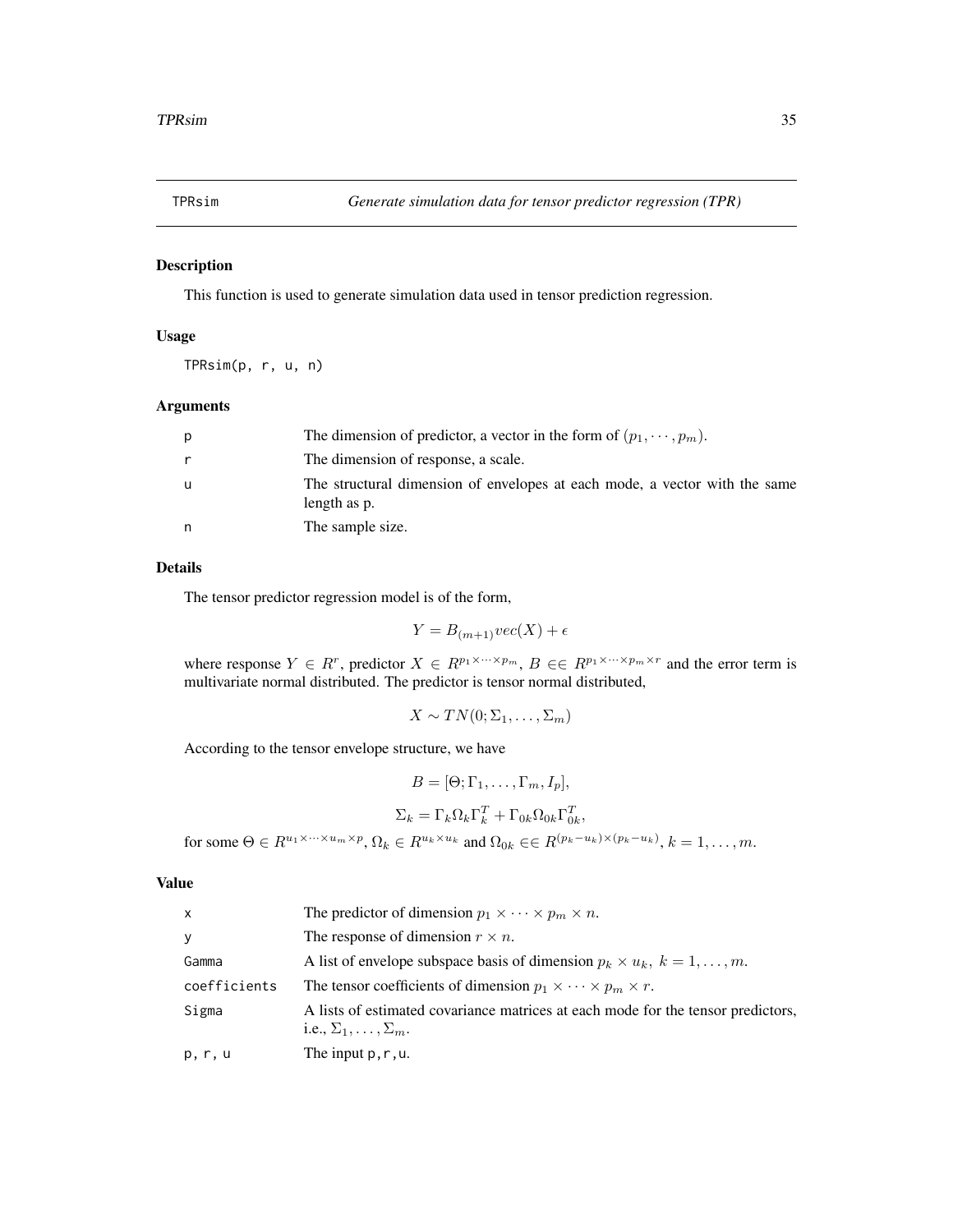## Note

The length of p must match that of u, and each element of u must be less than the corresponding element in p.

## References

Zhang, X. and Li, L., 2017. Tensor envelope partial least-squares regression. Technometrics, 59(4), pp.426-436.

#### See Also

[TPR.fit](#page-29-1)[,TRRsim](#page-40-1).

## Examples

```
p \leq -c(10, 10, 10)u \leftarrow c(1, 1, 1)r <- 5n <- 200
dat \leq TPRsim(p = p, r = r, u = u, n = n)
x <- dat$x
y \leftarrow \text{dat$y}fit_std <- TPR.fit(x, y, method="standard")
```
<span id="page-35-1"></span>

**Tensor response regression** 

#### Description

This function is used for estimation of tensor response regression. The available method including standard OLS type estimation, PLS type of estimation as well as envelope estimation with FG, 1D and ECD approaches.

#### Usage

```
TRR.fit(x, y, u, method=c('standard', 'FG', '1D', 'ECD', 'PLS'), Gamma_init = NULL)
```
#### Arguments

| $\mathsf{x}$ | The predictor matrix of dimension $p \times n$ . Vector of length n is acceptable. If<br>y is missing, x should be a list or an environment consisting of predictor and<br>response datasets.                            |
|--------------|--------------------------------------------------------------------------------------------------------------------------------------------------------------------------------------------------------------------------|
| y            | The response tensor instance with dimension $r_1 \times r_2 \times \cdots \times r_m \times n$ , where n<br>is the sample size. Array with the same dimensions and matrix with dimension<br>$r \times n$ are acceptable. |
| -u           | The dimension of envelope subspace. $u = (u_1, \dots, u_m)$ . Used for methods<br>"FG", "1D", "ECD" and "PLS". User can use TRRdim to select dimension.                                                                  |

<span id="page-35-0"></span>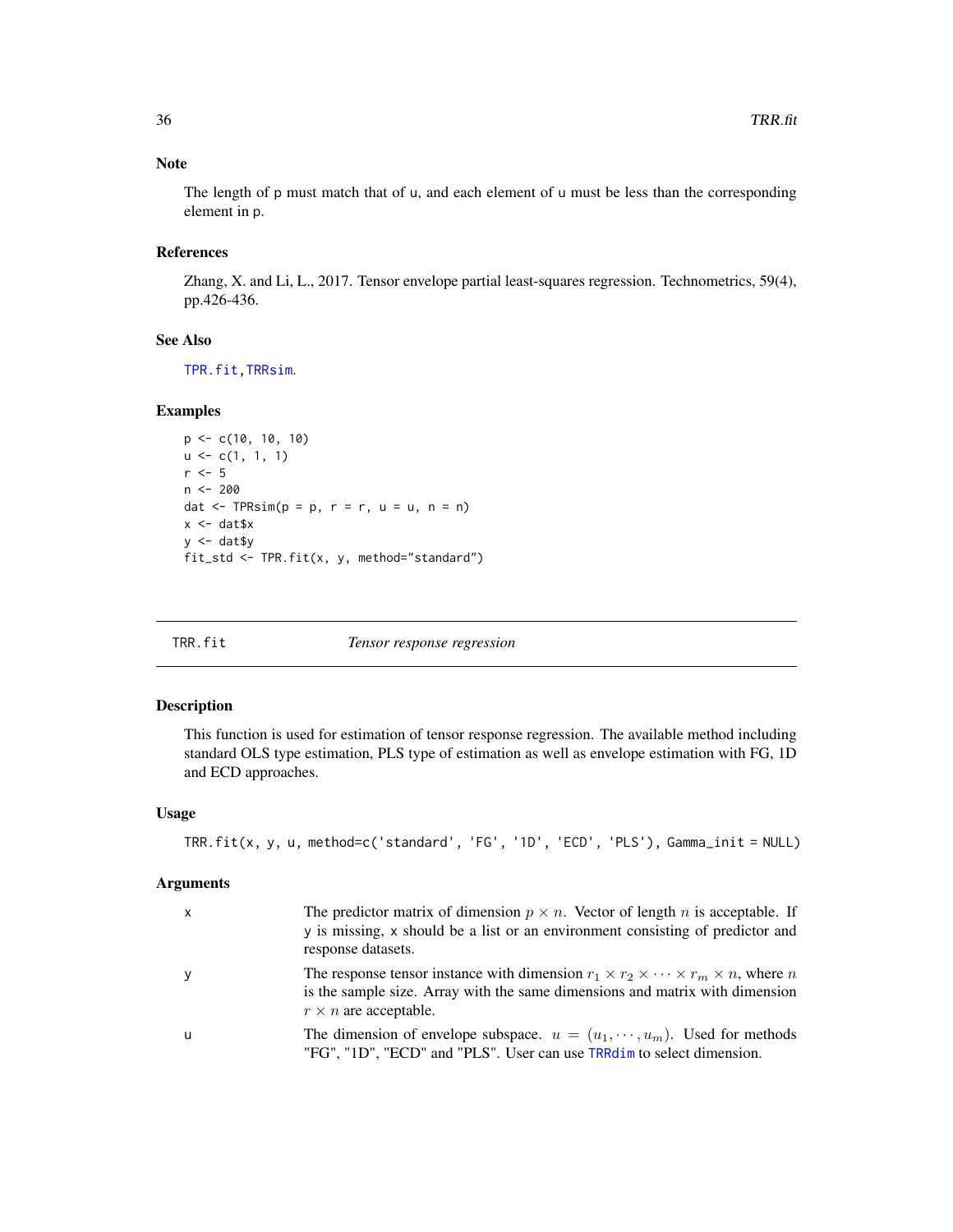<span id="page-36-0"></span>

| method     | The method used for estimation of tensor response regression. There are four<br>possible choices.                                       |
|------------|-----------------------------------------------------------------------------------------------------------------------------------------|
|            | • "standard": The standard OLS type estimation.                                                                                         |
|            | • "FG": Envelope estimation with full Grassmannian (FG) algorithm.                                                                      |
|            | • "10": Envelope estimation with one dimensional optimization approaches<br>by 1D algorithm.                                            |
|            | • "ECD": Envelope estimation with one dimensional optimization approaches<br>by ECD algorithm.                                          |
|            | • "PLS": The SIMPLS-type estimation without manifold optimization.                                                                      |
| Gamma_init | A list specifying the initial envelope subspace basis for "FG" method. By de-<br>fault, the estimators given by "1D" algorithm is used. |

## Details

Please refer to Details part of [TRRsim](#page-40-1) for the description of the tensor response regression model.

When samples are insufficient, it is possible that the estimation of error covariance matrix Sigma is not available. However, if using ordinary least square method (method = "standard"), as long as sample covariance matrix of predictor x is nonsingular, coefficients, fitted.values, residuals are still returned.

## Value

TRR.fit returns an object of class "Tenv".

The function [summary](#page-0-0) (i.e., [summary.Tenv](#page-27-1)) is used to print the summary of the results, including additional information, e.g., the p-value and the standard error for coefficients, and the prediction mean squared error.

The functions coefficients, fitted.values and residuals can be used to extract different features returned from TRR.fit.

The function [plot](#page-0-0) (i.e., [plot.Tenv](#page-20-1)) plots the two-dimensional coefficients and p-value for object of class "Tenv".

The function [predict](#page-0-0) (i.e., predict. Tenv) predicts response for the object returned from TRR. fit function.

| x             | The original predictor dataset.                                           |
|---------------|---------------------------------------------------------------------------|
| у             | The original response dataset.                                            |
| call          | The matched call.                                                         |
| method        | The implemented method.                                                   |
| coefficients  | The estimation of regression coefficient tensor.                          |
| Gamma         | The estimation of envelope subspace basis.                                |
| Sigma         | A lists of estimated covariance matrices at each mode for the error term. |
| fitted.values | The fitted response tensor.                                               |
| residuals     | The residuals tensor.                                                     |
|               |                                                                           |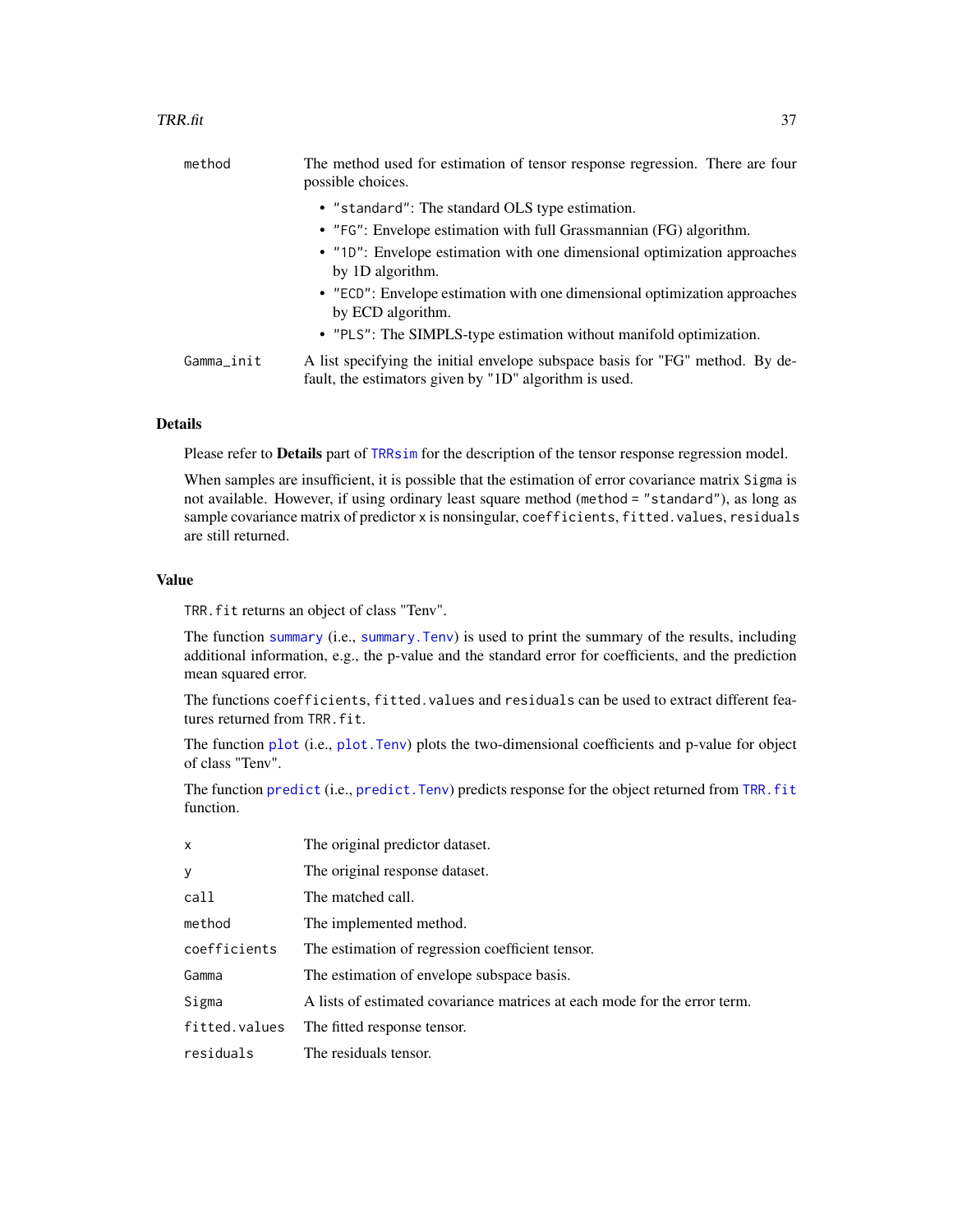#### <span id="page-37-0"></span>References

Li, L. and Zhang, X., 2017. Parsimonious tensor response regression. Journal of the American Statistical Association, 112(519), pp.1131-1146.

#### See Also

summary. Tenv for summaries, calculating mean squared error from the prediction.

plot. Tenv(via graphics::image) for drawing the two-dimensional coefficient plot and  $p$ -value plot.

[predict.Tenv](#page-23-1) for prediction.

The generic functions coef, residuals, fitted.

[TRRdim](#page-38-1) for selecting the dimension of envelope by information criteria.

[TRRsim](#page-40-1) for generating the simulated data used in tensor response regression.

The simulated data [bat](#page-3-1) used in tensor response regression.

```
# The dimension of response
r \leq -c(10, 10, 10)# The envelope dimensions u.
u \leftarrow c(2, 2, 2)# The dimension of predictor
p \le -5# The sample size
n < -100# Simulate the data with TRRsim.
dat \leq TRRsim(r = r, p = p, u = u, n = n)
x < - dat$x
y \le - dat$y
B <- dat$coefficients
fit_std <- TRR.fit(x, y, method="standard")
fit_fg <- TRR.fit(x, y, u, method="FG")
fit_1D <- TRR.fit(x, y, u, \text{ method}="1D")fit_pls <- TRR.fit(x, y, u, method="PLS")
fit\_ECD \leq -TRR.fit(x, y, u, method="ECD")rTensor::fnorm(B-stats::coef(fit_std))
rTensor::fnorm(B-stats::coef(fit_fg))
rTensor::fnorm(B-stats::coef(fit_1D))
rTensor::fnorm(B-stats::coef(fit_pls))
rTensor::fnorm(B-stats::coef(fit_ECD))
# Extract the mean squared error, p-value and standard error from summary
summary(fit_std)$mse
summary(fit_std)$p_val
summary(fit_std)$se
```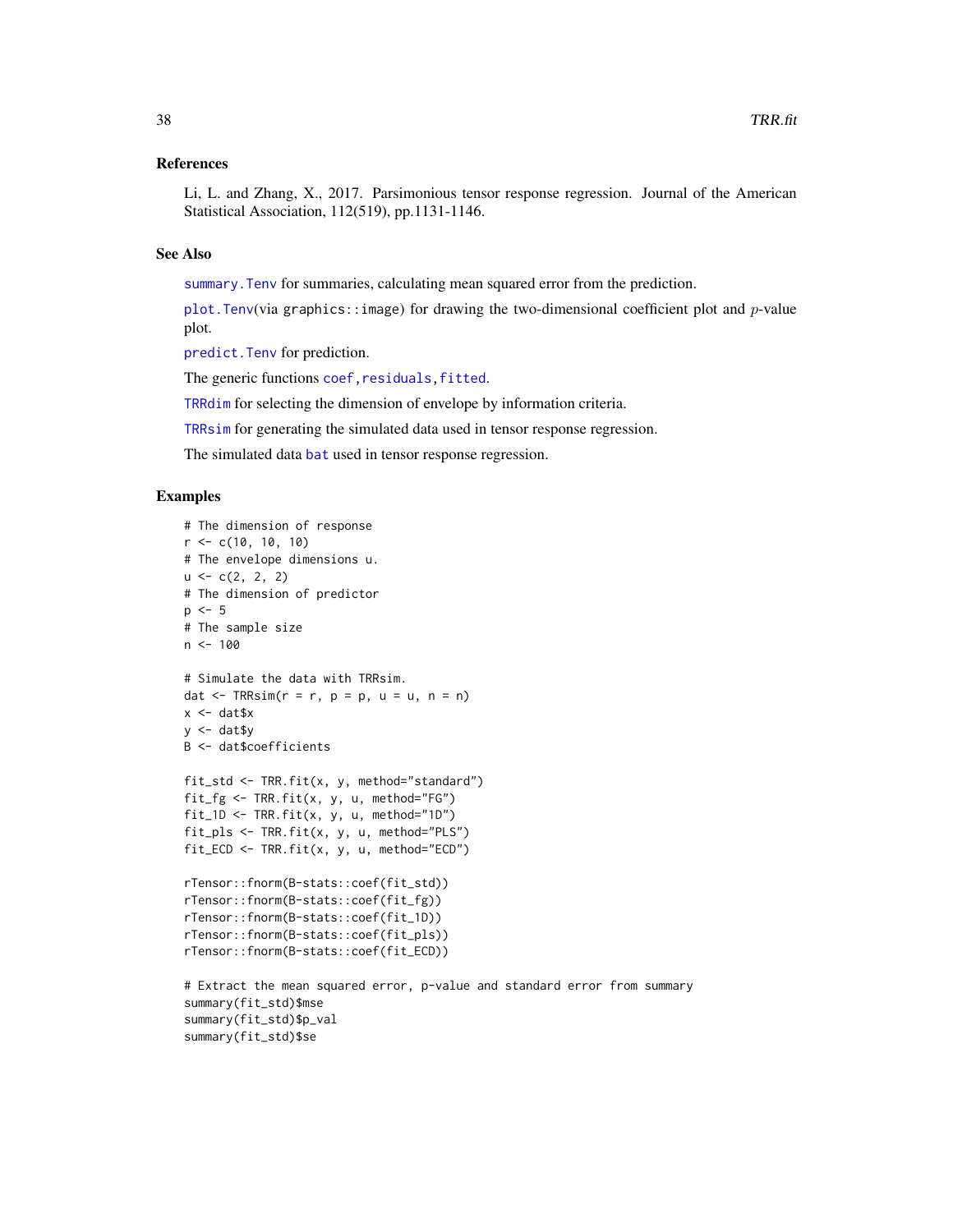#### <span id="page-38-0"></span>TRRdim 39

```
## ----------- Pass a list or an environment to x also works ------------- ##
# Pass a list to x
1 < - dat[c("x", "y")]
fit_std_l <- TRR.fit(l, method="standard")
# Pass an environment to x
e < - new.env()
e$x <- dat$x
e$y <- dat$y
fit_std_e <- TRR.fit(e, method="standard")
## ----------- Use dataset "bat" included in the package ------------- ##
data("bat")
x <- bat$x
y <- bat$y
fit_std <- TRR.fit(x, y, method="standard")
```
<span id="page-38-1"></span>TRRdim *Envelope dimension selection for tensor response regression (TRR)*

## Description

This function uses the 1D-BIC criterion proposed by Zhang, X., & Mai, Q. (2018) to select envelope dimensions in tensor response regression. Refer to [oneD\\_bic](#page-13-1) for more details.

#### Usage

 $TRRdim(x, y, C = NULL, maxdim = 10, ...)$ 

## Arguments

| x            | The predictor matrix of dimension $p \times n$ . Vector of length <i>n</i> is acceptable.                                                                                                                                |
|--------------|--------------------------------------------------------------------------------------------------------------------------------------------------------------------------------------------------------------------------|
| y            | The response tensor instance with dimension $r_1 \times r_2 \times \cdots \times r_m \times n$ , where n<br>is the sample size. Array with the same dimensions and matrix with dimension<br>$r \times n$ are acceptable. |
| $\mathsf{C}$ | The parameter passed to oneD_bic. Default is $nrow(x) = p$ .                                                                                                                                                             |
| maxdim       | The maximum envelope dimension to be considered. Default is 10.                                                                                                                                                          |
| $\ddots$ .   | Additional arguments passed to oneD_bic.                                                                                                                                                                                 |

#### Details

See oneD<sub>-</sub>bic for more details on the definition of 1D-BIC criterion and on the arguments  $C$  and the additional arguments.

Let B denote the estimated envelope with the selected dimension u, then the prediction is  $\hat{Y}_i$  =  $B\overline{\times}_{(m+1)}X_i$  for each observation. And the mean squared error is defined as  $1/n\sum_{i=1}^n||Y_i-\hat{Y}_i||_F^2$ , where  $\|\cdot\|_F$  denotes the Frobenius norm.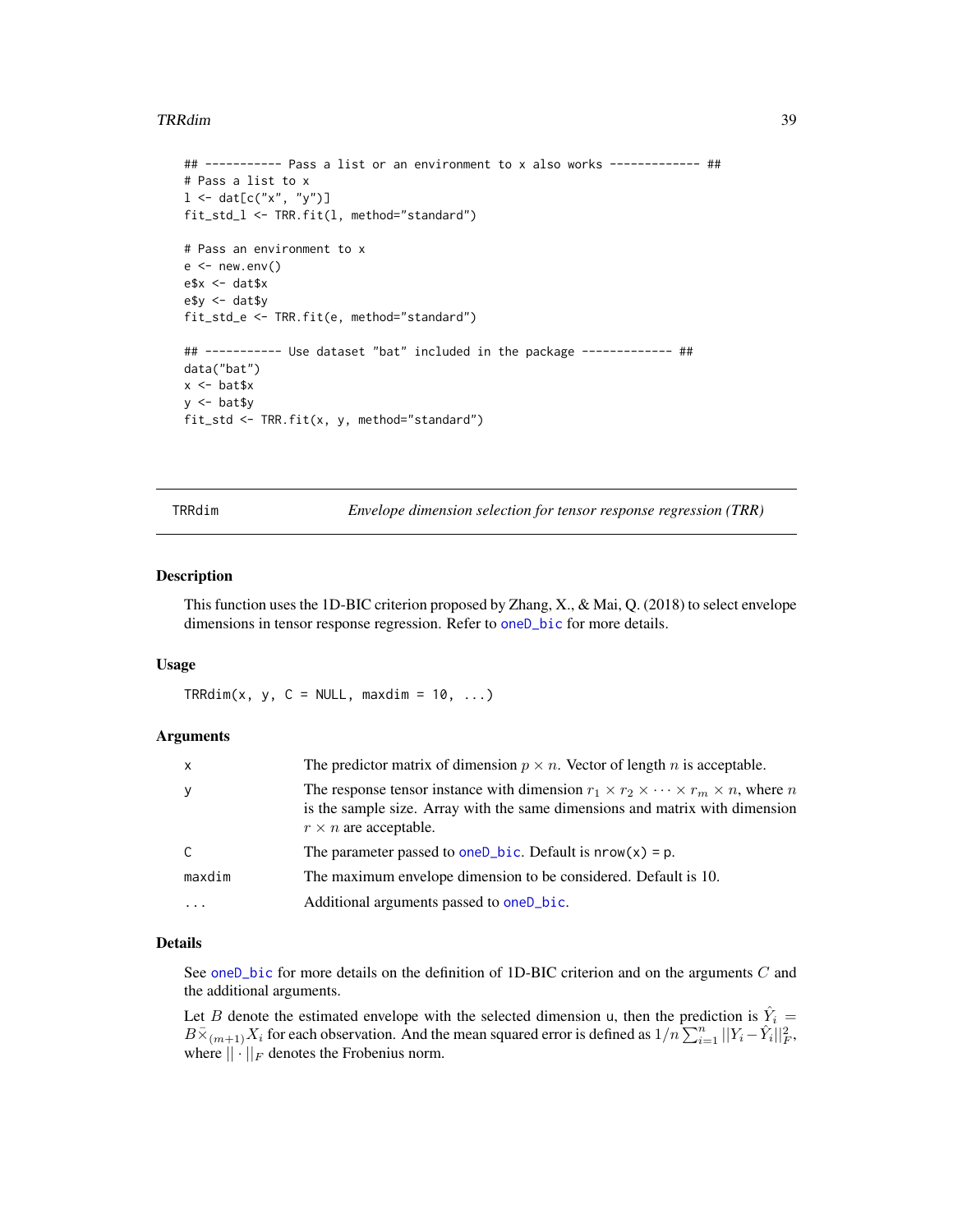#### <span id="page-39-0"></span>Value

| bicval | The minimal BIC values for each mode.                                |
|--------|----------------------------------------------------------------------|
| u      | The optimal envelope subspace dimension $(u_1, u_2, \dots, u_m)$ .   |
| mse    | The prediction mean squared error using the selected envelope basis. |

#### References

Li, L. and Zhang, X., 2017. Parsimonious tensor response regression. Journal of the American Statistical Association, 112(519), pp.1131-1146.

Zhang, X. and Mai, Q., 2018. Model-free envelope dimension selection. Electronic Journal of Statistics, 12(2), pp.2193-2216.

#### See Also

[oneD\\_bic](#page-13-1), [TRRsim](#page-40-1).

```
# The dimension of response
r \leq -c(10, 10, 10)# The envelope dimensions u.
u \leftarrow c(2, 2, 2)# The dimension of predictor
p \le -5# The sample size
n < -100# Simulate the data with TRRsim.
dat \leq TRRsim(r = r, p = p, u = u, n = n)
x <- dat$x
y <- dat$y
TRRdim(x, y) # The estimated envelope dimensions are the same as u.
## Use dataset bat. (time-consuming)
data("bat")
x < - bat$x
y <- bat$y
# check the dimension of y
dim(y)
# use 32 as the maximal envelope dimension
TRRdim(x, y, maxdim=32)
```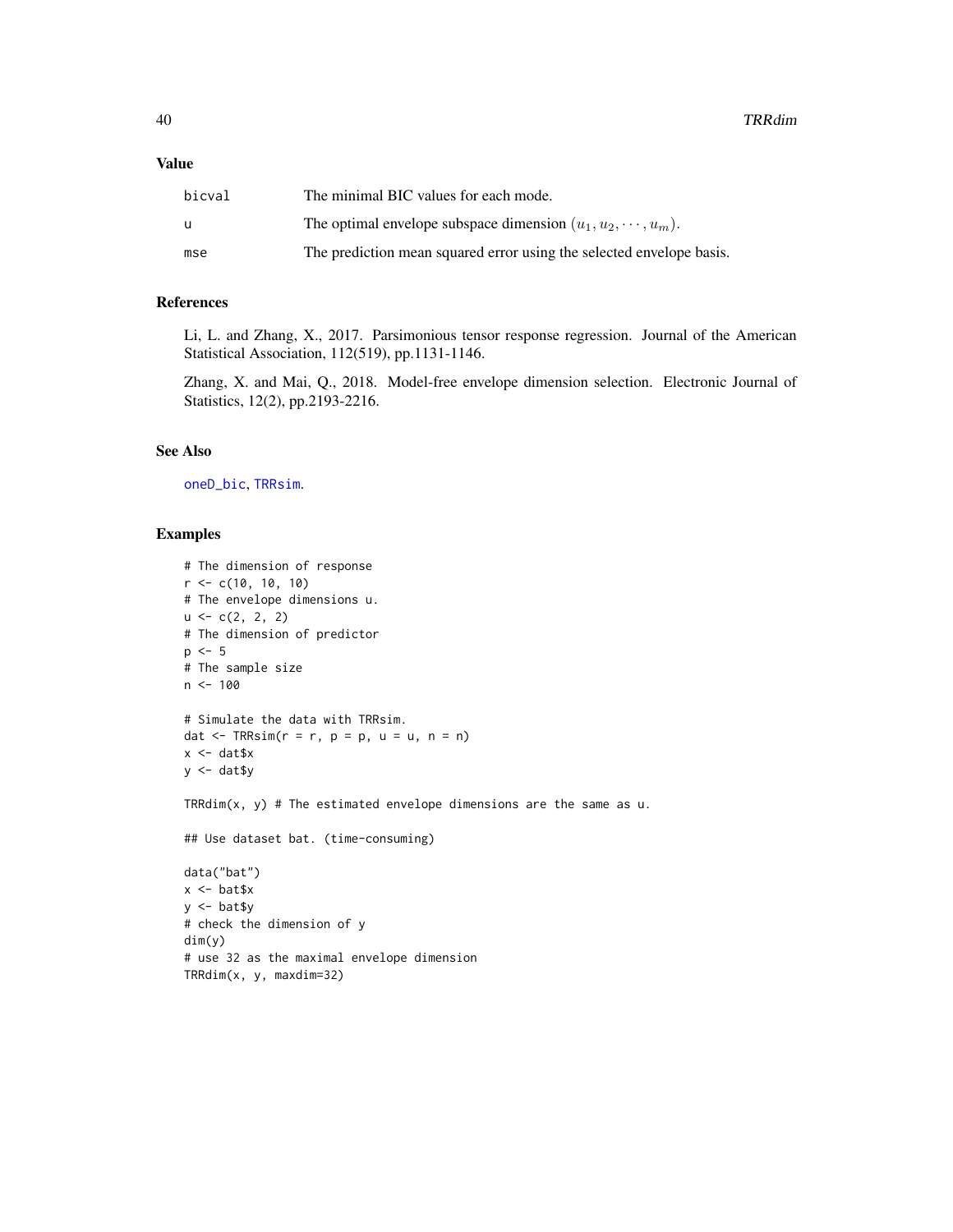<span id="page-40-1"></span><span id="page-40-0"></span>

This function is used to generate simulation data used in tensor response regression.

## Usage

TRRsim(r, p, u, n)

## Arguments

|   | The dimension of response, a vector with length larger than 2.                             |
|---|--------------------------------------------------------------------------------------------|
| р | The dimension of predictor, a scale.                                                       |
| u | The structural dimension of envelopes at each mode, a vector with the same<br>length as r. |
| n | The sample size.                                                                           |

## Details

The tensor response regression model is of the form,

$$
Y = B\bar{\times}_{(m+1)}X + \epsilon
$$

where predictor  $X \in R^p$ , response  $Y \in R^{r_1 \times \cdots \times r_m}$ ,  $B \in R^{r_1 \times \cdots \times r_m \times p}$  and the error term is tensor normal distributed as follows,

$$
\epsilon \sim TN(0; \Sigma_1, \ldots, \Sigma_m).
$$

According to the tensor envelope structure, we have

$$
B = [\Theta; \Gamma_1, \dots, \Gamma_m, I_p],
$$
  
\n
$$
\Sigma_k = \Gamma_k \Omega_k \Gamma_k^T + \Gamma_{0k} \Omega_{0k} \Gamma_{0k}^T,
$$
  
\nfor some  $\Theta \in R^{u_1 \times \dots \times u_m \times p}, \Omega_k \in R^{u_k \times u_k}$  and  $\Omega_{0k} \in \in R^{(p_k - u_k) \times (p_k - u_k)}, k = 1, \dots, m.$ 

#### Value

| $\mathsf{x}$ | The predictor of dimension $p \times n$ .                                                                      |
|--------------|----------------------------------------------------------------------------------------------------------------|
| y            | The response of dimension $r_1 \times \cdots \times r_m \times n$ .                                            |
| Gamma        | The envelope subspace basis of dimension $r_k \times u_k$ , $k = 1, , m$ .                                     |
| coefficients | The tensor coefficients of dimension $r_1 \times \cdots \times r_m \times p$ .                                 |
| Sigma        | A lists of estimated covariance matrices at each mode for the error term, i.e.,<br>$\Sigma_1,\ldots,\Sigma_m.$ |
| p, r, u      | The input $p, r, u$ .                                                                                          |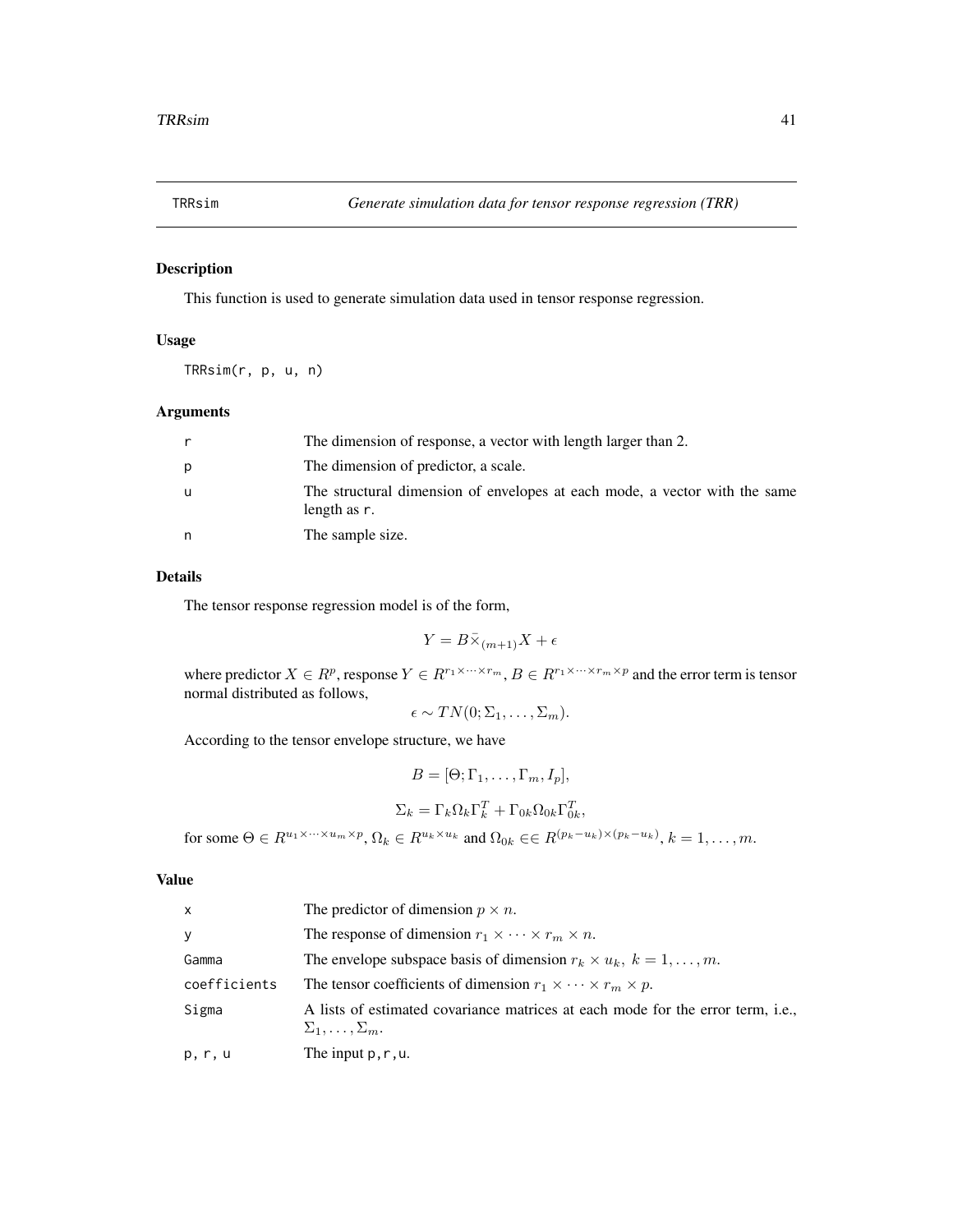## <span id="page-41-0"></span>Note

The length of r must match that of u, and each element of u must be less than the corresponding element in r.

#### References

Li, L. and Zhang, X., 2017. Parsimonious tensor response regression. Journal of the American Statistical Association, 112(519), pp.1131-1146.

#### See Also

[TPR.fit](#page-29-1)[,TPRsim](#page-34-1).

## Examples

```
r <- c(10, 10, 10)
u \leftarrow c(2, 2, 2)p \le -5n < -100dat \leq TRRsim(r = r, p = p, u = u, n = n)
x <- dat$x
y \le - dat$y
fit_std <- TRR.fit(x, y, method="standard")
```
#### ttt *Matrix product of two tensors*

#### Description

Matrix product of two tensors unfolded on the specified modes.

#### Usage

ttt(x, y, ms)

#### Arguments

|    | A tensor instance.                                                  |
|----|---------------------------------------------------------------------|
|    | A tensor instance.                                                  |
| ms | The indices of the modes to compute on. A single value or a vector. |

## Details

Suppose x is a s-way tensor with dimension  $p_1 \times \ldots \times p_s$  and y is a t-way tensor with dimension  $r_1 \times \ldots \times r_t$ , ms specifies the indices on which the tensors x and y are unfolded as columns. Thus, ms must be a subset of 1:min{s,t}. Meanwhile, the sizes of the dimensions specified by ms must match, e.g., if ms = 1:k where k <= min{s, t}, then  $p_1 \times \ldots p_k = s_1 \times \ldots s_k$ . Let  $X_0$  and  $Y_0$  denote the unfolded matrices, the matrix  $X_0 \times Y_0^T$  is returned. See **Examples** for a better illustration.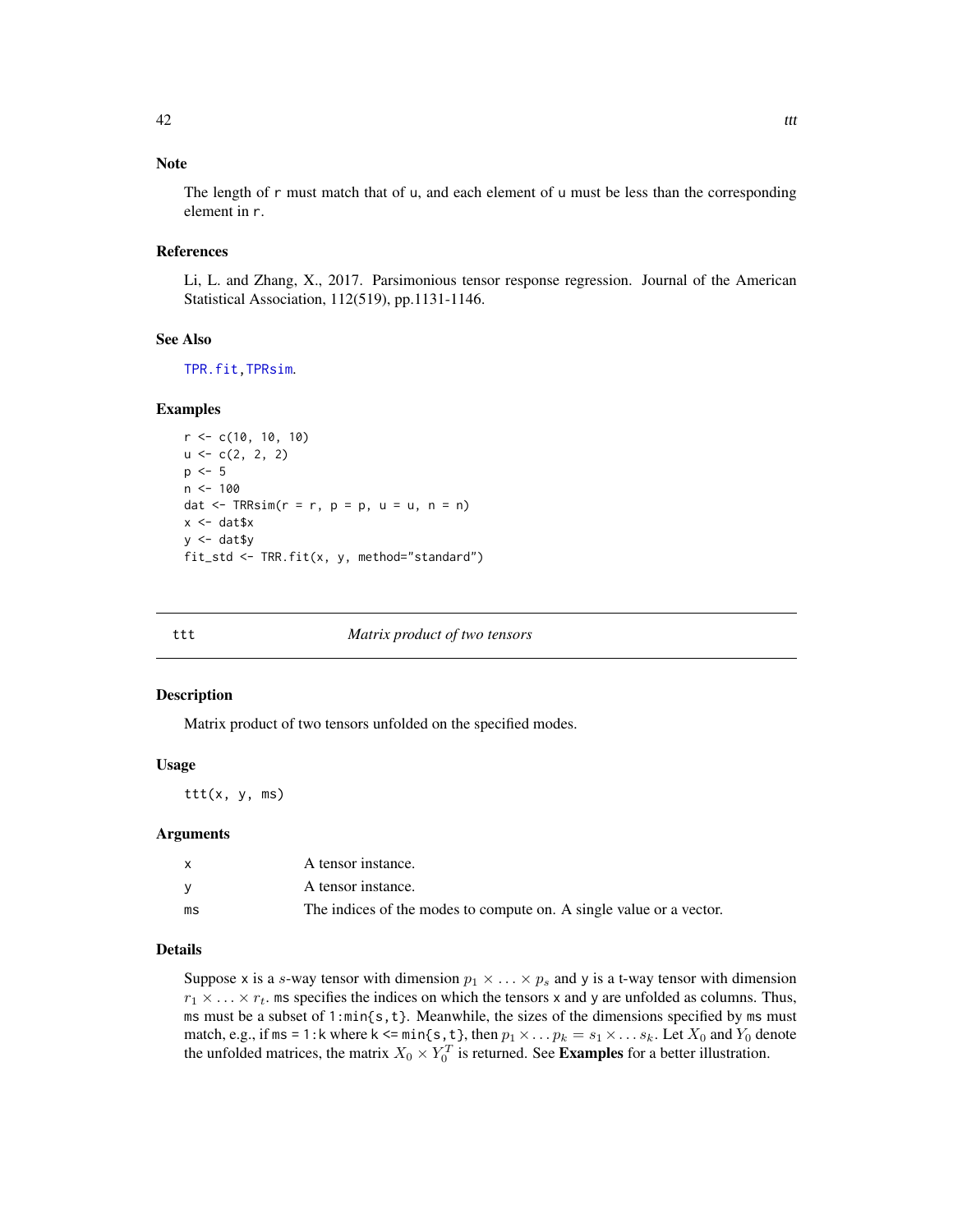## Value

Return the matrix product of tensors x and y.

## Examples

x <- rTensor::as.tensor(array(runif(24), c(3, 4, 2))) y <- rTensor::as.tensor(array(runif(24), c(3, 4, 2))) z <- ttt(x, y, 1:2)